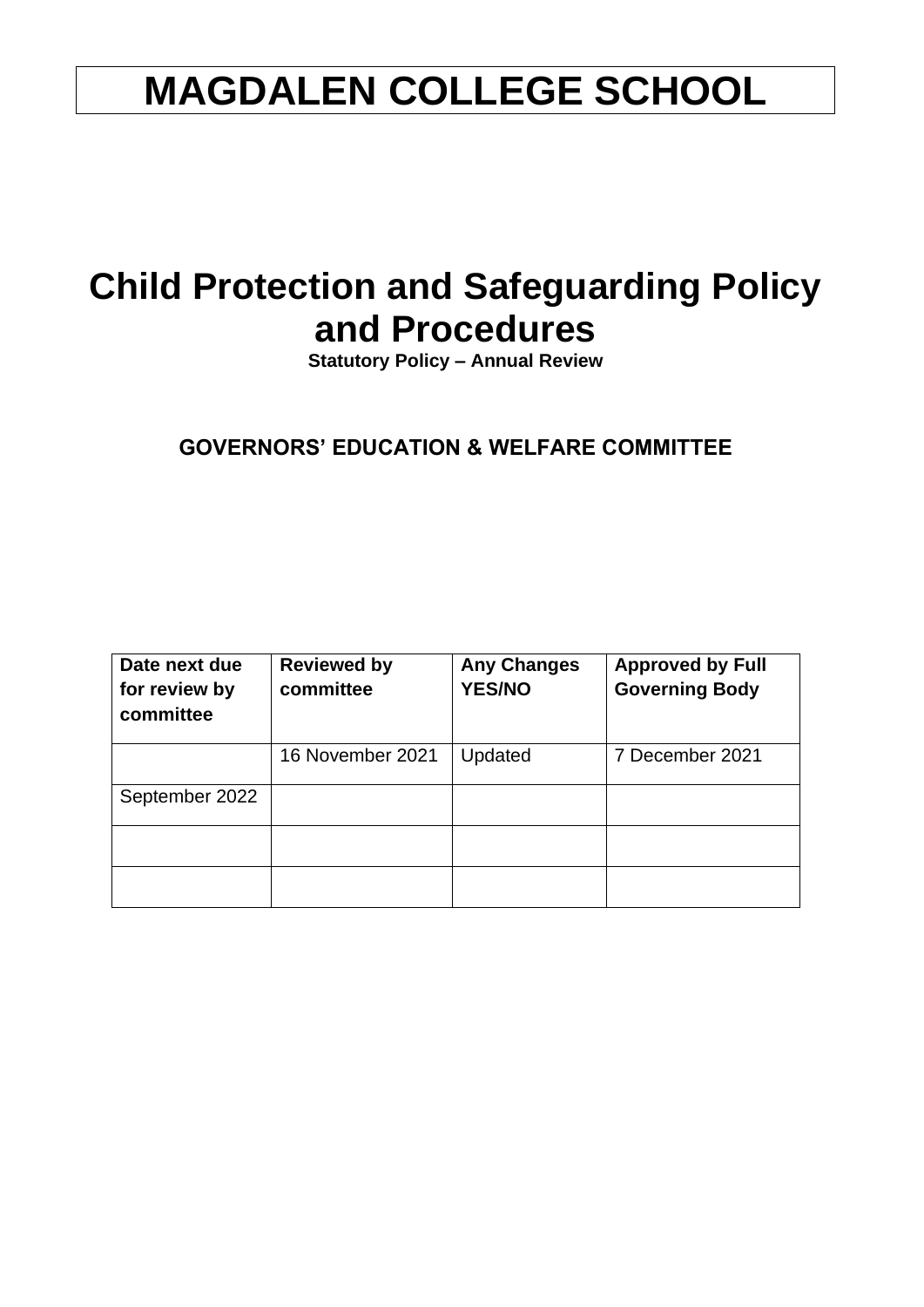At Magdalen College School the named personnel with designated responsibility for safeguarding are

| <b>Designated</b>        | <b>Deputy Designated</b> | <b>Safeguarding Governor and Chair of</b> |
|--------------------------|--------------------------|-------------------------------------------|
| <b>Safeguarding Lead</b> | Safeguarding Lead(s)     | <b>Governors</b>                          |
| Leah Martindale          | Amanda Jones             | Neil Arnold                               |
|                          | <b>Emily Tye</b>         | Neil.arnold@magdalen.northants.sch.uk     |
|                          | Deanna Davies            |                                           |
|                          | Claire Cox               |                                           |

# **The named personnel with Designated Responsibility regarding allegations against staff are:**

| <b>Designated Senior</b><br><b>Manager</b><br>(normally the Head<br>teacher) | <b>Deputy Designated Senior</b><br><b>Manager</b> | <b>Chair of Governors/Proprietor</b><br>(in the event of an allegation against<br>the head teacher) OR LADO if<br>headteacher is the sole proprietor |
|------------------------------------------------------------------------------|---------------------------------------------------|------------------------------------------------------------------------------------------------------------------------------------------------------|
| lan Colling                                                                  | <b>Tom Hollis</b>                                 | Jane Powell<br>Jane.powell@magdalen.northants.sch.uk                                                                                                 |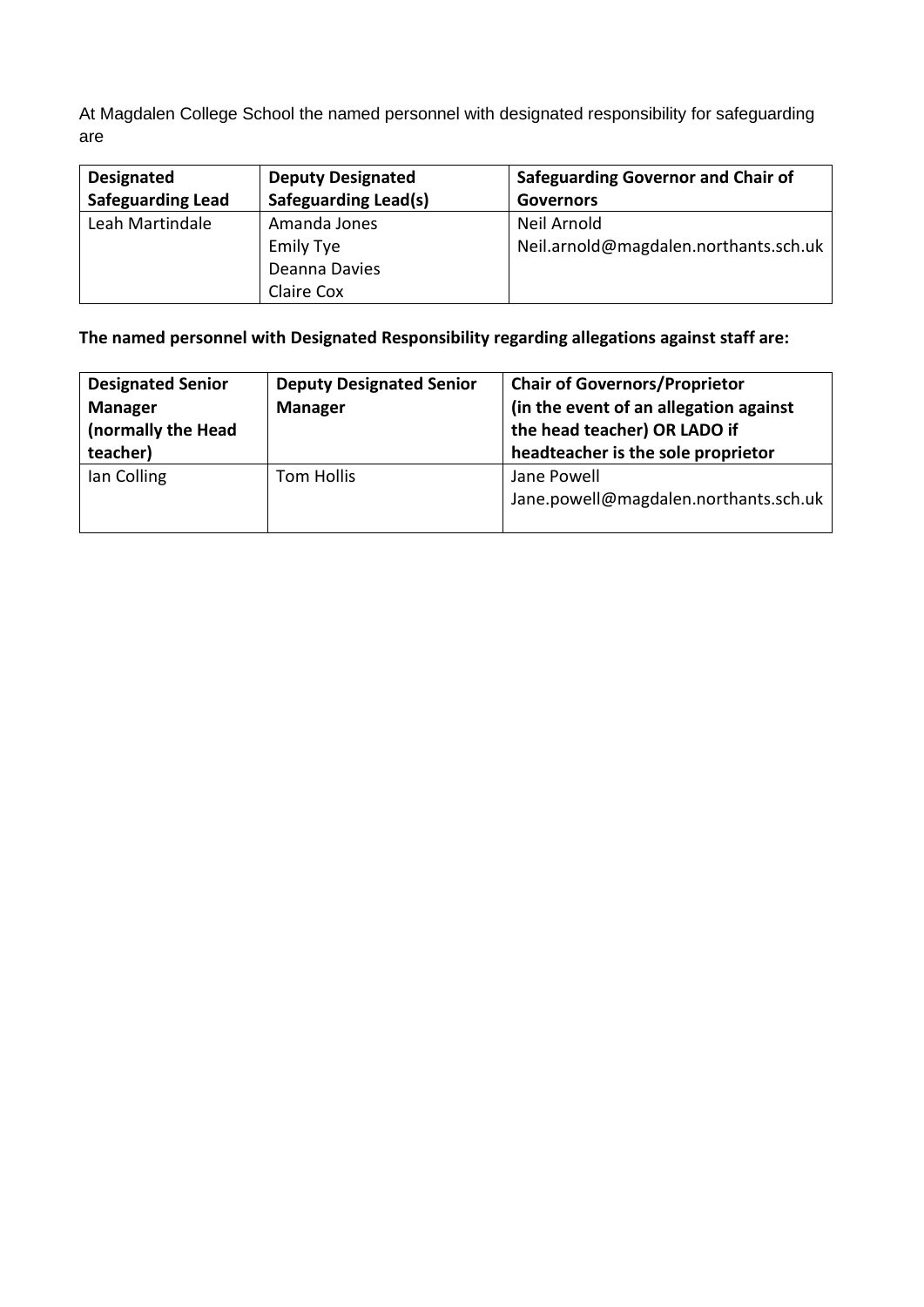#### **Contents**

| 12. Pupils with a social worker and those that have previously needed a social worker 22 |  |
|------------------------------------------------------------------------------------------|--|
|                                                                                          |  |
|                                                                                          |  |
|                                                                                          |  |
|                                                                                          |  |
|                                                                                          |  |
|                                                                                          |  |
|                                                                                          |  |
|                                                                                          |  |
|                                                                                          |  |
|                                                                                          |  |
|                                                                                          |  |
|                                                                                          |  |
|                                                                                          |  |
| Appendix E: How the school responds to allegations that may meet the harms               |  |
|                                                                                          |  |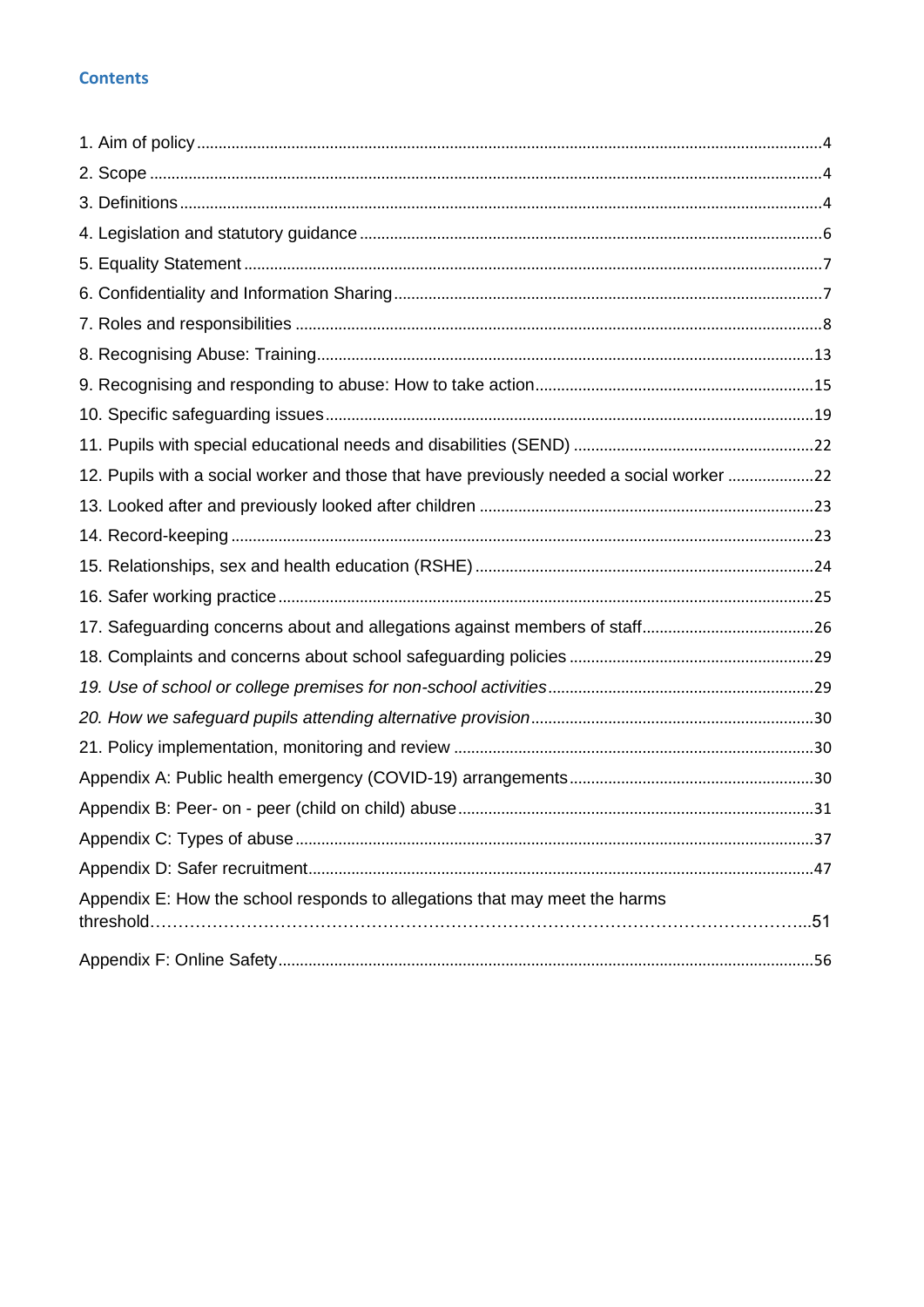# <span id="page-3-0"></span>1. Aim of policy

Magdalen College School recognises our statutory responsibility to safeguard and promote the welfare of all pupils. We will endeavour to provide a safe and welcoming environment where children are respected and valued. We will be alert to the signs of abuse and neglect and follow our procedures to ensure that children receive effective support, protection and justice.

Safeguarding is everyone's responsibility. We recognise that our school is part of a wider safeguarding system and work closely with the Northamptonshire Safeguarding Children Partnership and other agencies to promote the welfare of children. We maintain an attitude of 'it could happen here' and will consider the wishes of, and at all times, what is in the best interests of each child.

We understand that children can be abused by adults or by other children. We are committed to creating a culture of safety, that minimises the opportunity for any form of abuse (including all forms of peer-on-peer abuse) through training, education and robust response procedures. $1$ 

The aim of this policy is to;

- promote safeguarding and child protection and to provide information about how we work to keep children safe;
- ensure that all staff are aware of and clearly understand their statutory safeguarding responsibilities;
- provide all members of staff with the information required to meet their safeguarding duty and protect children from harm;
- provide stakeholders with clear information relating to the school's safeguarding and child protection procedures; and to
- ensure that we are protecting children from maltreatment or harm.

# <span id="page-3-1"></span>2. Scope

This policy applies to all teaching, non-teaching, support, supply, peripatetic, contract staff, governors, volunteers and trustees working in or on behalf of the school. All references in this document to 'staff' or 'members of staff' should be interpreted as relating to the aforementioned unless otherwise stated.

# <span id="page-3-2"></span>3. Definitions

**Safeguarding and promoting the welfare of children** is defined in Keeping Children Safe in Education (KCSIE) 2021 as;

<sup>&</sup>lt;sup>1</sup> For full details about how we work to prevent and respond to peer-on-peer abuse, please see Appendix B.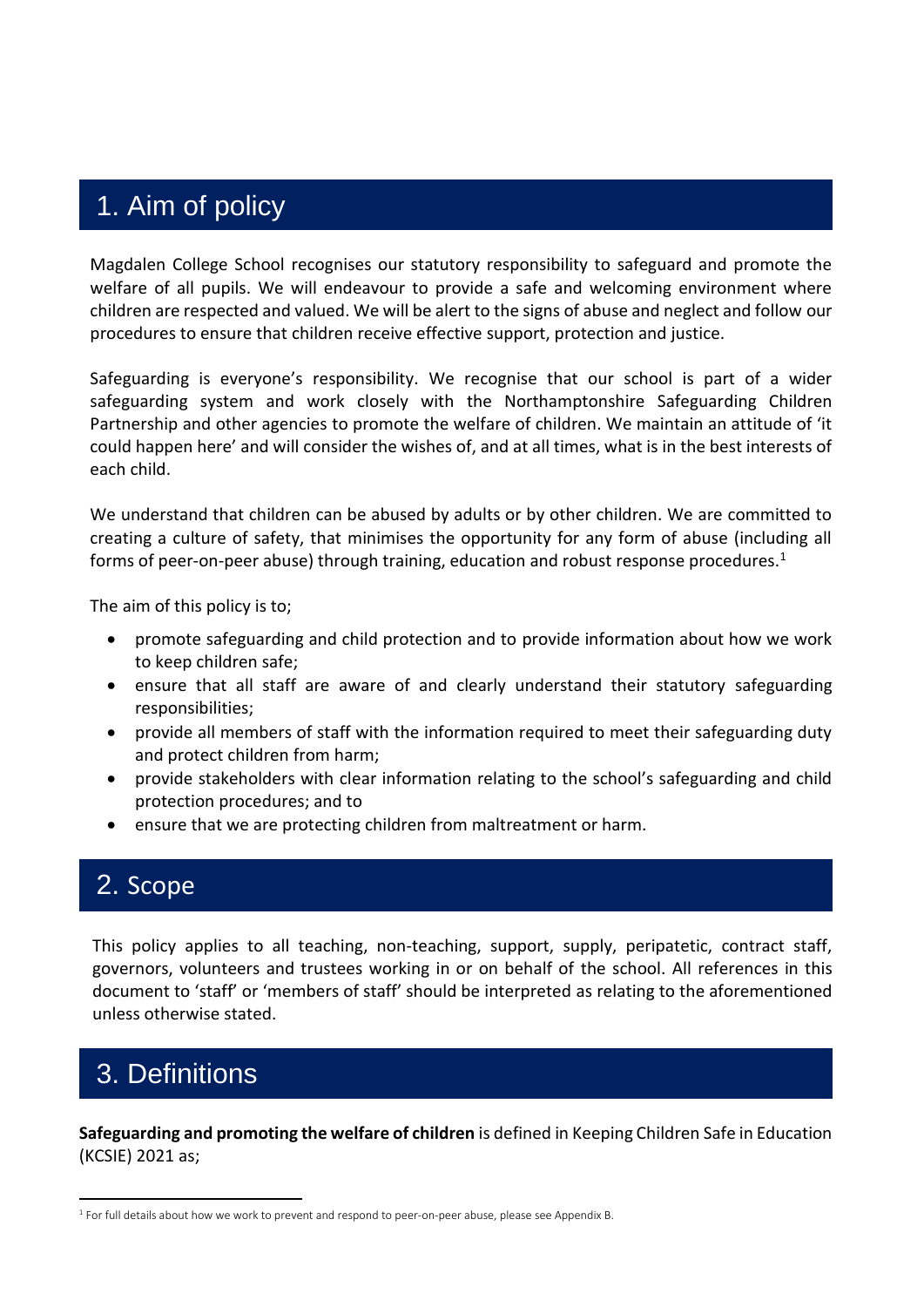- protecting children from maltreatment;
- preventing impairment of children's mental and physical health or development;
- ensuring that children grow up in circumstances consistent with the provision of safe and effective care; and
- taking action to enable all children to have the best outcomes.

For the purposes of this policy, the term 'safeguarding' refers to everything that the school does to keep children safe and promote their welfare, including (but not limited to):

- Supporting pupils' health. safety and well-being, including their mental health.
- Meeting the needs of children with special educational needs and/or disabilities.
- The use of reasonable force.
- Meeting the needs of children with medical conditions.
- Providing first aid.
- Educational visits.
- Intimate care and emotional wellbeing.
- Online safety and associated issues.
- Appropriate arrangements to ensure school security, taking into account the local context.
- Keeping children safe from risks, harm and exploitation.
- Child protection.

**Child protection** is part of safeguarding and refers to activities undertaken to prevent children suffering, or being likely to suffer, significant harm.

**Abuse** is a form of maltreatment of a child and may involve inflicting harm or failing to act to prevent harm. It can be perpetrated by an adult or adults known or unknown to a child, or a child or children known or unknown to the child. It can happen in person or online. Where abuse is perpetrated by another child, it is known as 'peer-on-peer' or 'child on child' abuse.

**Neglect** is a form of abuse and is the persistent failure to meet a child's basic physical and/or psychological needs, likely to result in the serious impairment of the child's health or development<sup>2</sup>.

**Peer-on-peer abuse** refers to the abuse of a child or children perpetrated by another child or children. Peer-on-peer abuse is most likely to include, but may not be limited to:

- bullying (including cyberbullying, prejudice-based and discriminatory bullying);
- abuse in intimate personal relationships between peers;
- physical abuse such as hitting, kicking, shaking, biting, hair pulling, or otherwise causing physical harm (this may include an online element which facilitates, threatens and/or encourages physical abuse);
- sexual violence, such as rape, assault by penetration and sexual assault (this may include an online element which facilitates, threatens and/or encourages sexual violence);
- sexual harassment, such as sexual comments, remarks, jokes and online sexual harassment, which may be standalone or part of a broader pattern of abuse;
- causing someone to engage in sexual activity without consent, such as forcing someone to strip, touch themselves sexually, or to engage in sexual activity with a third party;

<sup>&</sup>lt;sup>2</sup> See Appendix C for more information about abuse and neglect.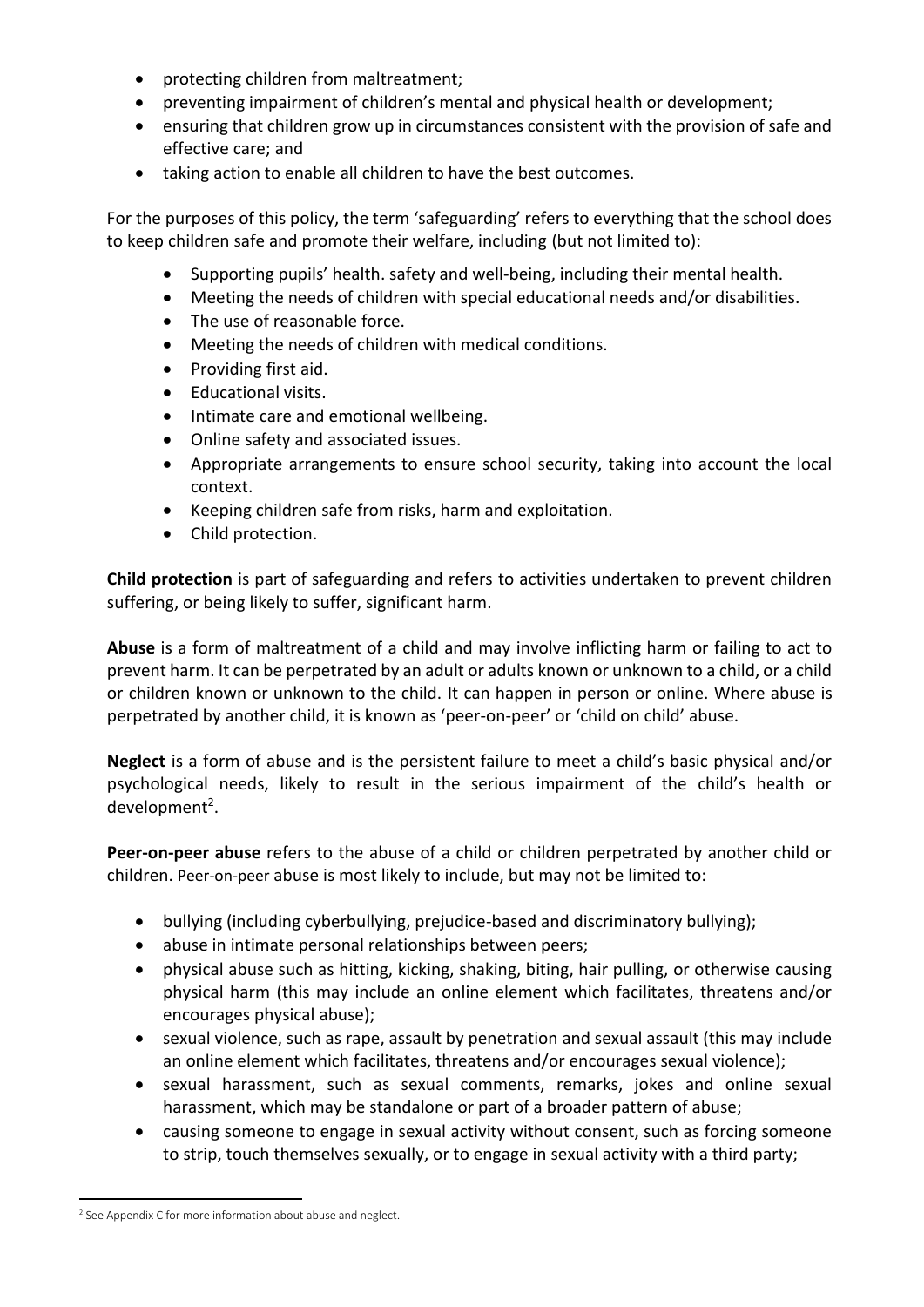- consensual and non-consensual sharing of nudes and semi-nude images and or videos (also known as sexting or youth produced sexual imagery);
- upskirting, which typically involves taking a picture under a person's clothing without their permission, with the intention of viewing their genitals or buttocks to obtain sexual gratification, or cause the victim humiliation, distress, or alarm; and
- initiation/hazing type violence and rituals (this could include activities involving harassment, abuse or humiliation used as a way of initiating a person into a group and may also include an online element). $3$

**Children** includes everyone under the age of 18.

#### **Within this policy:**

- **'Parent'** refers to birth parents and other adults in a parenting role for example adoptive parents, stepparents and foster carers.
- **'Staff'** or **'members of staff'** refers to all teaching, non-teaching, support, supply, peripatetic, contract staff, governors, volunteers and **trustees** working in or on behalf of the school**.**
- Keeping Children Safe in Education (2021) may be abbreviated to 'KCSIE'.

# <span id="page-5-0"></span>4. Legislation and statutory guidance

The school adheres to all relevant safeguarding legislation, statutory guidance and guidance from the Northamptonshire Safeguarding Children Partnership. This includes:

#### **Statutory Guidance**

- Keeping Children Safe in Education (2021)
- Working Together to Safeguard Children (2018)
- Multi-agency statutory guidance on female genital mutilation (July 2020)

#### **Legislation**

- The Children Act 1989 and The Children Act 2004
- Section 5B(11) of the Female Genital Mutilation Act 2003, as inserted by section 74 of the Serious Crime Act 2015
- The Rehabilitation of Offenders Act 1974
- Safeguarding Vulnerable Groups Act 2006
- Counter-Terrorism and Security Act 2015 (and the Prevent Duty guidance)
- The Education Act 2002
- The School Staffing (England) Regulations 2009
- The Equality Act (2010)

Guidance from the Northamptonshire Safeguarding Children Partnership (NSCP) can be found here: **<http://www.northamptonshirescb.org.uk/>**.

The school also has regard relevant to non-statutory guidance relating to safeguarding, including:

- What to do if you are worried a child is being abused (2015)
- Guidance for safer working practice for those working with children and young people in

<sup>&</sup>lt;sup>3</sup> Keeping Children Safe in Education (2021)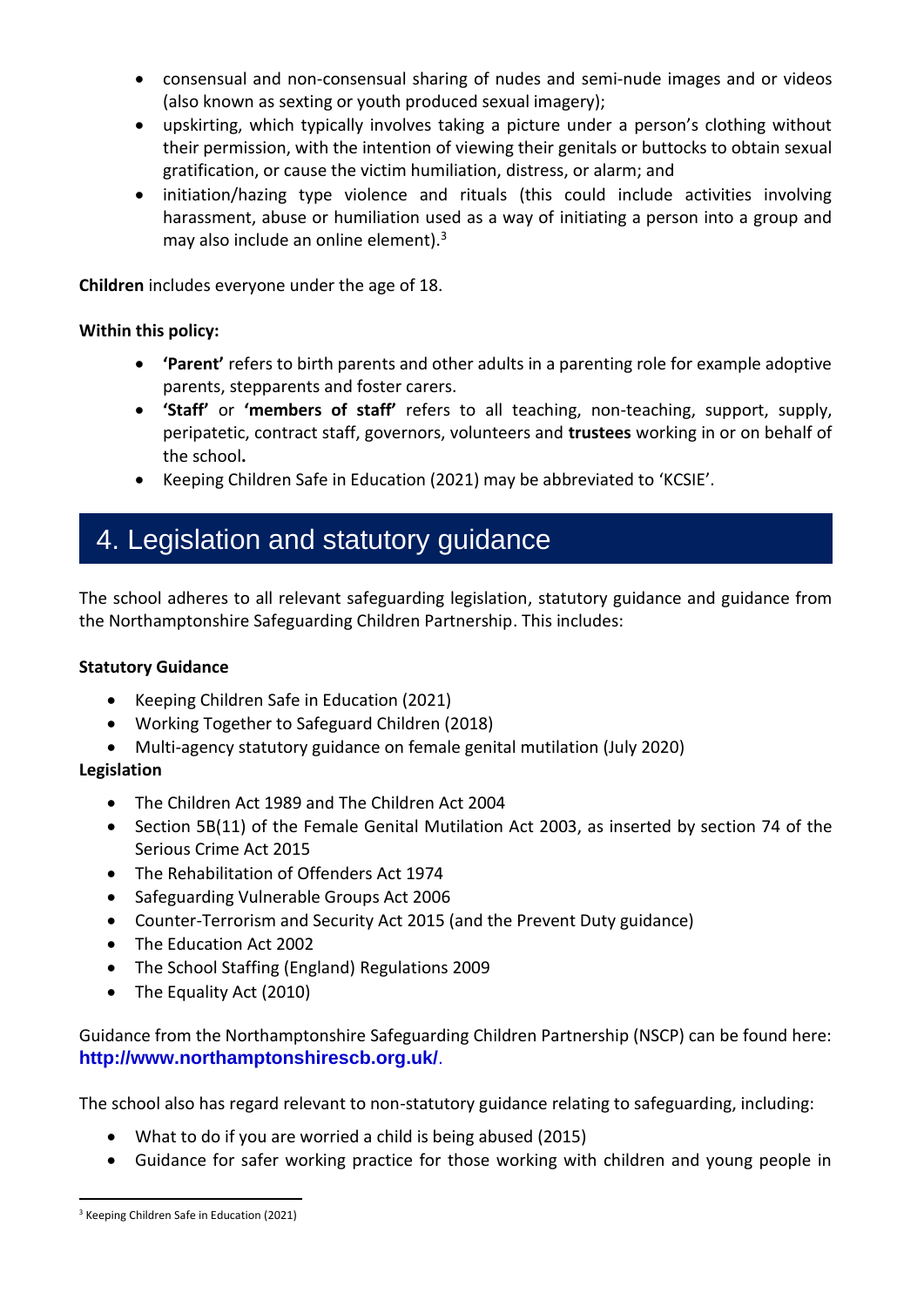education settings (2019 and the addendum added April 2020)

• Sexual violence and sexual harassment between children in schools and colleges (2021)

#### **This policy links with other school policies and procedures, including:**

- **Behaviour Policy**
- **Staff Code of Conduct**
- **Complaints policy**
- **Health and safety policy**
- **Attendance policy**
- **E-safety policy and ICT Acceptable Use Policy**
- **SEND policy**
- **Equality policy**
- **Sex and relationship education policy**
- **First aid policy**
- **Curriculum policy**
- **Whistle-blowing policy**
- **Safer Recruitment policy**
- **Anti-Bullying policy**
- **Looked-after and previously looked-after children policy**
- **Privacy notices**

Our public health emergency (COVID-19) procedures can be found at Appendix A.

# <span id="page-6-0"></span>5. Equality Statement

We are committed to anti-discriminatory practice and recognise children's diverse circumstances. Some children are at an increased risk of abuse, and additional barriers can exist for some children with respect to recognising or disclosing it. We ensure that all children have the same protection, regardless of any barriers they may face.

Please see Section 11 for further details about how we work to support children with special educational needs and disabilities (SEND).

# <span id="page-6-1"></span>6. Confidentiality and Information Sharing

Information sharing is vital in identifying and tackling all forms of abuse and neglect, and in promoting children's welfare, including their educational outcomes. Schools and colleges have clear powers to share, hold and use information for these purposes. The General Data Protection Regulation (GDPR) does not prevent, or limit, the sharing of information for the purposes of keeping children safe. Lawful and secure information sharing between schools, Children's Social Care, and other local agencies, is essential for keeping children safe and ensuring they get the support they need.

The school adheres to the Data Protection Act (2018) and the General Data Protection Regulation (2018). Please see the Data Protection Policy for more information.

#### **6.1 Sharing information with parents**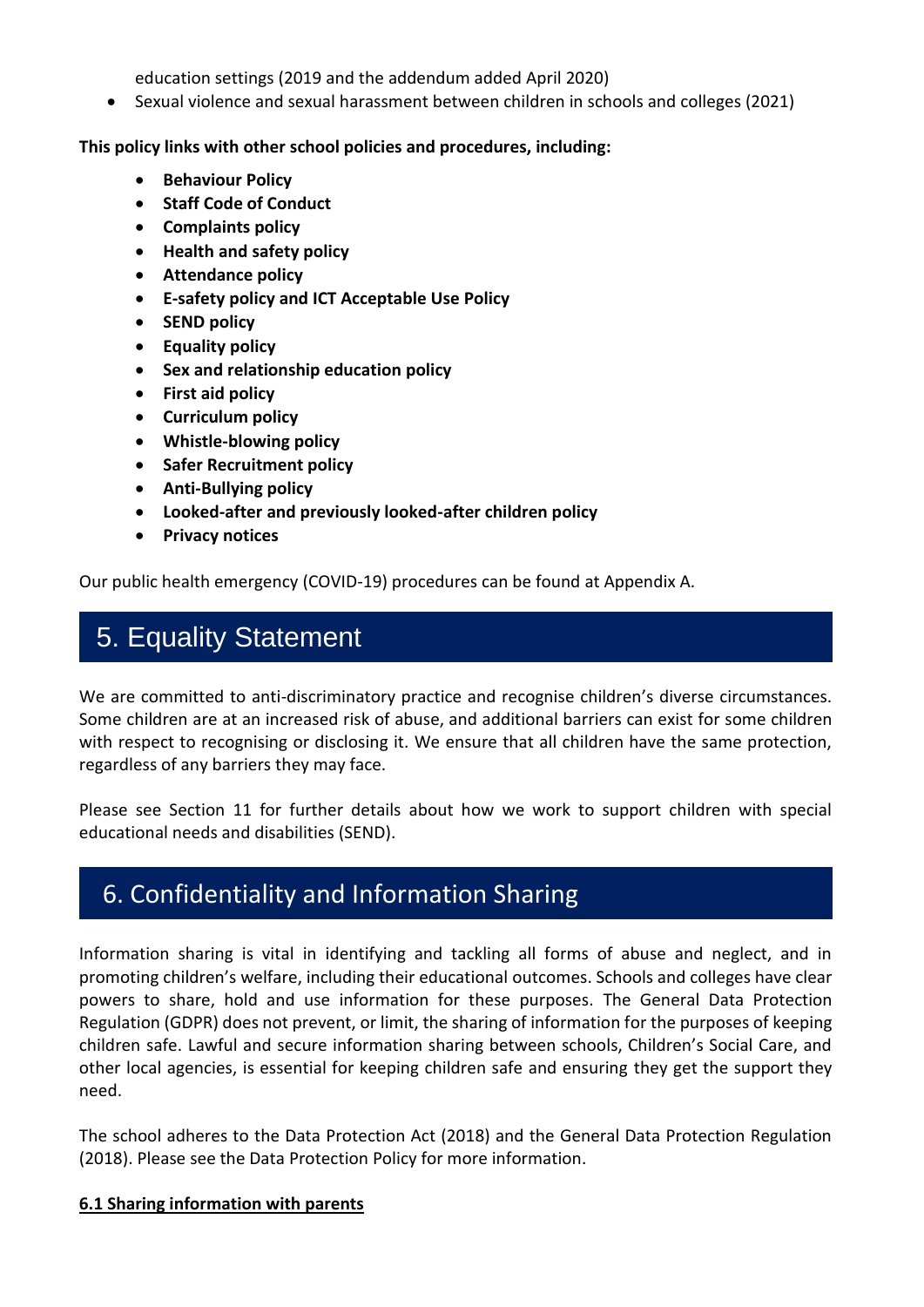Magdalen College School will ensure the Safeguarding and Child Protection Policy is available publicly via the school website and a printed copy will be available to view in the School reception.

Where appropriate, we will discuss any concerns about a child with the child's parents. The Designated Safeguarding Lead (DSL) will normally do this in the event of a concern, suspicion or disclosure. Other staff will only talk to parents about any such concerns following consultation with the DSL.

If we believe that notifying the parents would increase the risk to the child, we will discuss this with the local authority children's social care team before doing so (see Section 6.2 for more details). In the case of allegations of abuse made against other children, we will normally notify the parents of all the children involved.

### **6.2 Consent**

The Data Protection Act 2018 introduced 'safeguarding' as a reason to be able to process sensitive, personal information, even without consent (DPA, Part 2, 18; Schedule 8, 4). All relevant information can be shared without consent if to gain consent would place a child at risk. Fears about sharing information **must not be allowed** to stand in the way of promoting the welfare and protecting the safety of children. All professionals responsible for children should not assume that someone else will pass on information that they think may be critical to keeping a child safe.

As with all data sharing, appropriate organisational and technical safeguards are in place and will be adhered to when processing safeguarding and child protection information.

When considering whether, or not, to share safeguarding information (especially with other agencies), Magdalen College School will record who they are sharing that information with and for what reason. If we have taken a decision not to seek consent from the data subject and/or parent that should also be recorded within the safeguarding file.

All staff in school will be made aware of their duties in relation to Data Protection and safeguarding, particularly in respect of confidentiality. This includes the following:

- Staff should never promise a child that they will not tell anyone about an allegation, as this may not be in the child's best interests.
- Staff who receive information about children and their families in the course of their work should share that information only within appropriate professional contexts.
- Timely information sharing is essential to effective safeguarding.
- Information must only be shared on a 'need-to-know' basis, but consent is not required to share information if a child is suffering, or at risk of, serious harm.<sup>4</sup>

# <span id="page-7-0"></span>7. Roles and responsibilities

<sup>&</sup>lt;sup>4</sup> See Working Together to Safeguard Children (2018), pages 18-22 for more information.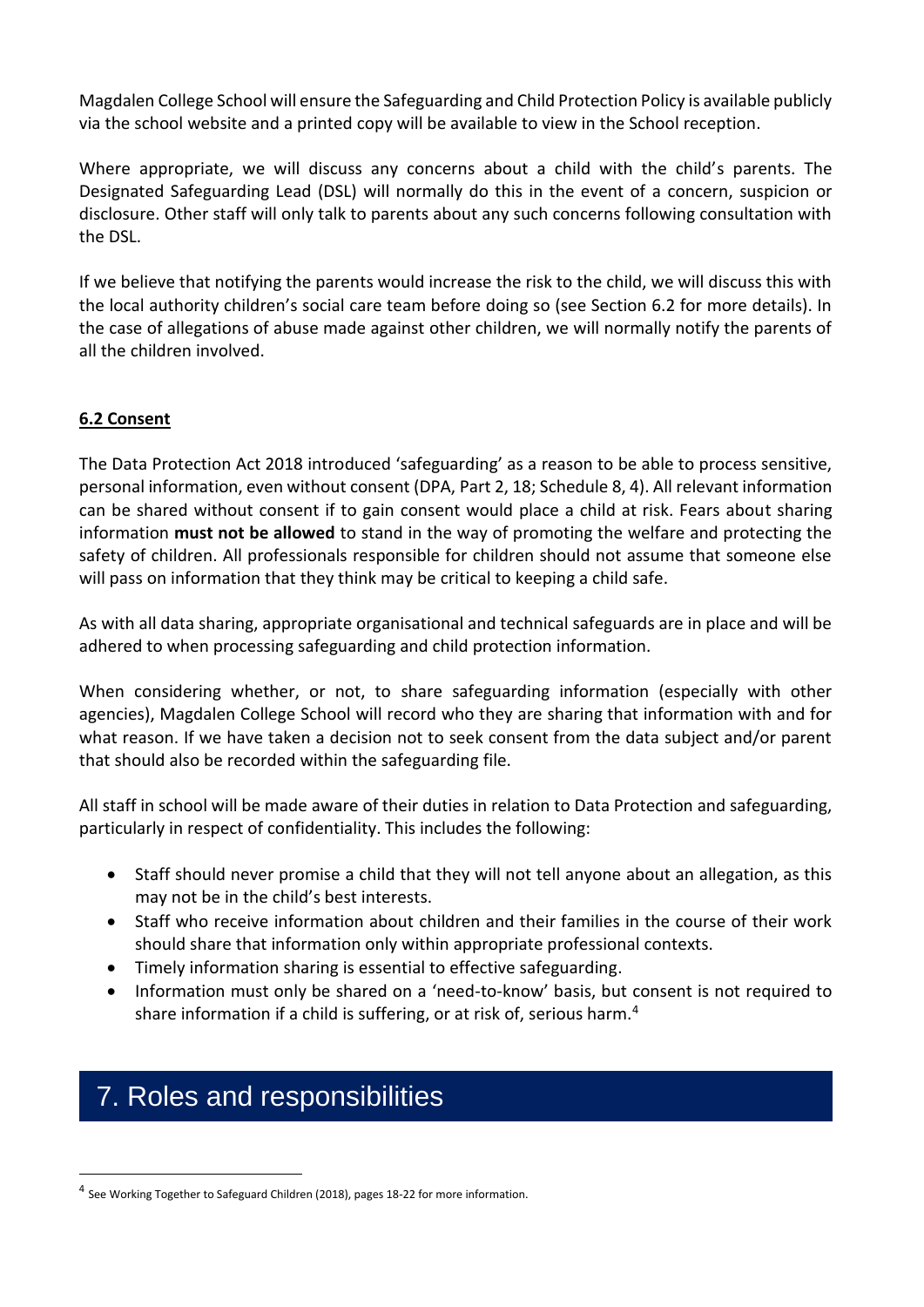### 7.1 Governing body

The Governing body have a strategic leadership responsibility for the school's safeguarding arrangements. The governing body will appoint a senior board level (or equivalent) Governor Safeguarding Lead to monitor the effectiveness of this policy in conjunction with the full governing board. This is always a different person from the DSL. The Governor Safeguarding Lead is Neil Arnold.

Governors/proprietors will ensure that there are mechanisms in place to assist staff in understanding and discharging their statutory safeguarding roles and responsibilities. Governors will ensure that the school is working with local safeguarding partners and that the school contributes to multiagency working, adhering to Working Together to Safeguard Children (2018). All governors will read KCSIE (2021) and a record will be kept of this.

Part 2 of KCSIE (2021) sets out the responsibilities of governing bodies and our school/governors will adhere to this guidance at all times. As part of these responsibilities the governors will;

- ensure that they comply with their duties under statutory guidance and legislation;
- work to facilitate a whole school approach to safeguarding, by ensuring that safeguarding and child protection underpin all relevant aspects of policy and process;
- ensure that policies, procedure and training at the school are effective and comply with the law at all times and that they allow concerns to be responded to in a timely manner;
- ensure that safeguarding training for staff, including online safety training, is integrated, aligned and considered as part of the whole school or college safeguarding approach and wider staff training and curriculum planning;
- ensure that the school takes into account local criteria for action and protocol for assessment and supply information as requested by the three safeguarding partners;
- ensure that the school has an effective child protection policy, which is published on the school website and review this annually;
- ensure that the school has systems in place to allow children to raise concerns, which are well-promoted, well-understood and easily accessible;
- ensure that the school takes safeguarding concerns seriously and takes the wishes and feelings of children into account;
- ensure that there are systems in place for young people to safely express their views and give feedback on safeguarding practice;
- ensure that the school has a suitable behaviour policy for pupils and a staff behaviour policy or Code of Conduct;
- ensure that all staff undergo safeguarding and child protection training on induction;
- consider a whole-school approach to online safety, including the use of mobile technology in school;
- ensure that there are clear systems and processes in place for identifying when children may be experiencing mental health problems;
- ensure that children are taught about safeguarding, including online safety. See section 10.6 and Appendix F of this policy for further information;
- ensure that an appropriate safeguarding response for children who go missing from education is in place;
- appoint an appropriate member of staff from the senior leadership team to the role of Designated Safeguarding Lead;
- ensure that appropriate filters and monitoring systems are in place to keep children safe online;
- ensure that there are appropriate procedures in place to manage safeguarding concerns, or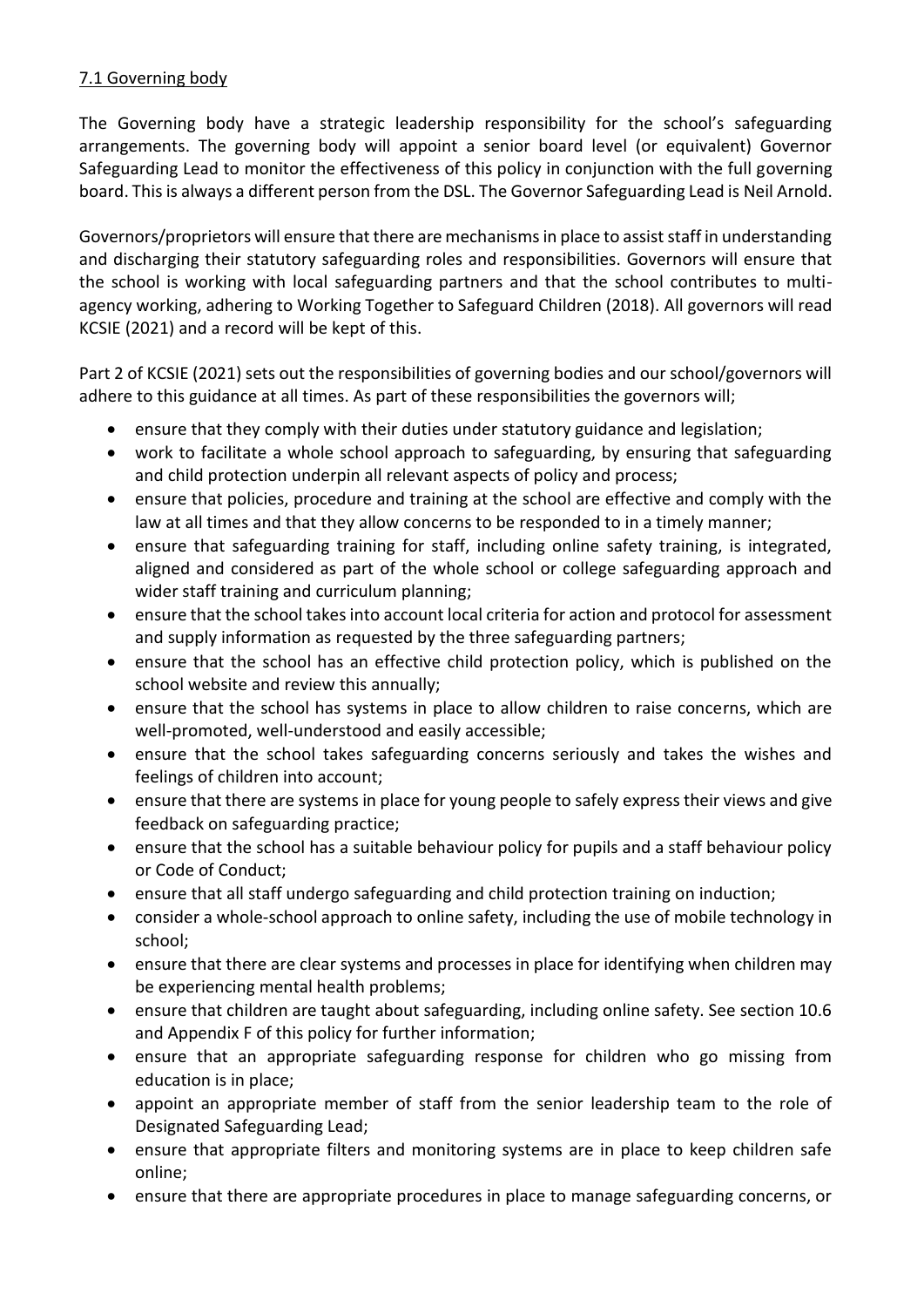allegations against staff; and

• respond to allegations of abuse against the headteacher. The Chair of Governors will act as the 'case manager' in the event that an allegation of abuse is made against the head teacher, where appropriate (see Appendix E).

### **7.2 The headteacher**

The headteacher is responsible for the implementation of this policy. The headteacher will:

- ensure that this policy is reviewed annually and ratified by the governing body;
- ensure that this policy and associated procedures are adhered to by all staff and take action as necessary if not;
- ensure that staff (including temporary staff) and volunteers are informed of our systems that support safeguarding, including this policy, as part of their induction.
- ensure that all staff are made aware of the named governor for safeguarding and the Designated Safeguarding Lead;
- ensure that the role of 'Designated Safeguarding Lead' is explicit in the role-holder's job description, that they have appropriate time, funding, training and resources and that there is always adequate cover if the DSL is absent;
- decide whether to have one or more deputy safeguarding leads and ensure they are trained to the same standard as the Designated Safeguarding Lead;
- organise appropriate cover for the role of Designated Safeguarding Lead for any out of hours/out of term activities;
- appoint a 'Designated Teacher for Looked After and Previously Looked After Children' to promote the educational achievement of children looked after and previously looked after;
- appoint a lead for online safety
- ensure that all recruitment follows the safer recruitment guidance (see Part 3 of KCSIE) and a single, central record is maintained with details of all members of staff who are in contact with children;
- respond to allegations of abuse against all other members of staff and act as the 'case manager' in the event of an allegation of abuse made against another member of staff or volunteer, where appropriate;
- refer cases where a person is dismissed or left due to risk/harm to a child to the Disclosure and Barring Service as required;
- ensure that the school works with social care, the police, health services and other services to; promote the welfare of children; provide a co-ordinated offer of early help when need is identified; contribute to inter-agency plans for children subject to children protection plans and to protect children from harm;
- safeguard children's wellbeing and maintain public trust in the teaching profession as part of their professional duties (Teaching Standards, 2012);
- ensure that children's social care (from the host local authority or placing authority) have access to the school to conduct, or to consider whether to conduct a section 47 or section 17 assessment, as per Keeping Children Safe in Education (September 2021);

## **7.3 The Designated Safeguarding Lead (DSL)**

The full responsibilities of the DSL are set out in Annex C, KCSIE (2021).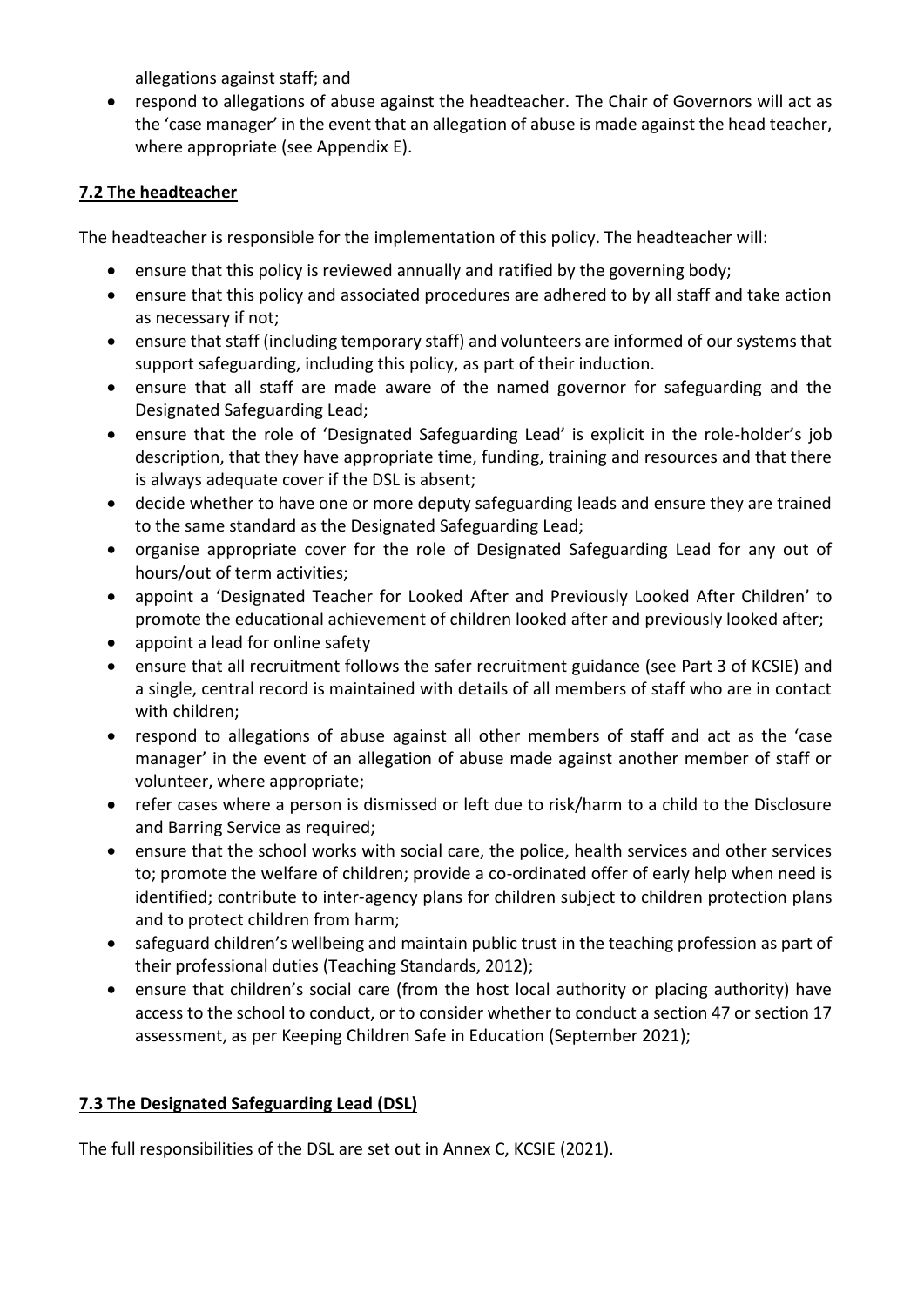The DSL is a member of the Senior Leadership Team. Our DSL is Hilary Tudor Price, Deputy Headteacher. The DSL takes lead responsibility for child protection and wider safeguarding.

When the DSL is absent, the deputies – Amanda Jones, Student Services Manager, Emily Tye, Assistant Headteacher, Deanna Davies, SENDCO or Claire Cox, Behaviour Support Manager – will act as cover. If the DSL and deputies are not available, The School Leadership Team will act as cover (for example, during out-of-hours/out-of-term activities).

Any deputies will be trained to the same standard as the designated safeguarding lead.

Whilst the activities of the designated safeguarding lead can be delegated to appropriately trained deputies, the ultimate **lead responsibility** for child protection, as set out above, remains with the designated safeguarding lead; this **lead responsibility** should not be delegated.

The Designated Safeguarding Lead will;

- Act as a source of support and expertise on matters relating to safeguarding and child protection to ensure that other members of staff can carry out their safeguarding duty;
- Advise on the response to safeguarding concerns;
- Liaise with the Local Authority and work with other agencies in line with 'Working Together to Safeguard Children (2018);
- Identify if children may benefit from early help;
- Refer suspected cases, as appropriate, to the relevant body (local authority children's social care, Channel programme, Disclosure and Barring Service, and/or police), and support staff who make such referrals directly
- Make referrals to the Channel programme where there is a radicalisation concern and/or support staff that make a referral to Channel;
- Support the school with regards to their responsibilities under the Prevent duty and provide advice and support on protecting children from radicalisation;
- Refer cases to the police where a crime may have been committed;
- Be available during school hours for staff to discuss any safeguarding concerns. In the event that they are not available, a deputy will be made available;
- Undertake training to equip them with the skills to carry out the role and update this every two years;
- Ensure all staff that work directly with children have read and understood Part 1 and Annex B of Keeping Children Safe in Education (September 2021);
- Ensure all staff that do not work directly with children have read either Part 1 or Annex A (as appropriate) of Keeping Children Safe in Education (2021);
- Update their knowledge and skills regularly and keep up with any developments relevant to their role;
- Provide staff in school with the knowledge, skills and support required to safeguard children;
- Take responsibility for the accurate and timely recording of safeguarding and child protection concerns and take overall responsibility for safeguarding and child protection files;
- Take responsibility for the transfer of safeguarding files when a child leaves the school
- Attend or ensure an appropriate representative attends multi-agency safeguarding or child protection meetings;
- Work closely with other relevant education professionals (e.g. SENCO, Virtual School Head) to ensure children with additional vulnerabilities are safeguarded;
- Help to promote educational outcomes of children who have experienced or are experiencing safeguarding or child protection issues by sharing relevant information with teachers and the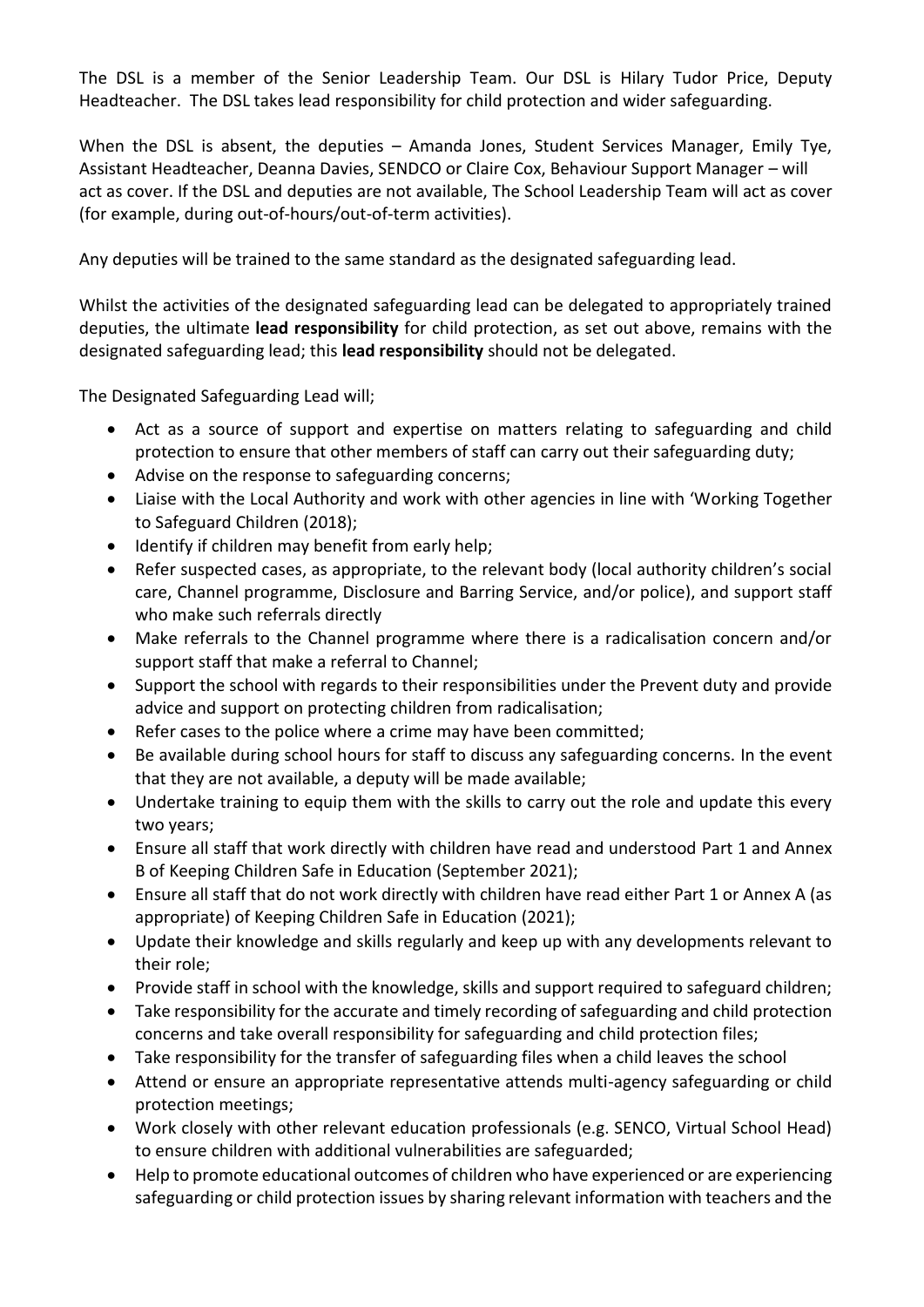school leadership team;

- Promote a 'culture of safeguarding', in which every member of the school community acts in the best interests of the child;
- Regularly meet with the safeguarding link governor and/or Chair of Governors to review safeguarding at the school; and
- Liaise with the headteacher regarding safeguarding cases and issues.

Out of Hours Contact: H Tudor Price via email: h.tudor-price@magdalen.northants.sch.uk

# **7.4 All staff**

Staff play a particularly important role because they are in a position to identify concerns in order to provide help for children. All staff;

- have a responsibility to provide a safe environment, where children can learn;
- will be trained so that they know what to do if a child tells them that he/she is being abused or neglected, including specific issues such as FGM, and how to maintain an appropriate level of confidentiality while liaising with relevant professionals;
- will be able to identify indicators of abuse and neglect;
- will be made aware of systems in the school that support safeguarding and child protection;
- will be made aware of safeguarding issues that put children at risk of harm and behaviours associated with these risks;
- should ensure that they know what to do if a child makes a disclosure of abuse and never promise confidentiality when a child makes a disclosure;
- will be made aware of and should be clear on the school's or college's policy and procedures with regards to peer-on-peer abuse and the important role they have to play in preventing it and responding where they believe a child may be at risk from it;
- will be made aware of the early help process and understand their role in it;
- should be prepared to identify children who may benefit from early help and will discuss early help requirements with the safeguarding lead in the first instance;
- may be required to support social workers and other agencies following a referral;
- will be made aware of the process for making referrals to Children's Social Care (though the MASH), understand statutory assessments and the role that they may be expected to play in such assessments;
- should be prepared to make referrals to the MASH if they have concerns about a child's welfare and understand the role that they may be expected to play in such assessments;
- will receive regularly updated safeguarding and child protection training to cover all of the above, as well as online safety;
- will receive safeguarding updates throughout the year as part of continuous professional development;
- will be encouraged to contribute to the development of safeguarding policy and practice;
- should always seek advice from the Designated Safeguarding Lead if they are unsure; and
- all teachers should safeguard children's wellbeing and maintain public trust in the teaching profession as part of their professional duties (Teaching Standards, 2012).

All staff will be made aware of our systems and documents that support safeguarding, including this policy, the staff code of conduct, the role and identity of the designated safeguarding lead (DSL) and any deputies, the behaviour policy and the safeguarding response to children who go missing from education.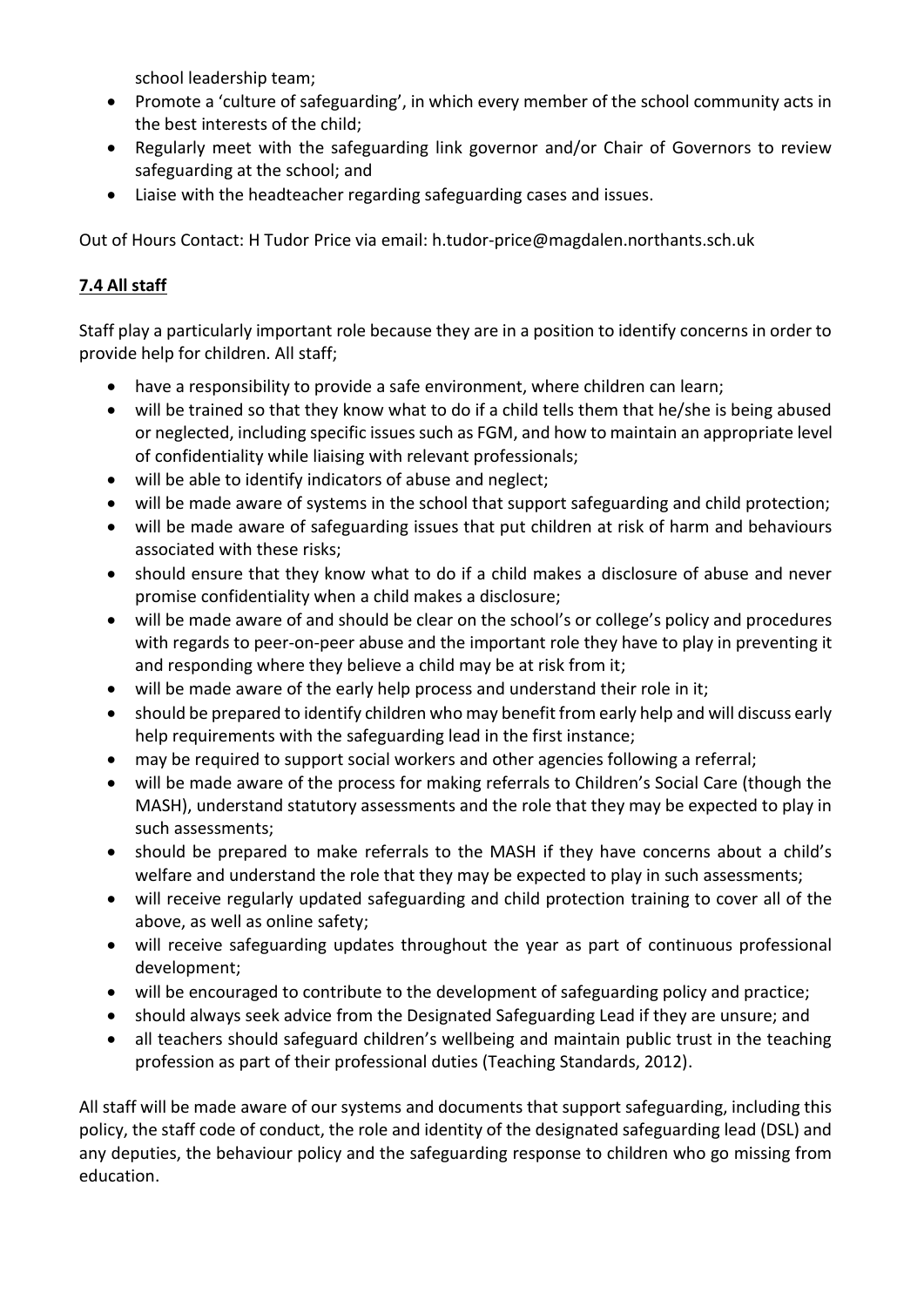All staff that work directly with children will be provided with a copy of, and must read, Part 1 and Annex B of Keeping Children Safe in Education (September 2021) annually and will receive annually updated training on their safeguarding roles and responsibilities. At Magdalen College School all staff are required to read Part 1 and Annex B of Keeping Children Safe in Education.

Although there are extensive mechanisms in place to support staff understanding in relation to safeguarding and child protection, there is an expectation that if staff are unclear on any aspects of school safeguarding policy or practice, they speak to the Designated Safeguarding Lead without delay, so that additional training can be put in place.

# <span id="page-12-0"></span>8. Recognising Abuse: Training

The school is committed to continuous professional development and all staff undergo rigorous and ongoing safeguarding training. We strive to ensure that staff fully understand their safeguarding responsibilities, that training promotes a culture of safeguarding and equips staff with the skills to identify any signs of abuse, neglect or harm.

# **8.1 All staff**

- All staff members will undertake safeguarding and child protection training at induction (including online safety and whistle-blowing procedures) to ensure they understand the school's safeguarding systems, their responsibilities and can identify signs of possible abuse or neglect. This training will be regularly updated and will be in line with advice from the three safeguarding partners.
- All staff will have training on the government's anti-radicalisation strategy Prevent, to enable them to identify children at risk of being drawn into terrorism and to challenge extremist ideas.
- Staff will also receive regular safeguarding and child protection updates (for example, through emails, e-bulletins and staff meetings) as required, but at least annually.
- Contractors who are provided through a private finance initiative (PFI) or similar contract will also receive safeguarding training.
- Volunteers will receive appropriate training, as applicable.

Teachers will receive training to ensure that they can manage behaviour effectively to ensure a good and safe educational environment and they should have a clear understanding of the needs of all pupils.

## **8.2 The DSL and Deputy DSLs**

- The DSL and Deputy DSLs will undertake child protection and safeguarding training at least every 2 years.
- In addition, they will update their knowledge and skills at regular intervals and at least annually (for example, through e-bulletins, meeting other DSLs, or taking time to read and digest safeguarding developments).
- They will also undertake Prevent awareness training and online safety training.

## **8.3 Governors**

• All governors receive safeguarding training, to make sure they have the knowledge and information needed to perform their functions and understand their responsibilities.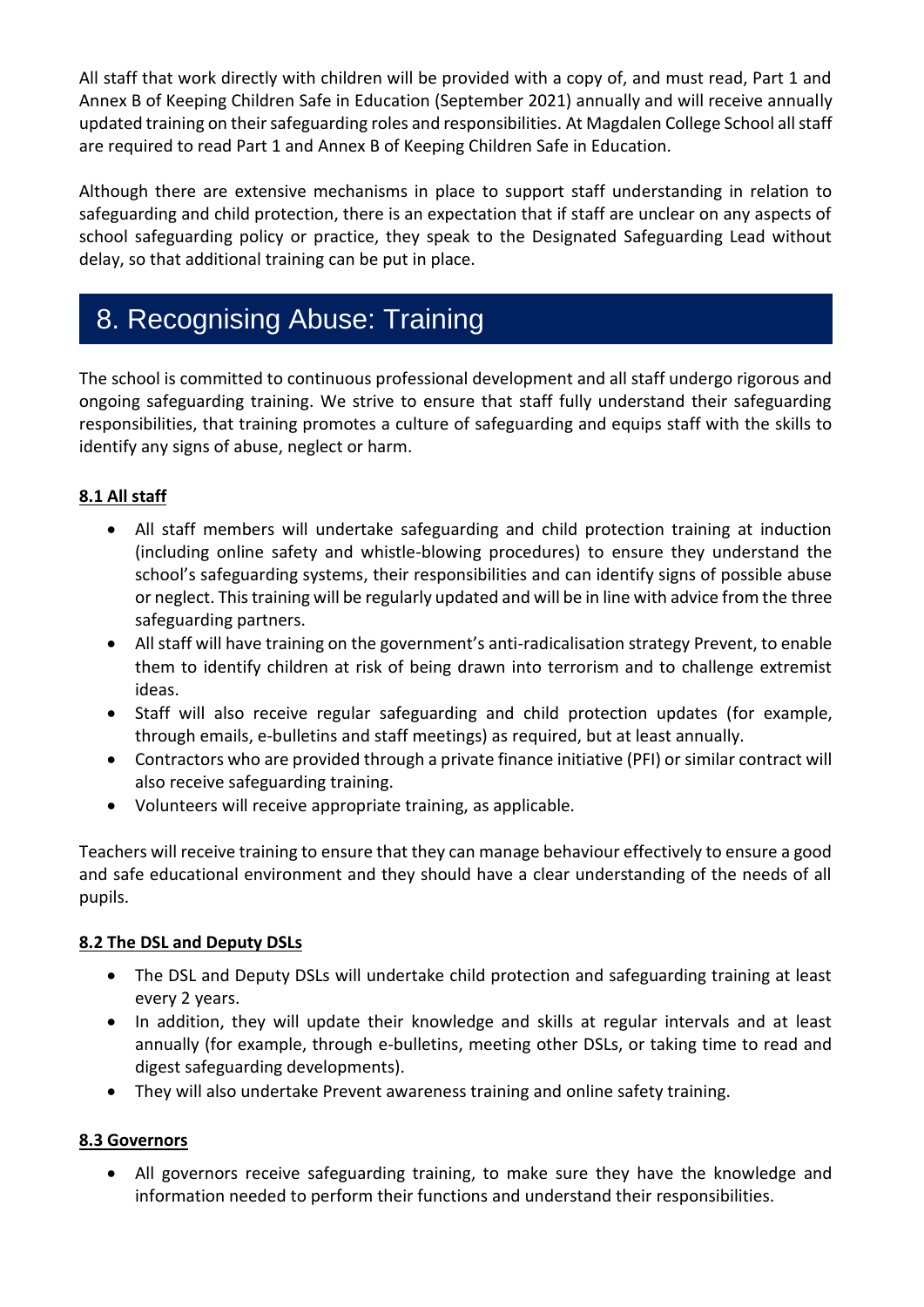• As the chair of governors or proprietor may be required to act as the 'case manager' in the event that an allegation of abuse is made against the headteacher, they should receive training in managing allegations for this purpose.

#### **8.4 Recruitment – interview panels**

At least one person conducting any interview for a post at the school will have undertaken safer recruitment training. This will cover, as a minimum, the contents of the Department for Education's statutory guidance, KCSIE (2021), and will be in line with local safeguarding procedures.

#### **8.5 Supervision**

- DSLs are provided with time to meet regularly to share cases and provide support and allow for confidential discussions of sensitive issues.
- Supervision will be provided by the school if necessary.

#### **8.6 Specific safeguarding issues**

Staff will also receive specific training on the following issues and action will be taken if the school suspects that a child is at risk of or is the victim of;

- physical abuse;
- sexual abuse;
- child sexual exploitation;
- emotional abuse;
- neglect;
- child criminal exploitation (including involvement in county lines);
- domestic abuse;
- fabricated or induced illness;
- faith-based abuse;
- female genital mutilation;
- forced marriage;
- gangs or youth violence;
- gender-based violence;
- hate;
- online safety;
- peer-on-peer abuse;
- radicalisation;
- relationship abuse;
- serious violence;
- sexual violence or sexual harassment (including peer-on-peer abuse);
- sexting or sharing of youth produced sexual imagery;
- so-called 'honour-based' abuse;
- trafficking and modern slavery.

All staff will be made aware that safeguarding incidents and/or behaviours can be associated with factors outside the school or college and/or can occur between children outside of these environments. All staff will be expected to consider whether children are at risk of abuse or exploitation in situations outside their families (extra-familial harm).

Staff will also be made aware of the additional safeguarding vulnerabilities of;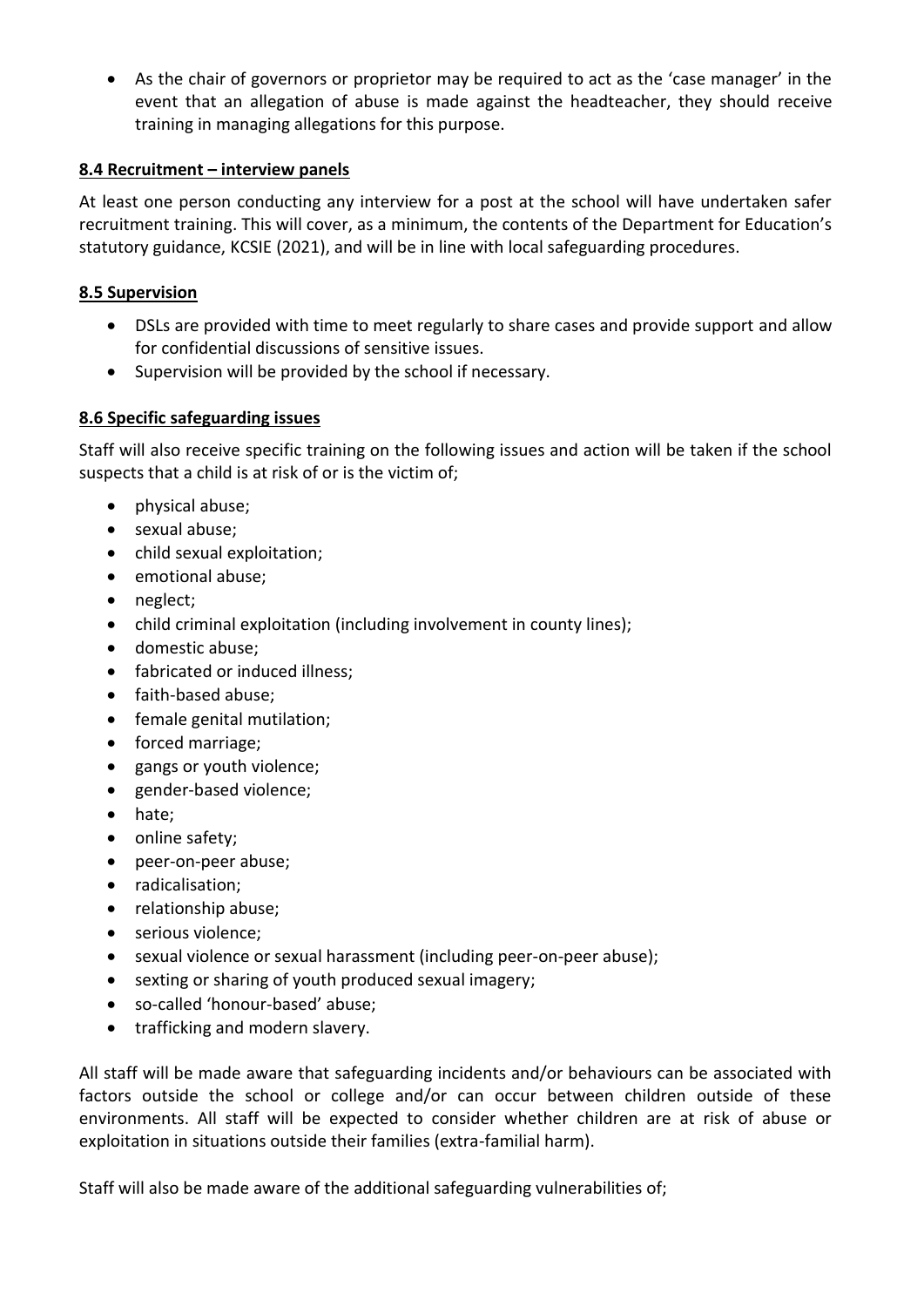- children in the court system;
- children missing from education;
- children with family members in prison;
- children who are homeless:
- child who have or have had a social worker;
- children who are young carers;
- children looked after or previously looked after; and
- children with mental health problems.

# <span id="page-14-0"></span>9. Recognising and responding to abuse: How to take action

If a member of staff, parent or member of the public is concerned about a pupil's welfare, they should report it to the DSL as soon as possible. On occasions when the DSL is not available, it should be reported to the deputy safeguarding lead/s without delay. If in exceptional circumstances, the DSL (or deputy) is not available, this should not delay appropriate action being taken. Staff should consider speaking to a member of the senior leadership team and/or take advice from local children's social care.

Although any member of staff can make a referral to children's social care, where possible there should be a conversation with the DSL. All staff must follow the procedures set out below in the event of a safeguarding issue.

All staff will be alert to indicators of abuse (including peer-on-peer abuse) and will report any of the following to the Designated Safeguarding Lead immediately;

- any concern or suspicion that a child has sustained an injury outside what is reasonably attributable to normal play;
- any concerning behaviours exhibited by children that may indicated that they have been harmed or are at risk of harm, including unusual changes in mood or behaviour, concerning use of language and/or concerning drawings or stories;
- any significant changes in attendance or punctuality;
- any significant changes in a child's presentation;
- any indicators that a child may be experiencing peer-on-peer abuse;
- any concerns relating to people who may pose a risk of harm to a child; and/or
- any disclosures of abuse that children have made.

More information about our approach to peer-on-peer abuse (including sexual violence and sexual harassment) can be found at Appendix B.

The following procedures are in line with statutory guidance (see Section 4) and the Northamptonshire Safeguarding Children Partnership's Threshold Guidance (2018)<sup>5</sup>. Referral procedures can be found in section 9.5.

#### **9.1 If a child discloses that they are suffering or at risk of suffering abuse**

If a child discloses that he or she has been abused in some way, the member of staff/volunteer will:

<sup>5</sup> **<https://www.nctrust.co.uk/help-and-protection-for-children/Documents/NSCB%20Thresholds%20Guidance.pdf>**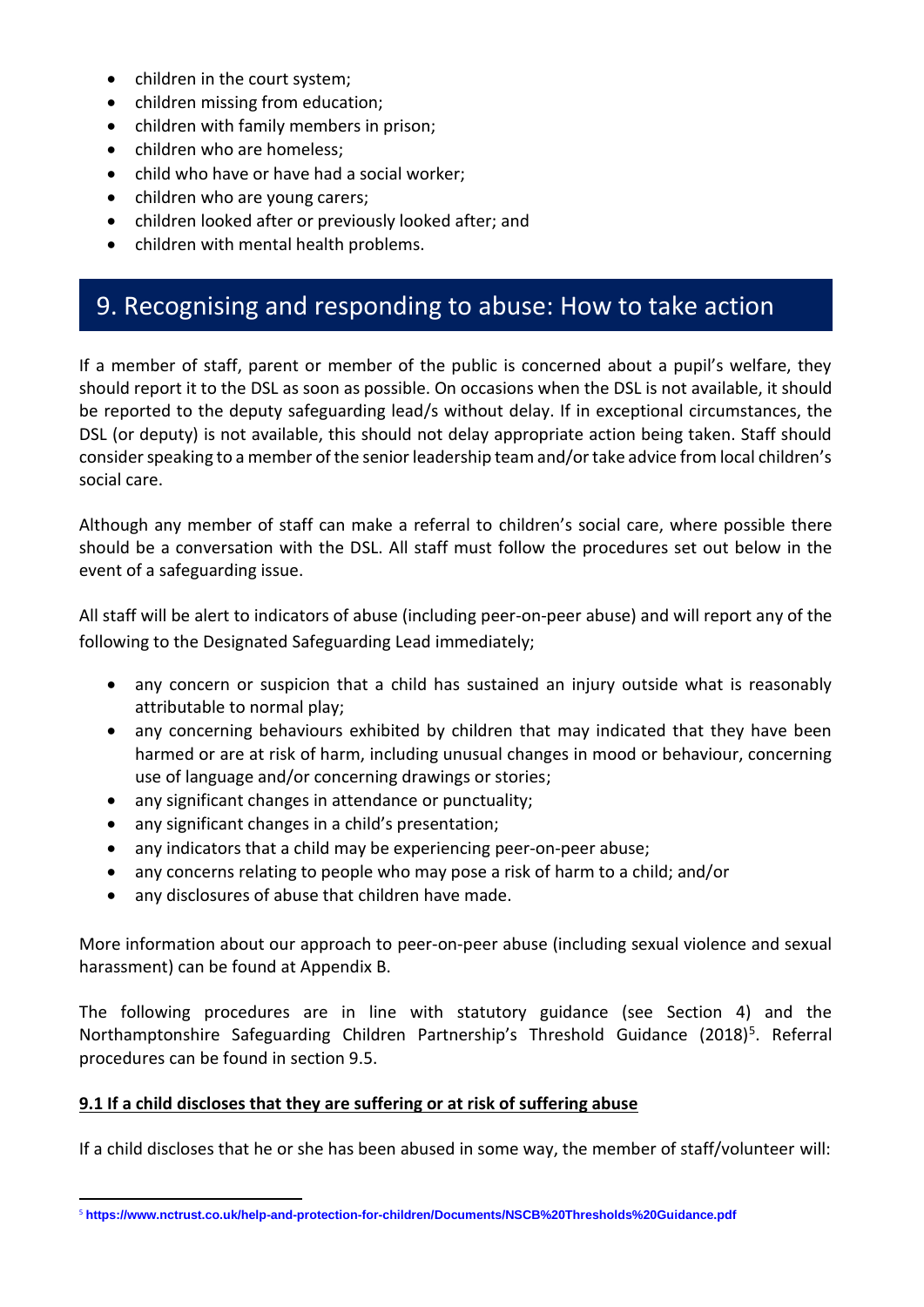- listen to what is being said without displaying shock or disbelief;
- accept what is being said;
- allow the child to talk freely:
- reassure the child, but do not make promises which it might not be possible to keep;
- never promise a child that they will not tell anyone as this may ultimately not be in the best interests of the child;
- reassure him or her that what has happened is not his or her fault;
- stress that it was the right thing to tell;
- listen, only asking questions when necessary to clarify;
- not criticise the alleged perpetrator;
- explain what has to be done next and who has to be told;
- make a written record (see Record Keeping); and
- pass the information to the Designated Safeguarding Lead without delay by completing the "report concern" page on My Concern. If the concern is urgent, tick the urgent box. Alternatively, if appropriate, make a referral to children's social care and/or the police directly (see 9.2), and tell the DSL as soon as possible that you have done so.

All staff will reassure victims that they are being taken seriously and that they will be supported and kept safe. A victim should never be given the impression that they are creating a problem by reporting abuse, sexual violence or sexual harassment, nor should a victim ever be made to feel ashamed for making a report.

#### **9.2 If a child is suffering or likely to suffer harm, or in immediate danger**

If you think that a child is suffering or at risk of suffering significant harm, you must report this to the designated safeguarding lead immediately. On occasions when the designated safeguarding lead is not available, it should be reported to the deputy safeguarding lead without delay or a senior member of staff.

Where possible, there should be a conversation with the Designated Safeguarding Lead but a referral must be made if a child may be suffering or at risk of suffering harm. **Anyone can make a referral to children's social care.** If anyone other than the DSL makes a referral to children's social care or to the police, they should inform the DSL as soon as possible.

## **9.3 If you have concerns about a child (as opposed to believing a child is suffering or likely to suffer from harm, or is in immediate danger)**

Figure 1 on page 20 illustrates the procedure to follow if you have any concerns about a child's welfare. Where possible, speak to the DSL first to agree a course of action (see 9.2).

The DSL will decide on the most appropriate course of action and whether the concerns should be referred to children's social care, using the **[Northamptonshire Thresholds Guidance](https://www.nctrust.co.uk/help-and-protection-for-children/Documents/NSCB%20Thresholds%20Guidance%202018%20Updated%20Sept%202020.pdf)**. If it is decided to make a referral to children's social care the parent will be informed, unless to do so would place the child at further risk or undermine the collection of evidence. See Section 6.1 for more details.

All concerns, discussions and decisions will be recorded in writing.

The DSL will provide guidance on the appropriate action. Options will include: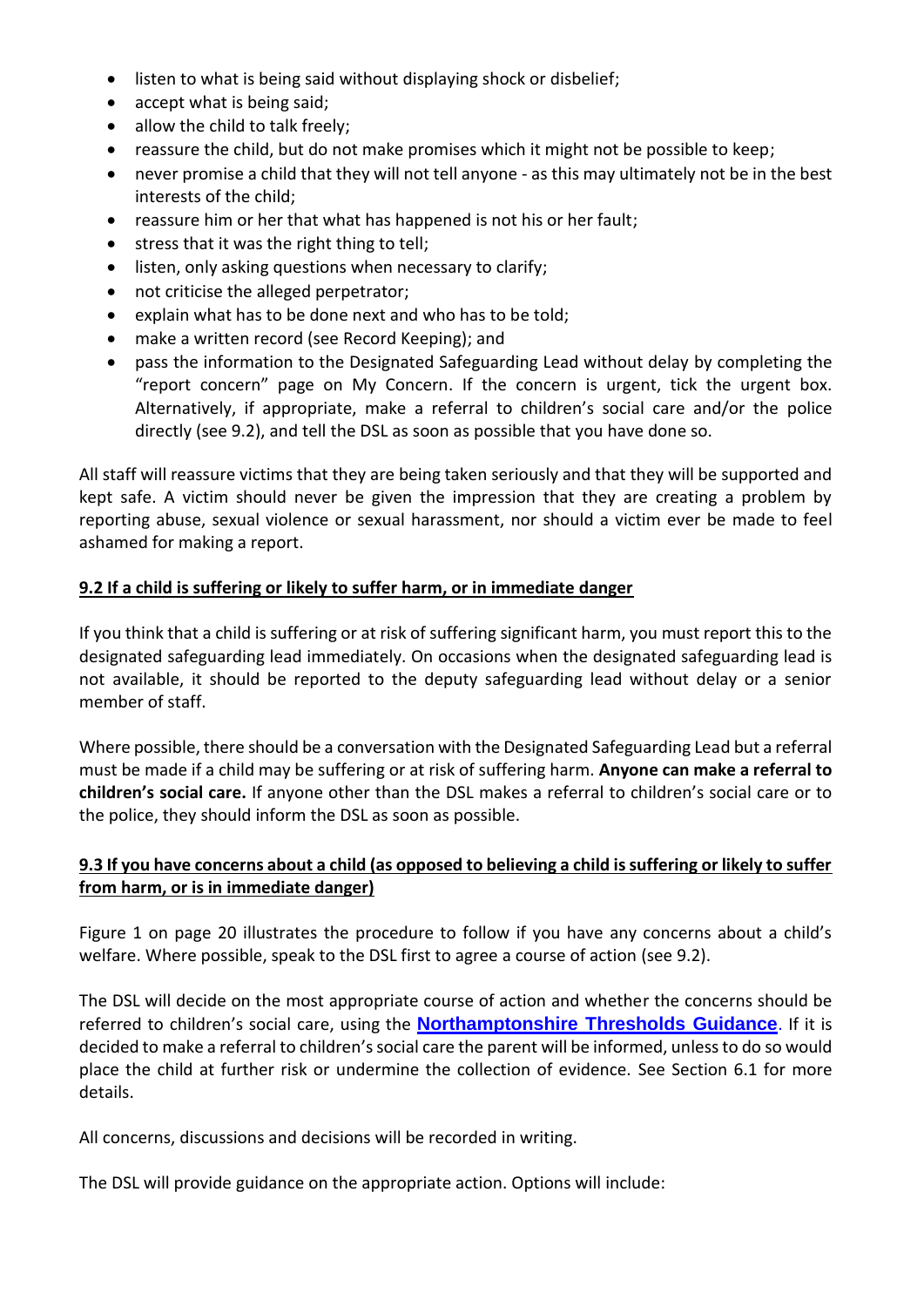- managing any support for the child internally via the school's own pastoral support processes;
- seeking advice from the local early help co-ordinator/s;
- an Early Help Assessment; or
- a referral for statutory services where the child is or might be in need or suffering or likely to suffer significant harm.

#### **9.4 Early help**

All staff should be prepared to identify children who may benefit from early help. Early help means providing support as soon as a problem emerges at any point in a child's life, from the foundation years through to the teenage years.<sup>6</sup> If early help is appropriate, the DSL will generally lead on liaising with other agencies and setting up an inter-agency assessment as appropriate. Staff may be required to support other agencies and professionals in an early help assessment, in some cases acting as the lead practitioner. Any such cases should be kept under constant review and consideration given to a referral to children's social care for assessment for statutory services if the child's situation does not appear to be improving or is getting worse. Timelines of interventions will be monitored and reviewed.

All staff will be made aware of the early help process, and understand their role in identifying emerging problems, sharing information with other professionals to support early identification and assessment of a child's needs. It is important for children to receive the right help at the right time to address risks and prevent issues escalating. This also includes staff monitoring the situation and feeding back to the Designated Safeguarding Lead any ongoing/escalating concerns so that consideration can be given to a referral to children's social care if the child's situation does not appear to be improving.

We recognise that any child can be the victim of abuse and may benefit from early help. However, we will be particularly vigilant to potential need for early help if a child;

- is disabled or has certain health conditions and has specific additional needs;
- has special educational needs (whether or not they have a statutory Education, Health and Care Plan);
- has a mental health need;
- is a young carer;
- is showing signs of being drawn in to anti-social or criminal behaviour, including gang involvement and association with organised crime groups or county lines;
- is frequently missing/goes missing from care or from home;
- is at risk of modern slavery, trafficking, sexual or criminal exploitation;
- is at risk of being radicalised or exploited;
- has a family member in prison, or is affected by parental offending;
- is in a family circumstance presenting challenges for the child, such as drug and alcohol misuse, adult mental health issues and domestic abuse;
- is misusing drugs or alcohol themselves;
- has returned home to their family from care;
- is at risk of so-called 'honour'-based abuse such as Female Genital Mutilation or Forced Marriage;
- is a privately fostered child; and
- is persistently absent from education, including persistent absences for part of the school

<sup>&</sup>lt;sup>6</sup> For more information about Early Help, please see: [https://www.nctrust.co.uk/help-and-protection-for-children/protecting-children](https://www.nctrust.co.uk/help-and-protection-for-children/protecting-children-information-for-professionals/Pages/early-help.aspx)**[information-for-professionals/Pages/early-help.aspx](https://www.nctrust.co.uk/help-and-protection-for-children/protecting-children-information-for-professionals/Pages/early-help.aspx)**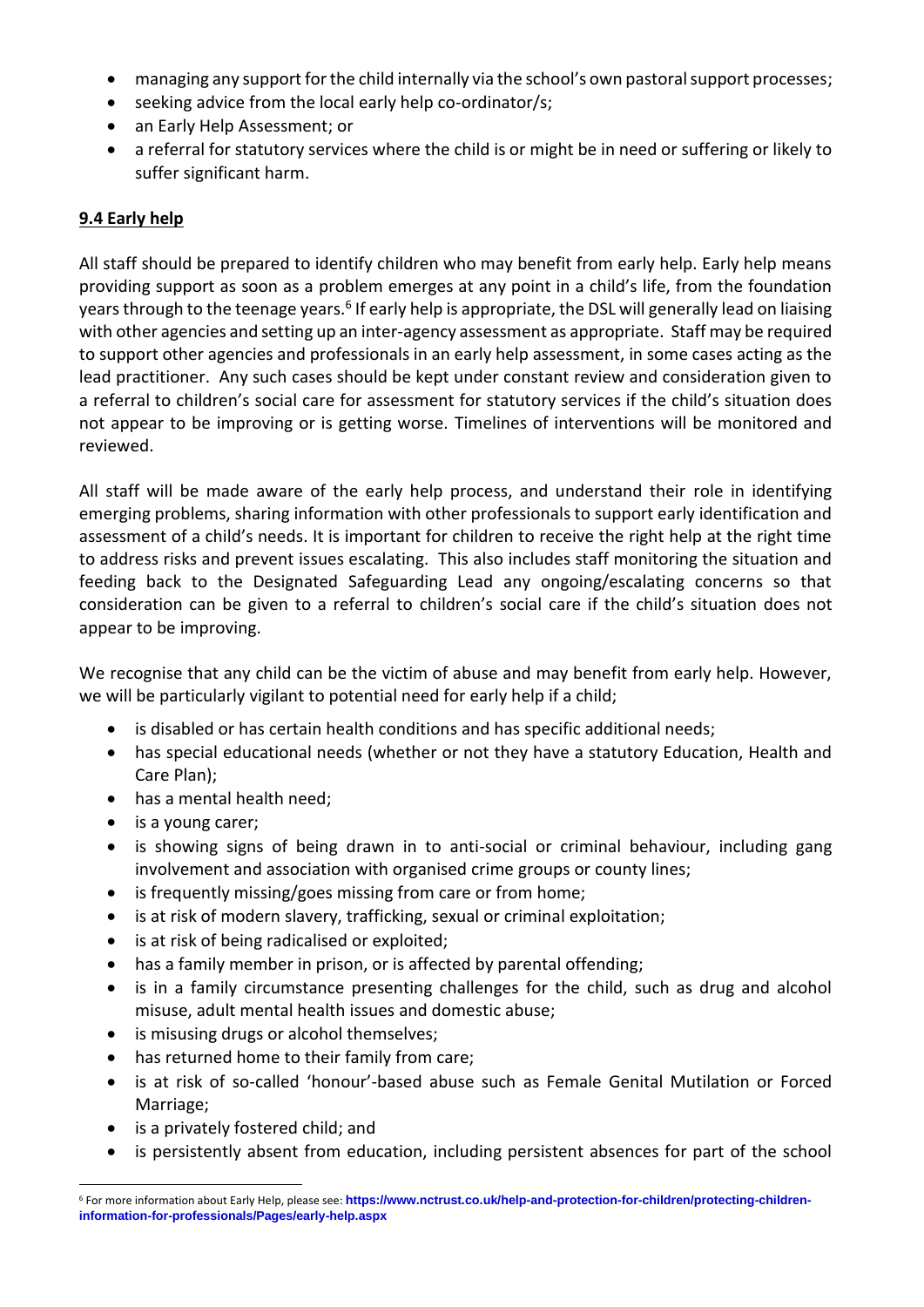day.

### **9.5 Referrals**

If it is appropriate to refer the case to local authority children's social care or the police, the DSL will make the referral or support you to do so. If you make a referral directly (see Section 9), you must tell the DSL as soon as possible. Children's social care assessments should consider where children are being harmed in contexts outside the home, so the school will provide as much information as possible as part of the referral process. This will allow any assessment to consider all the available evidence and enable a contextual approach to address such harm.

The local authority will make a decision within 1 working day of a referral about what course of action to take and will let the person who made the referral know the outcome. The DSL or person who made the referral must follow up with the local authority if this information is not made available, and ensure outcomes are properly recorded.

If the child's situation does not seem to be improving after the referral, the DSL or person who made the referral must follow local escalation procedures to ensure their concerns have been addressed and that the child's situation improves.<sup>7</sup>

The DSL should refer all cases of suspected abuse or neglect to the Multi Agency Safeguarding Hub (MASH), police (cases where a crime may have been committed) and to the Channel programme where there is a radicalisation concern. Safeguarding Referrals must be made in one of the following ways:

- By telephone contact to the Multi-Agency Safeguarding Hub (MASH): **0300 126 7000** (Option 1).
- By using the online referral form found at: **[MASH ONLINE REFERRAL](https://northamptonshire-self.achieveservice.com/en/service/Make_a_children_s_referral_to_Northamptonshire_s_MASH#_ga=2.187353770.300324614.1594493492-1170358420.1548097488)**<sup>8</sup>
- In an emergency outside office hours, contact children's social care out of hours team on 01604 626938 or the Police<sup>9</sup>
- If a child is in immediate danger at any time, left alone or missing, you should contact the police directly and/or an ambulance using 999.

<sup>7</sup> The NSCP Case and Conflict Resolution Protocol can be found here: **[http://www.northamptonshirescb.org.uk/schools/case-conflict](http://www.northamptonshirescb.org.uk/schools/case-conflict-resolution-protocol/)[resolution-protocol/](http://www.northamptonshirescb.org.uk/schools/case-conflict-resolution-protocol/)**

<sup>8</sup> **<https://www.nctrust.co.uk/Pages/home.aspx>**

<sup>9</sup> The Designated Safeguarding Lead may make use of the NPCC guidance **['When to call the police'](https://www.npcc.police.uk/documents/Children%20and%20Young%20people/When%20to%20call%20the%20police%20guidance%20for%20schools%20and%20colleges.pdf)**.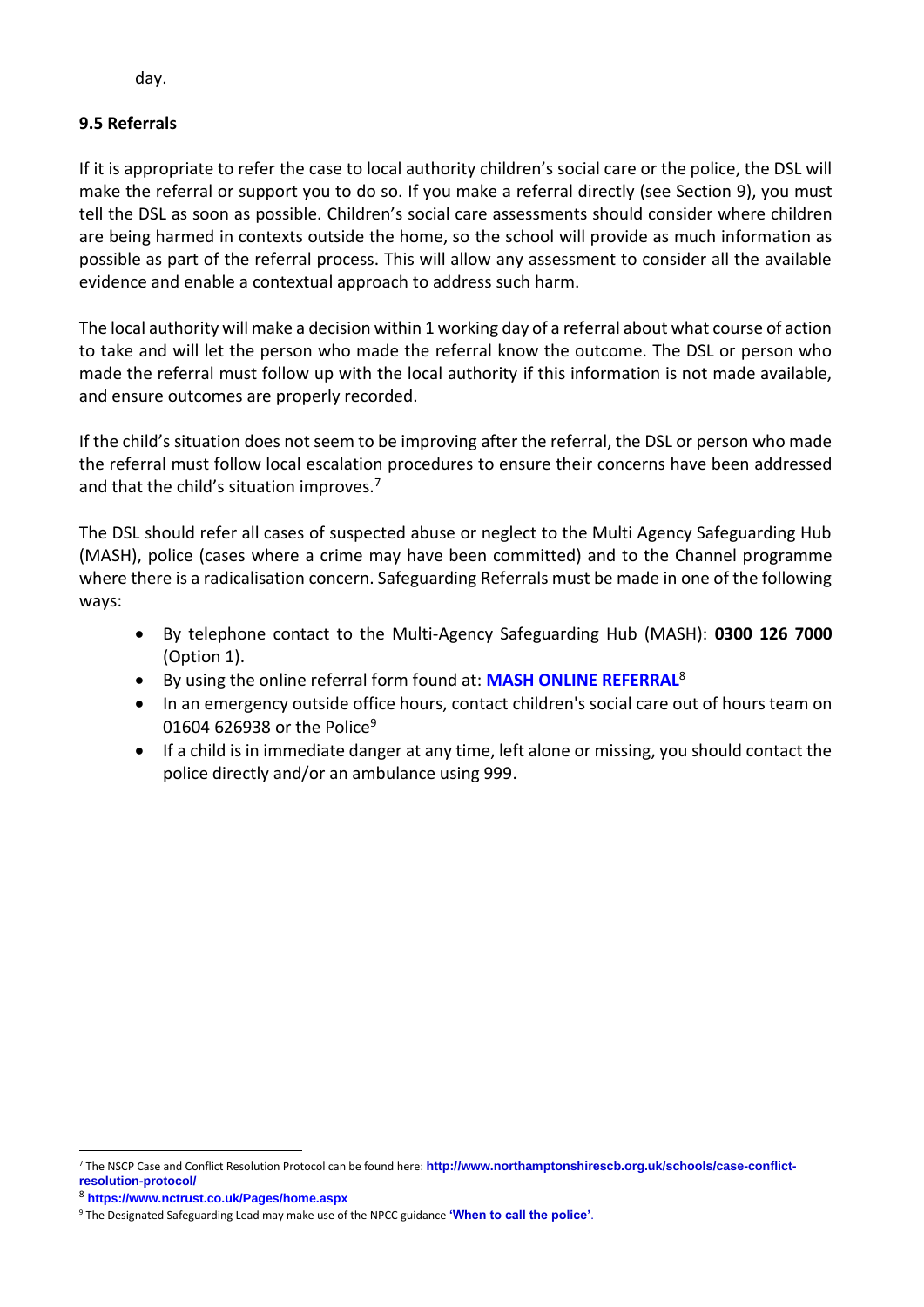#### **9.6 Figure 1: Reporting and responding to concerns flowchart**



# <span id="page-18-0"></span>10. Specific safeguarding issues

For more information relating to specific safeguarding issues, please see Appendix C. For more information about peer-on-peer (child on child abuse), please see Appendix B.

#### **10.1 Female Genital Mutilation (FGM)**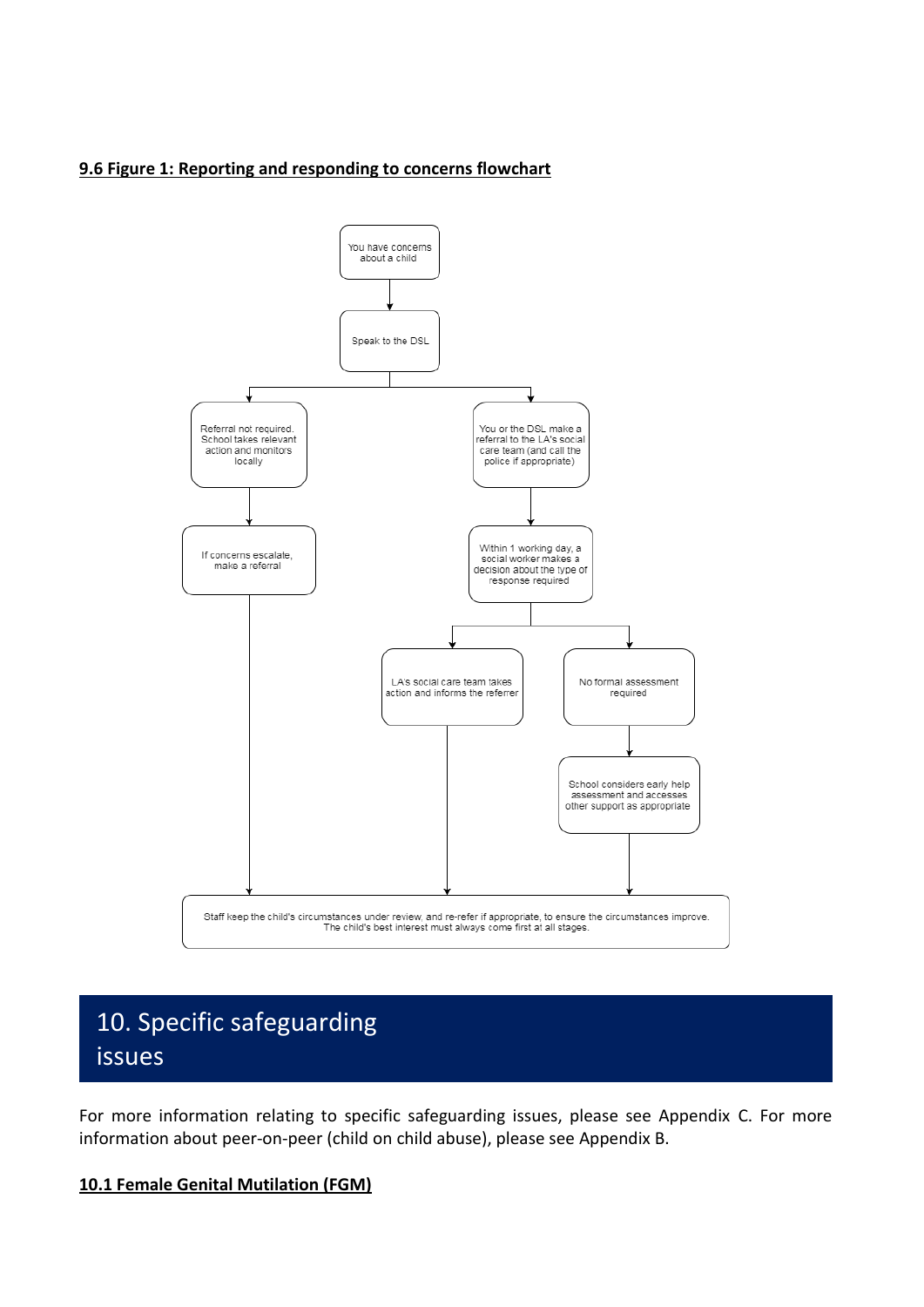Any teacher who discovers (either through disclosure by the victim or visual evidence) that an act of FGM appears to have been carried out on a pupil under 18 must immediately report this to the police, personally. This is a statutory duty, and teachers will face disciplinary sanctions for failing to meet it. Unless they have good reason not to, they should also discuss the case with the DSL, record on My Concern and involve children's social care as appropriate. Any other member of staff who discovers that an act of FGM appears to have been carried out on a pupil under 18 must speak to the DSL and make a referral to the Multi Agency Safeguarding Hub.

The duty for teachers mentioned above does not apply in cases where a pupil is *at risk* of FGM or FGM is suspected but is not known to have been carried out. Staff should not examine pupils.

Any member of staff who suspects a pupil is *at risk* of FGM or suspects that FGM has been carried must speak to the DSL, record on My Concern. The DSL will make a referral to the Multi Agency Safeguarding Hub.

#### **10.2 Radicalisation and extremism**

All schools are subject to a duty under section 26 of the Counter-Terrorism and Security Act 2015 in the exercise of their functions to have "due regard" to the need to prevent people from being drawn into terrorism. In the event that concerns are raised relating to radicalisation and extremism, the DSL should be informed immediately.

#### **10.3 Children potentially at greater risk of harm**

The school recognises that some children need a social worker due to abuse, neglect or family circumstances and that abuse and trauma can leave children vulnerable to further harm, as well as educational disadvantage.

The DSL will hold information relating to social workers working with children at the school. This information will inform decisions about safeguarding and promoting welfare (including the provision of pastoral and/or academic support).

We will also take action to promote the educational outcomes of and to protect;

- Children missing education;
- Children missing from home or care.

There are other familial issues that can have a detrimental impact on children. We work with other agencies in line with Keeping Children Safe in Education (2021) to support children and families in the following circumstances:

- Children facing the court procedures and/or children in the court system.
- Children with family members in prison.
- Children who are homeless.
- Children who need a social worker.

#### **10.4 Mental health**

Mental health problems can, in some cases, be an indicator that a child has suffered or is at risk of suffering abuse, neglect or exploitation.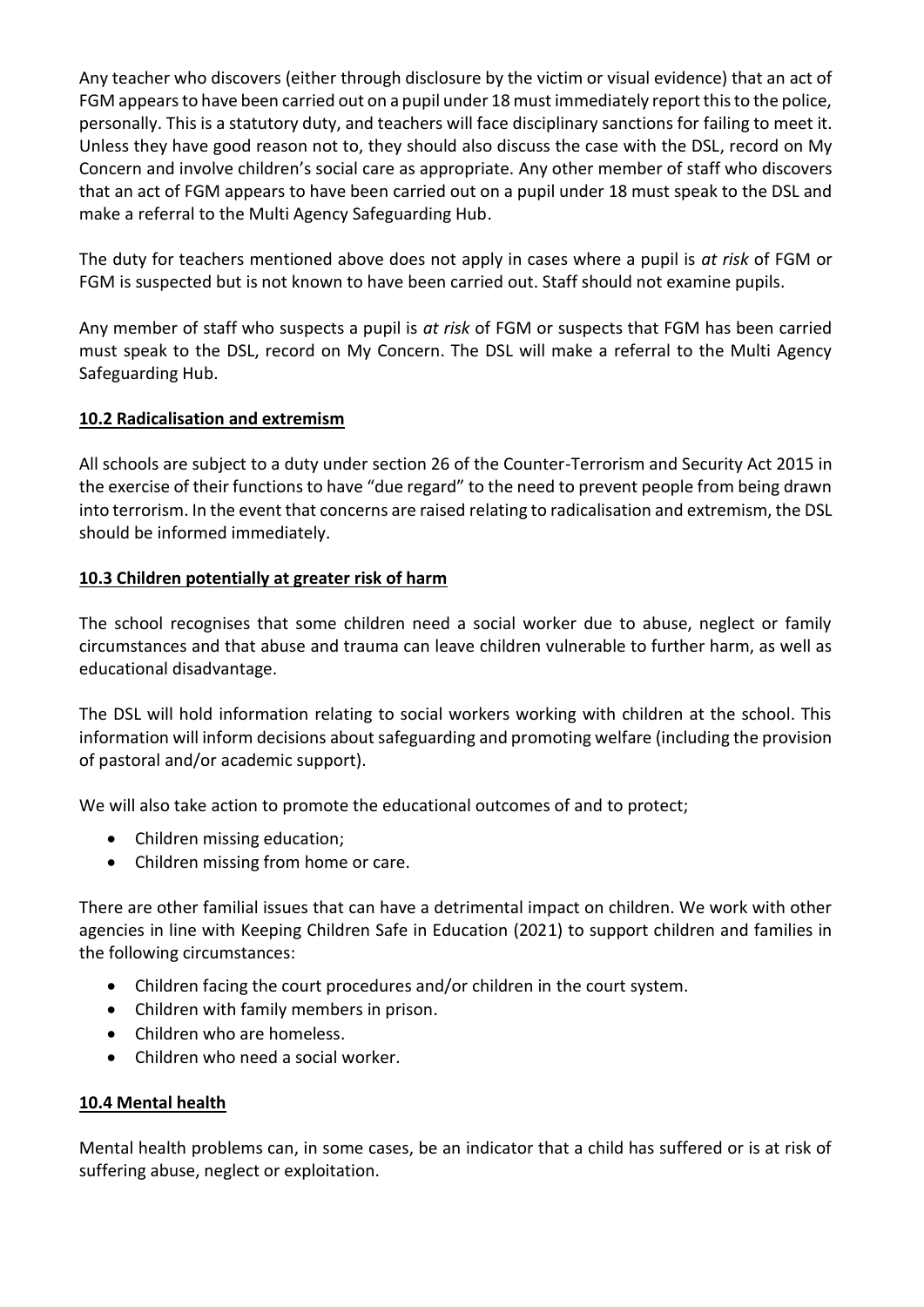Staff will be alert to behavioural signs that suggest a child may be experiencing a mental health problem or be at risk of developing one. Where children have suffered abuse and neglect, or other potentially traumatic adverse childhood experiences, this can have a lasting impact throughout childhood, adolescence and into adulthood. It is key that staff are aware of how these children's experiences, can impact on their mental health, behaviour and education.

If staff have a mental health concern about a child we will respond to the concern, inform and discuss our concerns with parents/carers and seek ways to support the child in and out of school.

If you have a mental health concern about a child that is also a safeguarding concern, take immediate action by following the steps in Section 9.

If you have a mental health concern that is not also a safeguarding concern, speak to the DSL to agree a course of action.

Only appropriately trained professionals should attempt to make a diagnosis of a mental health concern. However, this school will provide information and signposting services to children and parents and assist with the teaching of emotional health and wellbeing to children in our curriculum.

Staff are required to report any mental health about a child using "My Concern". The DSLs and Pastoral Support Team will work with pupils and their families to offer support and guidance to appropriate resources. The school works closely with mental health providers within Brackley and CAMHs. Refer to the Department for Education guidance on mental health and behaviour in school.

#### **10.5 Peer-on-peer abuse**

The school takes all reports and concerns about peer-on-peer abuse, including child on child sexual violence and harassment, very seriously. This includes any reports or concerns that have occurred outside of the school or college premises, or online.

In order to ensure that our policy on peer-on-peer abuse is well-promoted, easily understood and accessible, we have included information about our approach to minimising and responding to peeron-peer abuse as an appendix. Full details of how the school prevents, responds to and supports victims of peer-on-peer abuse can be found at Appendix B.

#### **10.6 E-safety**

Our E-safety Policy is set out in a separate document and more information can be found in Appendix F of this policy. We ensure that we have effective mechanisms to identify, intervene in, and escalate any incident where appropriate. Online safety is included in our curriculum at all levels and information is also provided to parents/carers.

All staff are made aware of the school policy on E-safety which sets our expectations relating to:

- creating a safer online environment including training requirements, filters and monitoring;
- giving everyone the skills, knowledge and understanding to help children and young people stay safe on-line;
- inspiring safe and responsible use and behaviour;
- safe use of mobile phones both within school and on school trips/outings;
- safe use of camera equipment, including camera phones; and
- what steps to take if you have concerns and where to go for further help.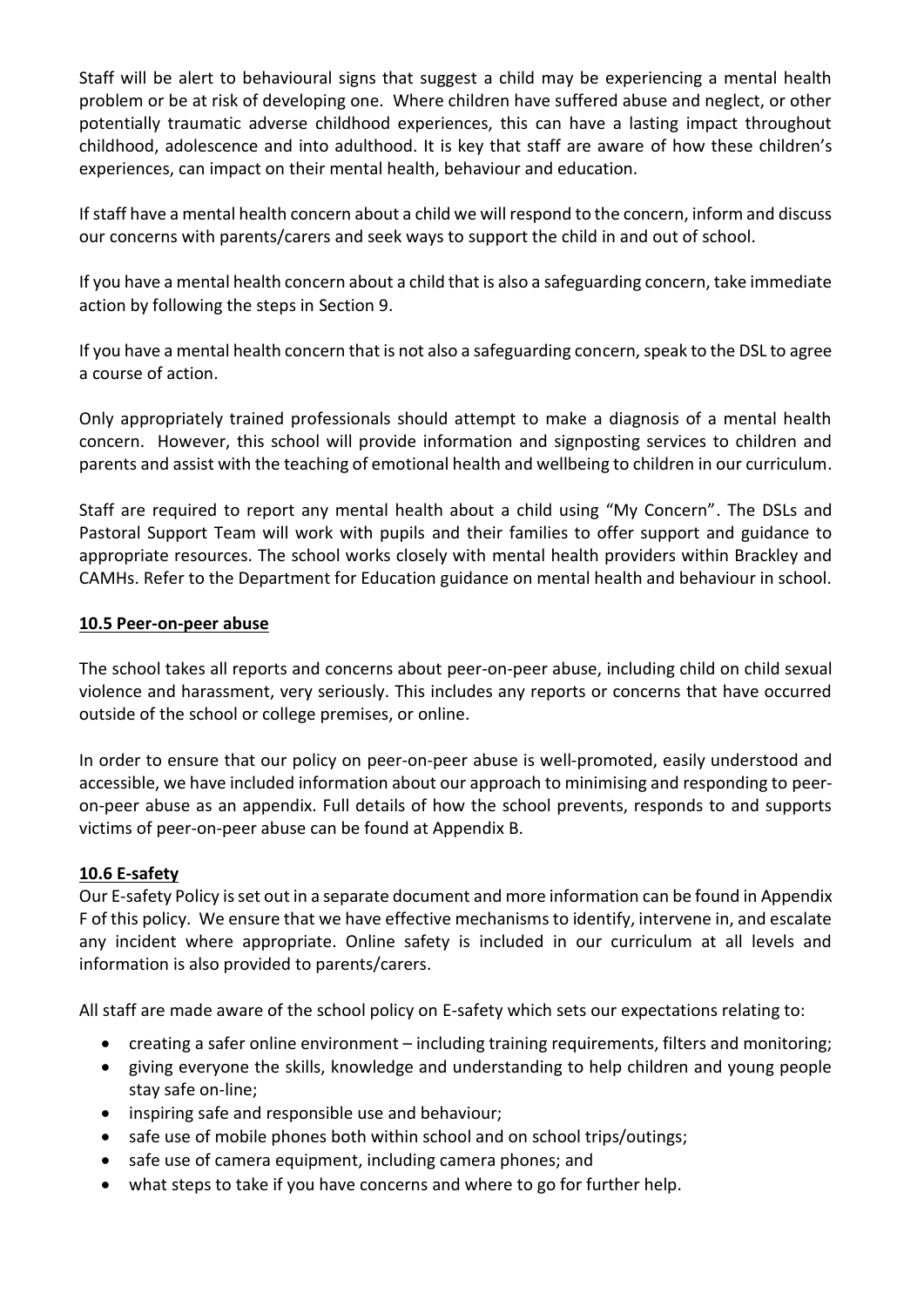Staff must read the E-Safety Policy in conjunction with our Code of Conduct in relation to personal online behaviour.

### **Pupil mobile phones: [https://www.magdalen.northants.sch.uk/pastoral/behaviour/mobile](https://www.magdalen.northants.sch.uk/pastoral/behaviour/mobile-phones/)[phones/](https://www.magdalen.northants.sch.uk/pastoral/behaviour/mobile-phones/)**

# <span id="page-21-0"></span>11. Pupils with special educational needs and disabilities (SEND)

We recognise that pupils with special educational needs (SEN) and disabilities can face additional safeguarding challenges. Additional barriers can exist when recognising abuse and neglect in this group, including;

- assumptions that indicators of possible abuse such as behaviour, mood and injury relate to the child's disability without further exploration;
- pupils being more prone to peer group isolation than other pupils;
- the potential for pupils with SEN and disabilities being disproportionally impacted by behaviours such as bullying, without outwardly showing any signs; and/or
- communication barriers and difficulties in overcoming these barriers.

We offer extra pastoral support for pupils with SEN and disabilities. This includes:

- working with inclusion staff prior to the start of the school day
- support with homework
- a range of different support groups, dependent upon need or concerns

More information can be found about local support for children with SEND here:

- **[Directory of Services for Children with Disabilities: Specialist support for SEND](https://www.northamptonshire.gov.uk/councilservices/children-families-education/SEND/specialist-support-for-send/Pages/default.aspx)**<sup>10</sup>
- **[Northamptonshire's Local Offer: SEND Local Offer](https://www.northamptonshire.gov.uk/councilservices/children-families-education/SEND/local-offer)**<sup>11</sup>

# <span id="page-21-1"></span>12. Pupils with a social worker and those that have previously needed a social worker

Pupils may need a social worker due to safeguarding or welfare needs. We recognise that a child's experiences of adversity and trauma can leave them vulnerable to further harm as well as potentially creating barriers to attendance, learning, behaviour and mental health. We work with the local authority to ensure that we are providing effective support for this group of children.

The DSL and all members of staff will work with and support social workers to help protect vulnerable children.

<sup>&</sup>lt;sup>10</sup> [https://www.northamptonshire.gov.uk/councilservices/children-families-education/SEND/specialist-support-for](https://www.northamptonshire.gov.uk/councilservices/children-families-education/SEND/specialist-support-for-send/Pages/default.aspx)**[send/Pages/default.aspx](https://www.northamptonshire.gov.uk/councilservices/children-families-education/SEND/specialist-support-for-send/Pages/default.aspx)**

<sup>11</sup> **<https://www.northamptonshire.gov.uk/councilservices/children-families-education/SEND/local-offer>**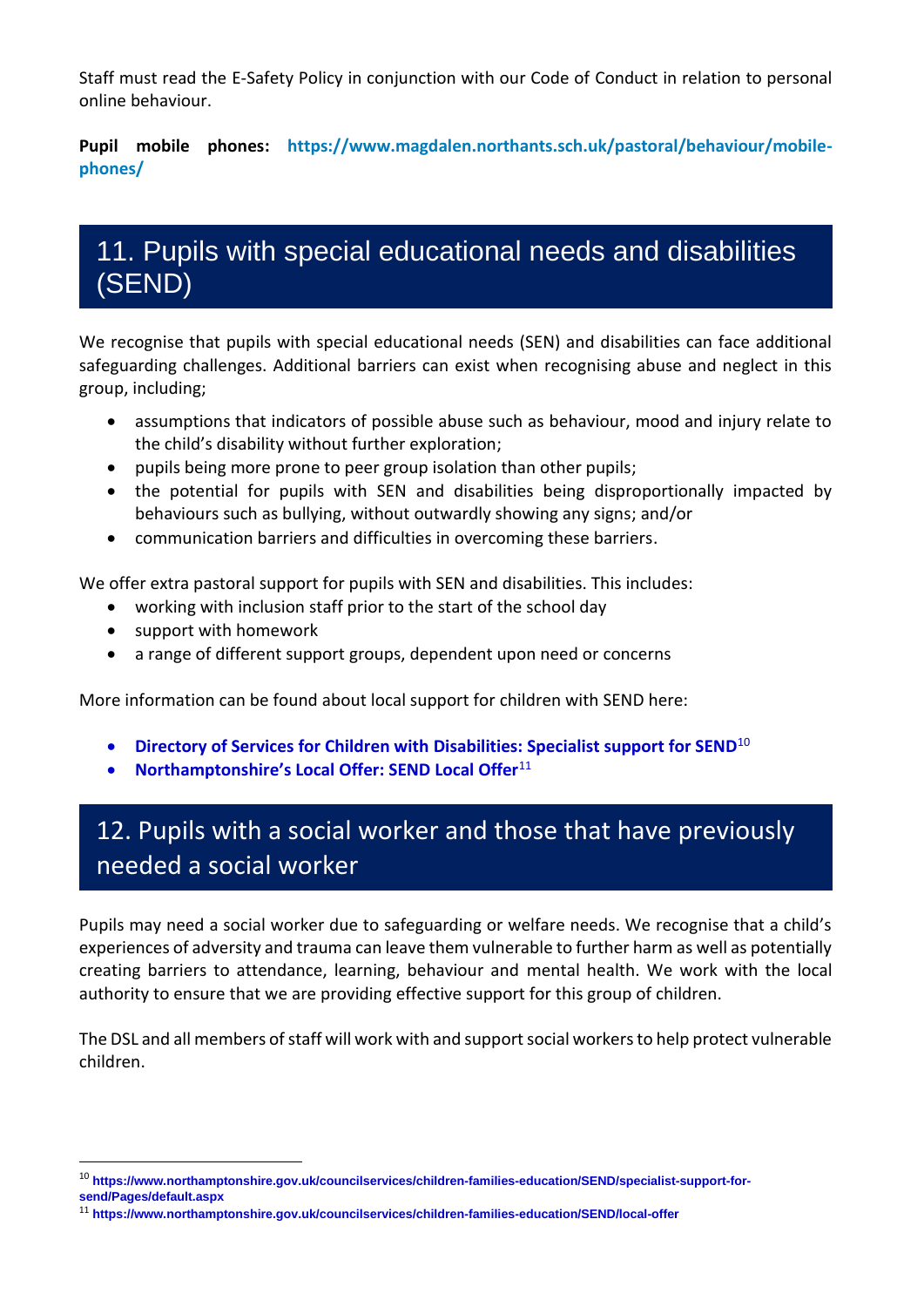Where we are aware that a pupil has a social worker, the DSL will always consider this fact to ensure any decisions are made in the best interests of the pupil's safety, welfare and educational outcomes. For example, it will inform decisions about;

- responding to unauthorised absence or missing education where there are known safeguarding risks; and
- the provision of pastoral and/or academic support.

We have contact plans for children with a social worker, and other children who we have safeguarding concerns about, for circumstances where they won't be attending school (for example in a local lockdown during Covid) or they would usually attend but have to self-isolate.

- **Each child is listed on a shared document amongst the DSLs**
- **Each DSL has responsibility for identified pupils**
- **The DSL will make weekly contact by phone with the family and the child**
- **The DSL will be in regular contact with the social worker**
- **All communication is recorded on My Concern in the chronology section for each child**

We have agreed these plans with children's social care where relevant and will review them at the start of each lockdown or isolation period. If we can't make contact, we will contact the MASH team

# <span id="page-22-0"></span>13. Looked after and previously looked after children

We will ensure that staff have the skills, knowledge and understanding to keep looked-after children and previously looked-after children safe. In particular, we will ensure that:

Appropriate staff have relevant information about children's looked after legal status, contact arrangements with birth parents or those with parental responsibility, and care arrangements. The DSL has details of children's social workers and relevant virtual school heads.

- We have appointed a designated teacher, Hilary Tudor Price, who is responsible for promoting the educational achievement of looked-after children and previously looked-after children in line with **[statutory guidance](https://www.gov.uk/government/publications/designated-teacher-for-looked-after-children)**. 12
- The designated teacher is appropriately trained and has the relevant qualifications and experience to perform the role.

As part of their role, the designated teacher will:

- Work closely with the DSL to ensure that any safeguarding concerns regarding looked-after and previously looked-after children are quickly and effectively responded to.
- Work with virtual school heads to promote the educational achievement of looked-after and previously looked-after children, including discussing how pupil premium plus funding can be best used to support looked-after children and meet the needs identified in their personal education plans.

# <span id="page-22-1"></span>14. Record-keeping

<sup>12</sup> **<https://www.gov.uk/government/publications/designated-teacher-for-looked-after-children>**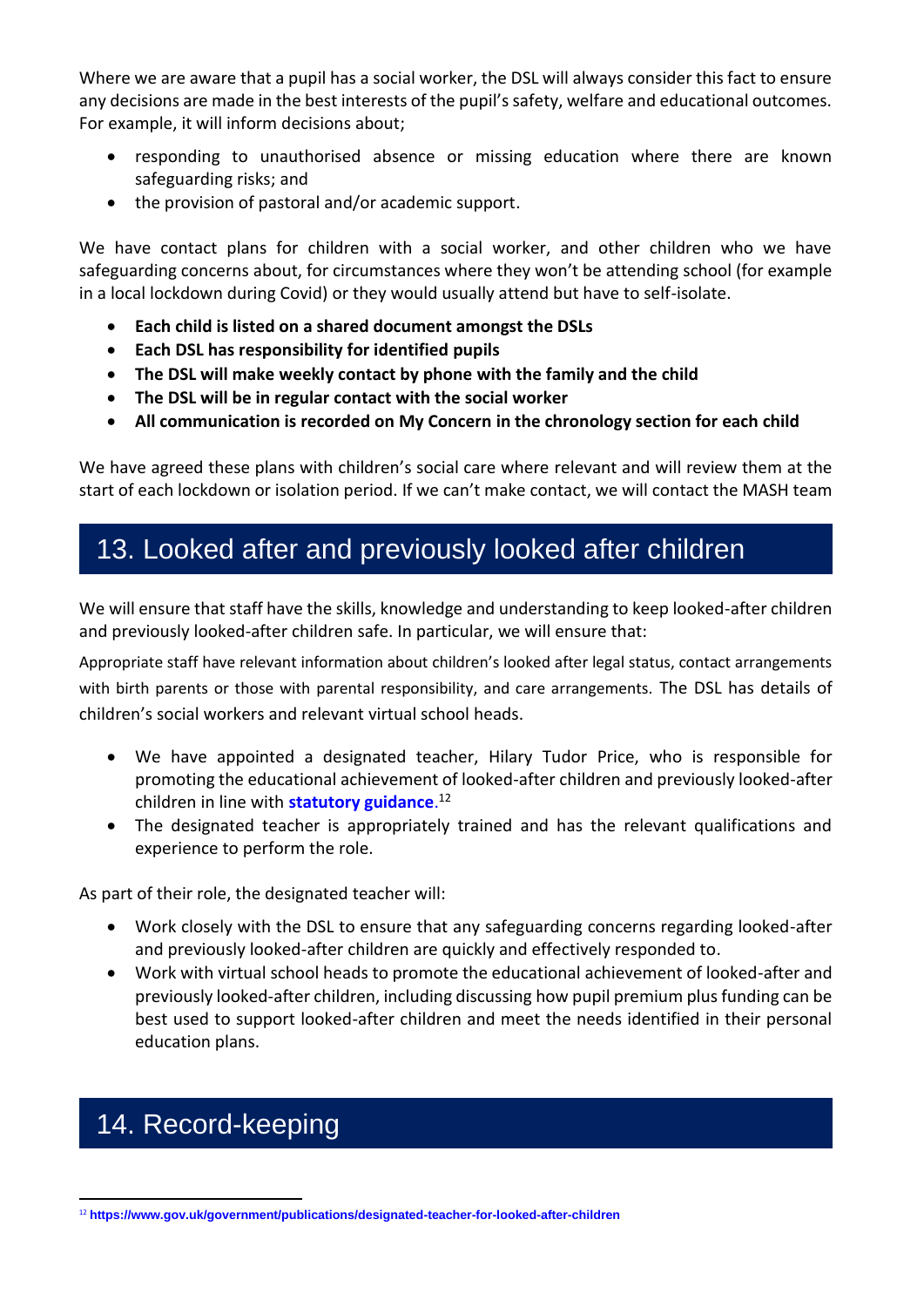All safeguarding concerns, discussions and decisions made and the reasons for those decisions must be recorded in writing. If in doubt about recording requirements staff should discuss this with the DSL.

When a child has made a disclosure, the member of staff/volunteer should;

- record as soon as possible after the conversation. Use My Concern wherever possible.
- not destroy the original notes in case they are needed by a court;
- record the date, time, place and any noticeable non-verbal behaviour and the words used by the child;
- draw a diagram to indicate the position of any injuries if relevant; and
- record statements and observations rather than interpretations or assumptions

All records need to be given to the DSL promptly. No copies should be retained by the member of staff or volunteer.

The Designated Safeguarding Lead will ensure that all safeguarding records are managed in accordance with the Education (Pupil Information) (England) Regulations 2005. All concerns, discussions and decisions made, and the reasons for those decisions, should be recorded in writing. Information should be kept confidential and stored securely.

Records will include:

- a clear and comprehensive summary of the concern;
- details of how the concern was followed up and resolved; and
- a note of any action taken, decisions reached and the outcome.

Non-confidential records will be easily accessible and available. Confidential information and records will be held securely and only available to those who have a right or professional need to see them. We will hold records in line with our records retention schedule.

If a child for whom the school has, or has had, safeguarding concerns moves to another school, the DSL will ensure that their child protection file is forwarded promptly and securely, and separately from the main pupil file. In addition, if the concerns are significant or complex, and/or social services are involved, the DSL will speak to the DSL of the receiving school and provide information to enable them to have time to make any necessary preparations to ensure the safety of the child.

Appendix D sets out our policy on record-keeping specifically with respect to recruitment and preemployment checks. Appendix E sets out our policy on record-keeping with respect to allegations of abuse made against staff.

# <span id="page-23-0"></span>15. Relationships, sex and health education (RSHE)

#### **Promoting safeguarding and welfare in the curriculum**

Our Policy on Relationships, Sex and Health education is set out in a separate document. RSE, and health as part of PCSHE, is led and managed by a named Head of Subject, under the management of an Assistant Head Teacher - Curriculum. We ensure that, through timetabled lessons for years 7 - 11 and for all years during collapsed-timetable, extended-learning days and during tutor time, all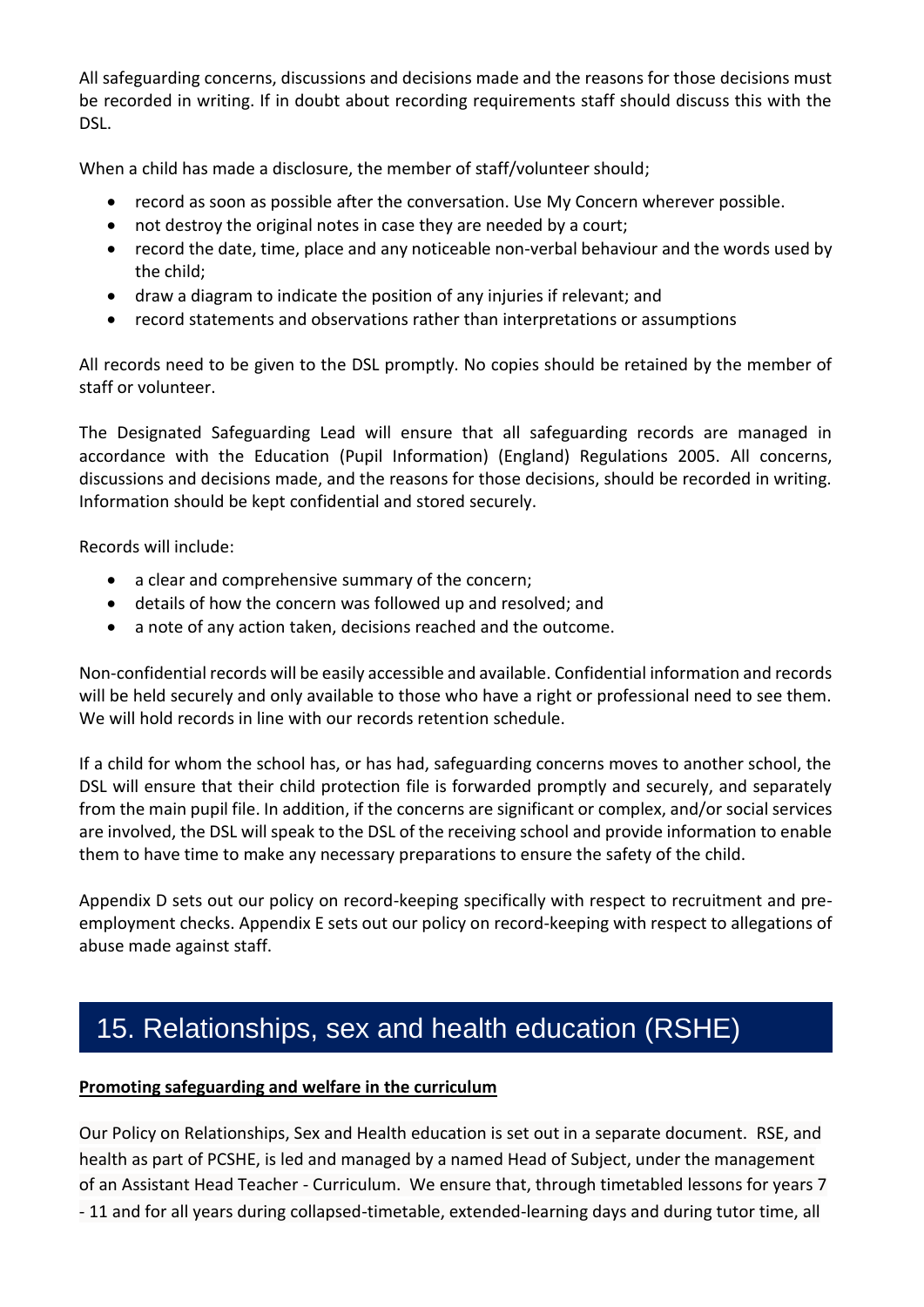pupils are provided with the knowledge and resources to stay safe, both online and in the real world. The statutory core themes of RSHE curriculum content are delivered during taught lessons in an age-appropriate way, and include:

- i. Families
- ii. Respectful relationships, including friendships
- iii. Online and media
- iv. Being safe
- v. Intimate and sexual relationships including sexual health & gender identity
- vi. Mental health physical health

Our E-Safety Policy is also set out in a separate document. We ensure that we have effective mechanisms to identify, intervene in, and escalate any incident where appropriate. Online safety is included in our curriculum at all levels and information is also provided to parents/carers.

All staff are made aware of the school policy on E-Safety which sets our expectations relating to:

•Creating a safer online environment – including training requirements and monitoring.

•Giving everyone the skills, knowledge and understanding to help children and young people stay safe on-line.

•Inspiring safe and responsible use and behaviour.

•Safe use of mobile phones both within school and on school trips / visits

•Safe use of camera equipment, including camera phones; and

•The steps to take if staff have concerns and where to go for further help.

Staff must read the E-Safety Policy in conjunction with our Code of Conduct in relation to personal online behaviour.

# <span id="page-24-0"></span>16. Safer working practice

We work to create and embed a culture of openness, trust and transparency, in which the school's values and expected behaviour (as set out in the staff code of conduct) are constantly lived, monitored and reinforced by all staff.

We expect all staff to act with professionalism at all times. To reduce the risk of unsafe or harmful practice, all staff should receive training on safer working practice and should be familiar with the guidance contained in the Safer Recruitment Consortium document **[Guidance for safer working](https://www.saferrecruitmentconsortium.org/GSWP%20Sept%202019.pdf)  [practice for those working with children and young people in education settings](https://www.saferrecruitmentconsortium.org/GSWP%20Sept%202019.pdf)  [\(September 2019\).](https://www.saferrecruitmentconsortium.org/GSWP%20Sept%202019.pdf)**<sup>13</sup>

Governors/proprietors and senior leaders will ensure that this policy is adhered to by:

<sup>13</sup> **<https://www.saferrecruitmentconsortium.org/>**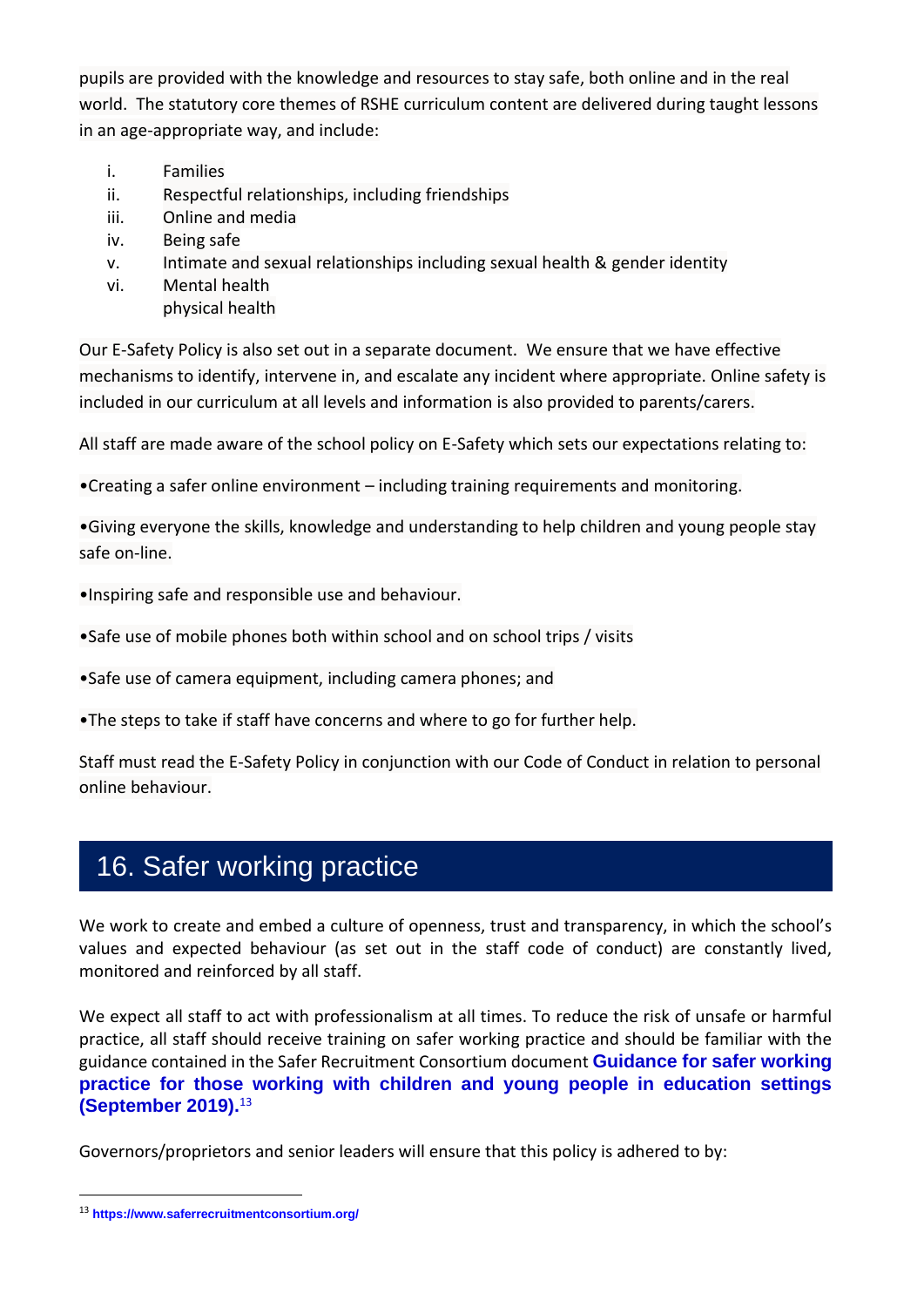- ensuring staff are clear about what appropriate behaviour is, and are confident in distinguishing expected and appropriate behaviour from concerning, problematic or inappropriate behaviour, in themselves and others through effective training;
- empowering staff to share any low-level safeguarding concerns;
- addressing unprofessional behaviour and supporting the individual to correct it at an early stage; and
- providing a responsive, sensitive and proportionate handling of such concerns when they are raised.

Governors will help to identify any weakness in the school 's safeguarding system.

Staff are expected to adhere to the staff Code of Conduct at all times. In the event of any concerns or allegations, the school will deal with them promptly, in line with local guidance and KCSIE (2021).

### **16.1 Staff use of mobile phones**

Staff are allowed to bring their personal phones to school for their own use, but will limit such use to non-contact time when pupils are not present. Staff members' personal phones will remain in their bags or cupboards during contact time with pupils. Staff will not take pictures or recordings of pupils on their personal phones or cameras.

We will follow the General Data Protection Regulation and Data Protection Act 2018 when taking and storing photos and recordings for use in the school.

Please refer to the school's E-safety policy.

# <span id="page-25-0"></span>17. Safeguarding concerns about and allegations against members of staff

#### **17.1 Allegations that may meet the harms threshold**

In the event that there is an allegation of abuse against a member of staff, we will adhere to Part 4, Section 1 of KCSIE (2021) and Northamptonshire Safeguarding Children Partnership guidance. See Appendix E for more details.

Allegations that may indicate that a person would pose a risk of harm if they continue to work in their present position or in any capacity with children in a school or college include:

- staff having behaved in a way that has harmed a child, or may have harmed a child;
- staff possibly committing a criminal offence against or related to a child;
- staff behaving towards a child or children in a way that indicates they may not be suitable to work with children; and/or
- staff behaving or possibly behaving in a way that indicates they may not be suitable to work with children.

This includes behaviour or incidents that have occurred both in school and outside of school.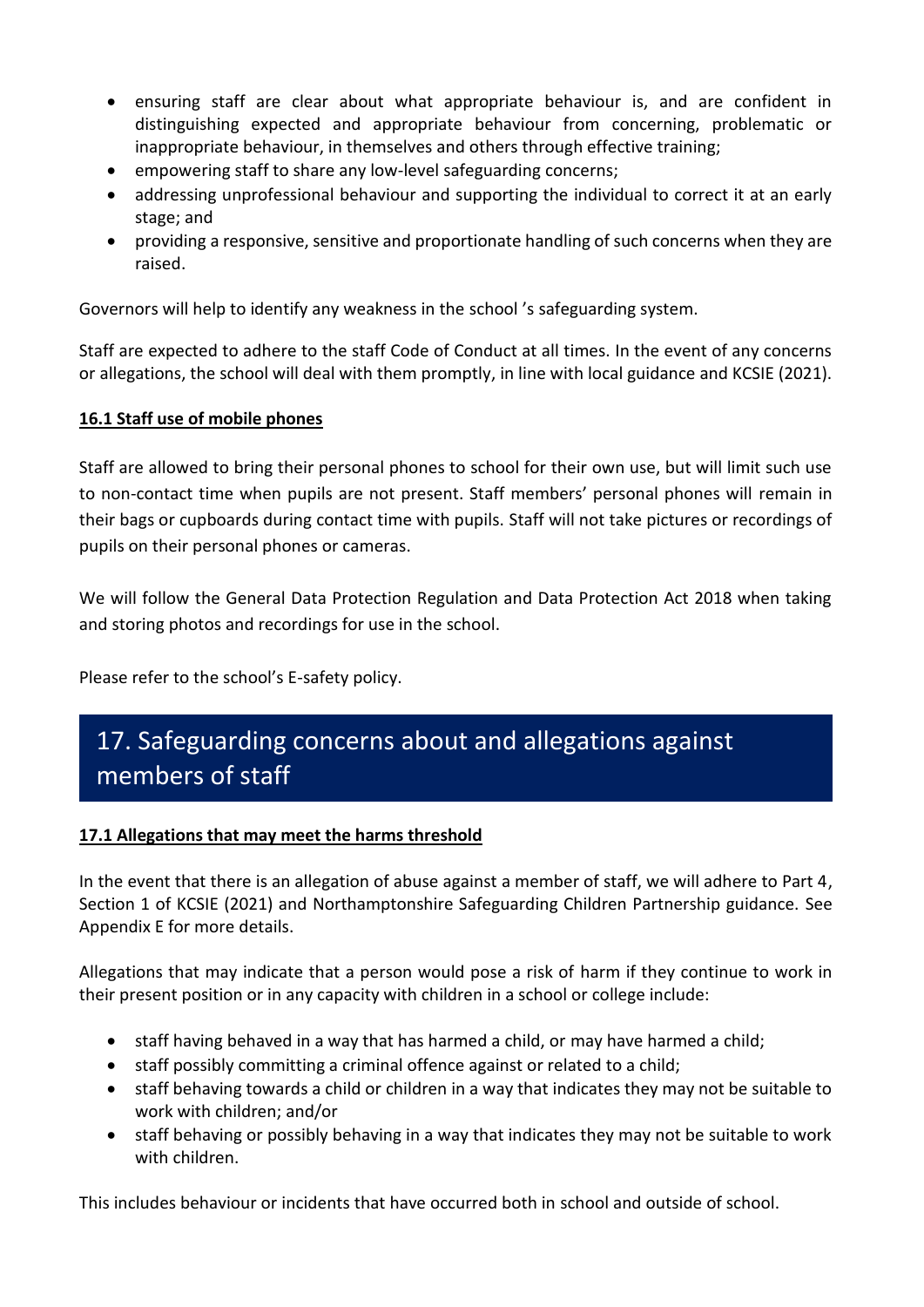#### **Allegations against the headteacher**

If an allegation is made against the Headteacher, it must be reported to Jane Powell, Chair of Governors via email. The chair of governors will act as the 'case manager' in the event that an allegation is made against the headteacher.

#### **Allegations against staff**

If a concern or allegation of abuse arises against any member of staff, supply teacher or volunteer other than the Headteacher, it must be reported to the Headteacher without delay. This includes supply staff, volunteers and anyone working in or on behalf of the school, whether paid or unpaid. Allegations of abuse against staff must be reported to the Headteacher or Chair of Governors as appropriate and not discussed directly with the person involved.

The Headteacher or Chair of Governors should consider if the concern or allegation meets the threshold for Designated Officer intervention.

Allegations against staff relating to a position of trust issue will be referred to the Local Authority designated officer within 24 hours. If a child has suffered or may have suffered abuse or harm, a MASH referral will also be made and the police will be contacted if necessary.

A referral to the Disclosure and Barring Service will be made if a member of staff is dismissed or removed from their post as a result of safeguarding concerns, or would have been removed if they had not have resigned.

#### **17.2 Safeguarding concerns that do not meet the harm threshold (low level concerns)**

In the event that there is a safeguarding concern about a member of staff, we will adhere to guidance outlined in Part 4, Section 2 of KCSIE (2021) and Northamptonshire Safeguarding Children Partnership guidance.

The term 'low-level' concern does not mean that it is insignificant, it means that the behaviour towards a child does not meet the harms threshold. A low-level concern is any concern – no matter how small, and even if no more than causing a sense of unease or a 'nagging doubt' - that an adult working in or on behalf of the school or college may have acted in a way that:

- is inconsistent with the staff code of conduct, including inappropriate conduct outside of work; and
- does not meet the allegations threshold or is otherwise not considered serious enough to consider a referral to the LADO.

It is essential that low level concerns are reported. Such behaviours can exist on a wide spectrum, from the inadvertent or thoughtless, or behaviour that may look to be inappropriate, but might not be in specific circumstances, through to that which is ultimately intended to enable abuse. We will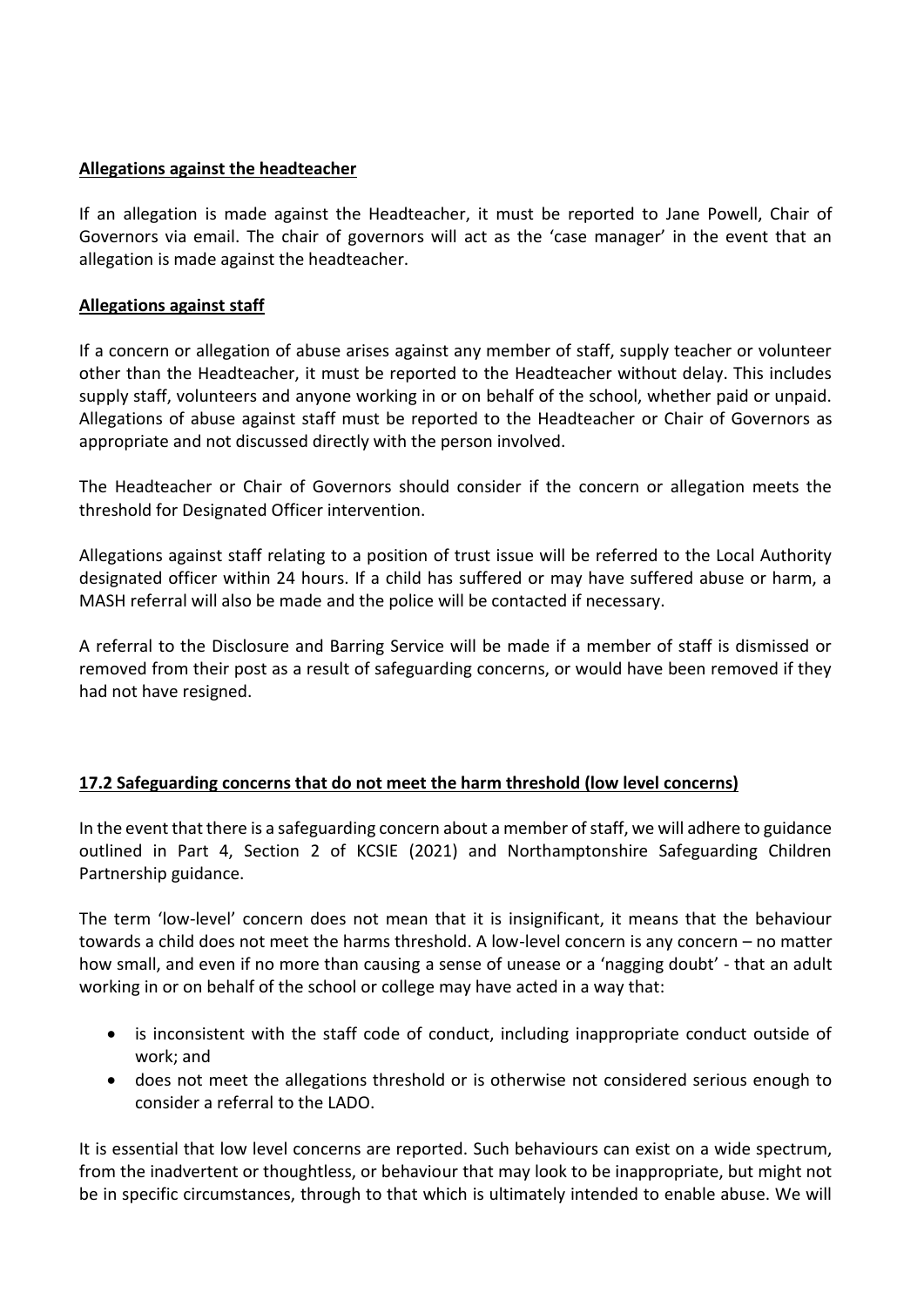act quickly, proportionately and appropriately in the event of a low level concern, to prevent abuse or harm of a child and to promote a culture of safeguarding. Dealing with low level concerns also protects those working in or on behalf of schools and colleges from potential false allegations or misunderstandings.

Staff will receive training about what may constitute a low-level concern. More information can be found in Part 4 of KCSIE (2021).

#### **Reporting low level concerns**

Low level concerns should be reported to the headteacher.

All low-level concerns should be recorded in writing. The record should include details of the concern, the context in which the concern arose, and action taken. The name of the individual sharing their concerns should also be noted, if the individual wishes to remain anonymous then that should be respected as far as reasonably possible. These records will be kept securely in the headteacher's office.

The headteacher may:

- Speak directly to the person who raised the concern (unless it has been raised anonymously).
- Speak to the individual involved and/or witnesses.

The headteacher will then categorise the type of behaviour and decide on an appropriate course of action. This will be recorded, along with rationale for any decisions made and details of action taken.

Records will be reviewed so that potential patterns of concerning, problematic or inappropriate behaviour can be identified. In the event that patterns and/or wider cultural issues within the school are identified, the school will either:

- take action through our disciplinary procedures;
- refer behaviour to the local authority designated officer/s where a pattern of behaviour moves from a concern to meeting the harms threshold; and/or
- revise policies or implement extra training as appropriate, to minimise the risk of behaviour happening again.

#### **17.3 Supply staff**

Although the school does not directly employ supply teachers, we will ensure that any concerns or allegations against supply teachers are handled properly. We will never cease to use a supply teacher for safeguarding reasons without finding out the facts and liaising with the Local Authority Designated Officer to reach a suitable outcome.

The school's Leadership Team will liaise with the supply agency to determine whether to suspend or redeploy the supply teacher whilst they carry out their investigation.

The school will inform supply agencies of its process for managing allegations and will take account of the agency's policies and their duty to refer to the DBS as personnel suppliers. Informing supply agencies of our process for managing allegations includes inviting the agency's human resource manager (or equivalent) to meetings and regularly updating agencies on relevant school policies.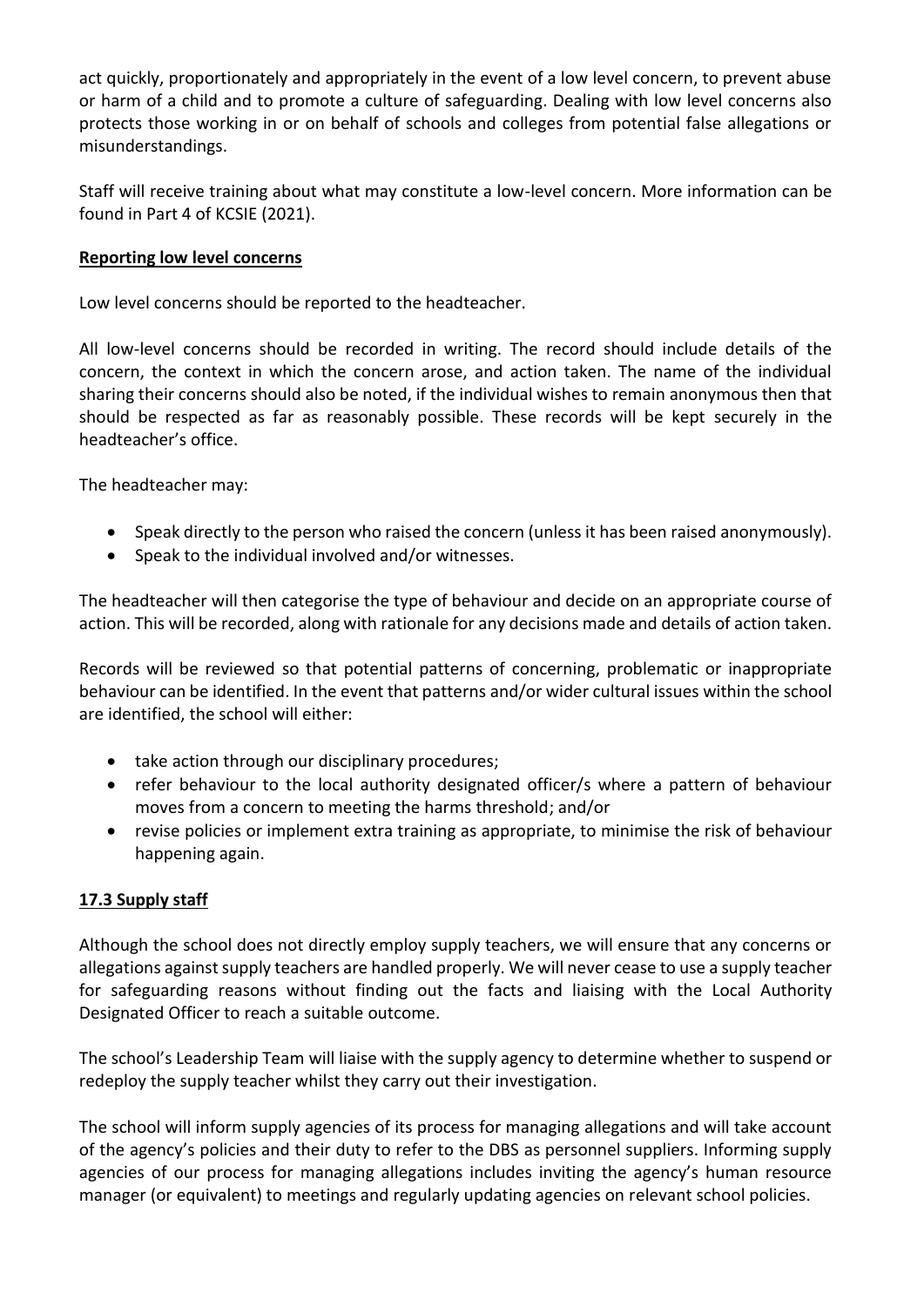# <span id="page-28-0"></span>18. Complaints and concerns about school safeguarding policies

#### **18.1 Complaints against staff**

Complaints against staff that are likely to require a child protection investigation will be handled in accordance with our procedures for dealing with low level concerns or allegations of abuse made against staff (see Section 17).

#### **18.2 Other complaints**

Safeguarding related complaints of any other type e.g. those related to pupils or premises are dealt with according to the school's Complaint Procedure Policy.

#### **18.3 Whistle-blowing**

Please refer to the School's whistle-blowing policy for further guidance.

# <span id="page-28-1"></span>*19. Use of school or college premises for non-school activities*

#### **19.1 Safeguarding for Hirers of School Facilities**

The school requires anyone who owns, manages or works in a service dealing with children or vulnerable adults to undergo an enhanced DBS check before hiring the school facilities The Hirer is responsible for arranging their own DBS checks

The Hirer and any member of its own staff on school premises, under the terms of the school lettings policy, must read and comply with the school's safeguarding policy (a copy of which is available on the school website).

Any adults working with the school's pupils (for example, at an after-school sports club) must be qualified through a recognised, appropriate body

Any hired sessions starting within school time and at a time where Magdalen College School pupils are still on site, will require the group leaders and staff to follow the schools signing in procedures via the main reception.

#### **19.2 Safeguarding for Contractors**

Contractors who are working on the school site for a prolonged period or on a regular basis are required to provide evidence of an enhanced DBS prior to starting. The employer is responsible for providing the appropriate clearance information to enable the Headteacher to sign it off for inclusion in the School Central Record (SCR).

Contractors must sign in at reception and will be provided with the appropriate lanyard, which must always be worn. Any contractor who is not listed on the SCR will be issued with an appropriate lanyard but will be escorted at all times, by an employee of the school.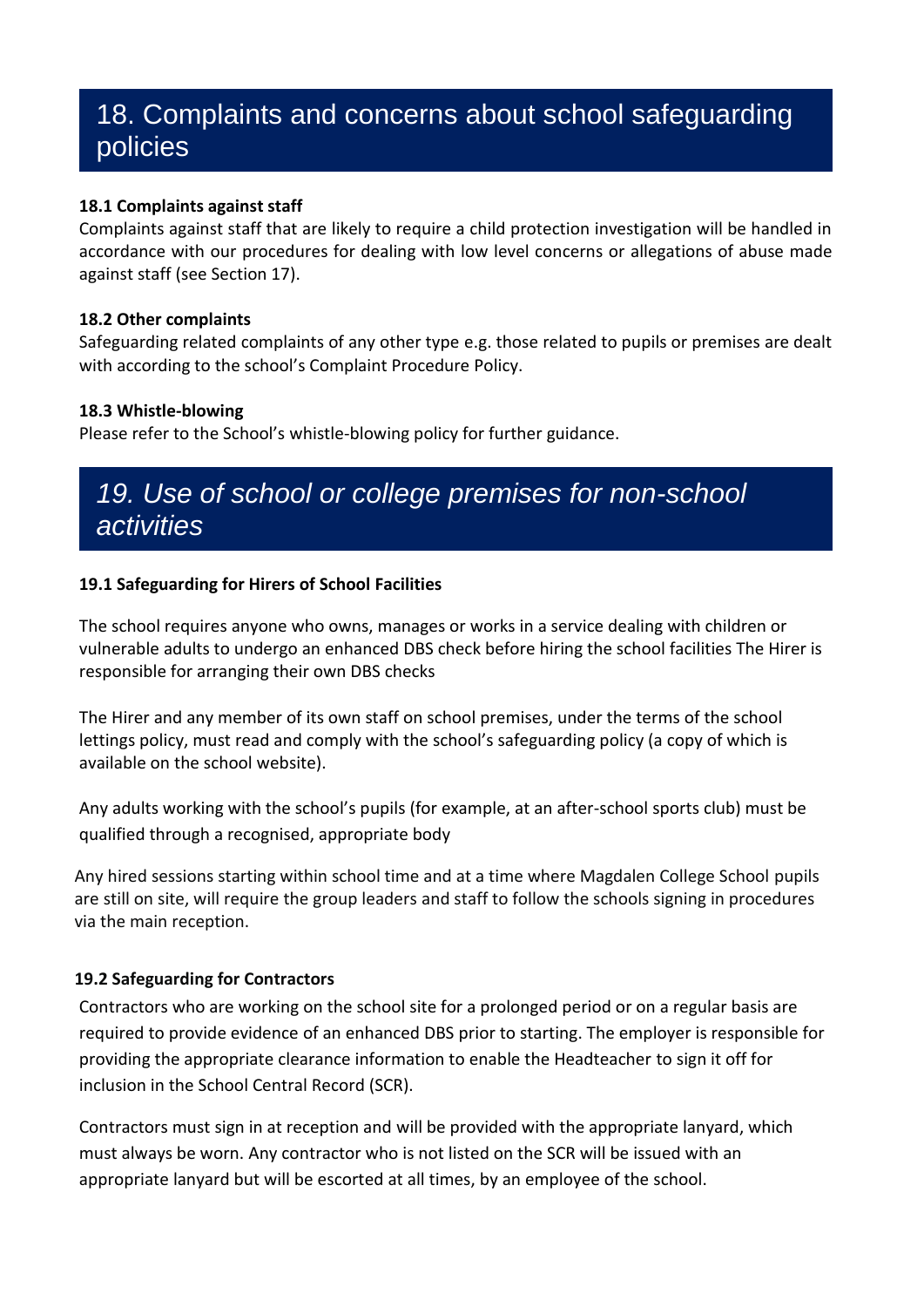Contractors working on building projects are asked not to use personal mobile phones on site and are requested not to engage with the pupils at any point

Segregation will be put in place where possible to separate pupils from contractors Guidance will be provided to the contractor on appropriate conduct whilst on school site

# <span id="page-29-0"></span>*20. How we safeguard pupils attending alternative provision*

Pupils will

- Attend DfE registered provisions or work experience placements that are known to school and vetted by our staff or our work experience provider
- Not attend on two consecutive days to enable school staff to complete welfare checks (unless it is a pre-planned work experience).

DSL will ensure

- The provision is visited prior to the pupil starting
- Regular visits take place to the provision whilst the pupil is present and record details

# <span id="page-29-1"></span>21. Policy implementation, monitoring and review

The policy will be reviewed annually by the governing body. It will be implemented through the school's induction and training programme, and as part of day to day practice. Compliance with the policy will be monitored by the Designated Safeguarding Lead and through staff performance measures.

# <span id="page-29-2"></span>**Appendix A: Public health emergency (COVID-19) arrangements**

For full details of the school's Covid Contingency Plan 2021-22 please use this link – **[https://magdalencollegeschool.sharepoint.com/sites/Staff/Shared%20Documents/Forms/AllItems.aspx?](https://magdalencollegeschool.sharepoint.com/sites/Staff/Shared%20Documents/Forms/AllItems.aspx?q=covid%20contingency%20plan&id=%2Fsites%2FStaff%2FShared%20Documents%2FPolicies%2FPupil%20Policies%2FPastoral%20Policies%2FAppendix%20to%20the%20School%20Safeguarding%20and%20Child%20Protection%20Policy%20from%20March%208th%202021%2Epdf&parent=%2Fsites%2FStaff%2FShared%20Documents%2FPolicies&parentview=7) [q=covid%20contingency%20plan&id=%2Fsites%2FStaff%2FShared%20Documents%2FPolicies%2FPupil%2](https://magdalencollegeschool.sharepoint.com/sites/Staff/Shared%20Documents/Forms/AllItems.aspx?q=covid%20contingency%20plan&id=%2Fsites%2FStaff%2FShared%20Documents%2FPolicies%2FPupil%20Policies%2FPastoral%20Policies%2FAppendix%20to%20the%20School%20Safeguarding%20and%20Child%20Protection%20Policy%20from%20March%208th%202021%2Epdf&parent=%2Fsites%2FStaff%2FShared%20Documents%2FPolicies&parentview=7) [0Policies%2FPastoral%20Policies%2FAppendix%20to%20the%20School%20Safeguarding%20and%20Child](https://magdalencollegeschool.sharepoint.com/sites/Staff/Shared%20Documents/Forms/AllItems.aspx?q=covid%20contingency%20plan&id=%2Fsites%2FStaff%2FShared%20Documents%2FPolicies%2FPupil%20Policies%2FPastoral%20Policies%2FAppendix%20to%20the%20School%20Safeguarding%20and%20Child%20Protection%20Policy%20from%20March%208th%202021%2Epdf&parent=%2Fsites%2FStaff%2FShared%20Documents%2FPolicies&parentview=7) [%20Protection%20Policy%20from%20March%208th%202021%2Epdf&parent=%2Fsites%2FStaff%2FShare](https://magdalencollegeschool.sharepoint.com/sites/Staff/Shared%20Documents/Forms/AllItems.aspx?q=covid%20contingency%20plan&id=%2Fsites%2FStaff%2FShared%20Documents%2FPolicies%2FPupil%20Policies%2FPastoral%20Policies%2FAppendix%20to%20the%20School%20Safeguarding%20and%20Child%20Protection%20Policy%20from%20March%208th%202021%2Epdf&parent=%2Fsites%2FStaff%2FShared%20Documents%2FPolicies&parentview=7) [d%20Documents%2FPolicies&parentview=7](https://magdalencollegeschool.sharepoint.com/sites/Staff/Shared%20Documents/Forms/AllItems.aspx?q=covid%20contingency%20plan&id=%2Fsites%2FStaff%2FShared%20Documents%2FPolicies%2FPupil%20Policies%2FPastoral%20Policies%2FAppendix%20to%20the%20School%20Safeguarding%20and%20Child%20Protection%20Policy%20from%20March%208th%202021%2Epdf&parent=%2Fsites%2FStaff%2FShared%20Documents%2FPolicies&parentview=7)**

| Event                                                             | Arrangements                                                                                                                                               |
|-------------------------------------------------------------------|------------------------------------------------------------------------------------------------------------------------------------------------------------|
| Individual pupils isolate because they are<br>infected with COVID | Work is set by class teacher.<br>COVID support teacher contacts pupil to ensure<br>they are able to access the work and to<br>maintain contact with pupil. |

The specific details relating to safeguarding are outlined below: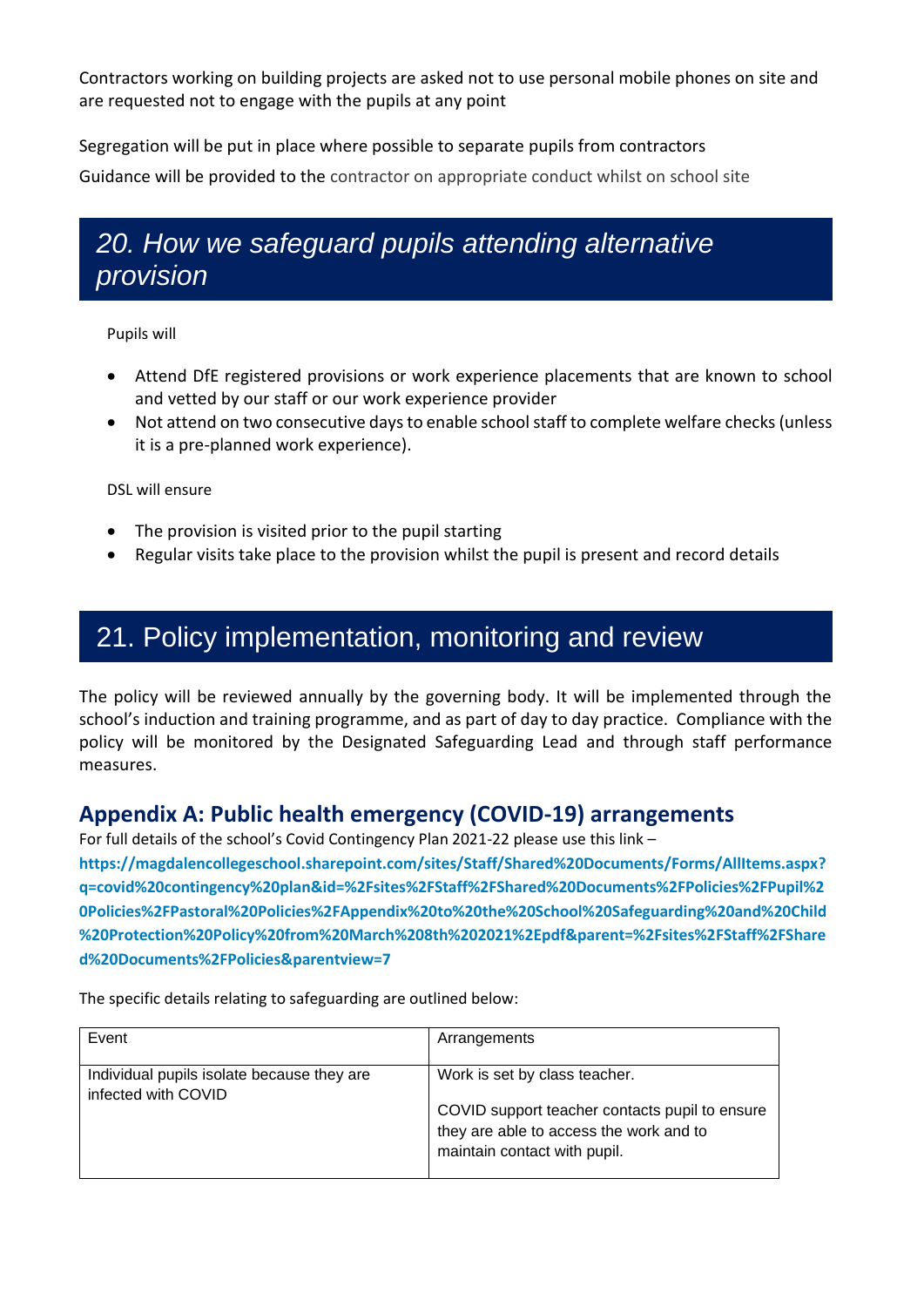|                                                                                                                         | Ensure that those who are entitled to FSM are<br>provided with funds for food.                                                                                                                                                                                                                   |
|-------------------------------------------------------------------------------------------------------------------------|--------------------------------------------------------------------------------------------------------------------------------------------------------------------------------------------------------------------------------------------------------------------------------------------------|
| Significant numbers of staff are isolating and<br>insufficient supply staff are available to maintain<br>the curriculum | Groups of pupils, including whole tutor groups<br>or year groups will work at home and teaching<br>will be delivered remotely. Remote teaching will<br>include setting work and clear explanations by<br>teachers via video and or audio, dependent on<br>availability of staff to deliver this. |
|                                                                                                                         | Where necessary, different pupils work at home<br>according to a rota in order to minimise negative<br>impact on any individual or groups of pupils.                                                                                                                                             |
|                                                                                                                         | Welfare checks made by pastoral team for<br>vulnerable pupils by telephone.                                                                                                                                                                                                                      |
|                                                                                                                         | Ensure that those who are entitled to FSM are<br>provided with funds for food.                                                                                                                                                                                                                   |
| Numbers of pupils and/or staff are so high that<br>the school is closed.                                                | All teachers provide remote teaching.<br>Welfare calls made at least weekly or more<br>regularly, according to need, to vulnerable<br>pupils, and report to DSL where concerns about<br>their safety emerge. DSL team will liaise with<br>pastoral team and involve MASH, as<br>appropriate.     |
|                                                                                                                         | Provision made on site for those who are<br>disadvantaged or have special educational<br>needs or disabilities.                                                                                                                                                                                  |
|                                                                                                                         | Arrangements made to ensure that those pupils<br>entitled to free school meals are provided with<br>funds for food.                                                                                                                                                                              |

This plan will be reviewed termly by the Senior Leadership Team.

Please also reference KCSIE 2021 – paragraph 127

# <span id="page-30-0"></span>**Appendix B: Peer- on - peer (child on child) abuse**

Peer-on-peer abuse is any abuse of a child or children that is perpetrated by another child or children. This includes all forms of sexual harassment, sexual violence and abuse. We strive to create a culture of safety, where children are free from harassment or abuse of any kind. We take a zero-tolerance approach to sexual violence and sexual harassment  $-$  it is never acceptable and it will not be tolerated.

We know that even if we do not receive any reports relating to peer-on-peer abuse, it does not mean that it is not happening. We support and encourage anyone – especially our pupils – to come forward to share any concerns about peer-on-peer abuse so that we can take action to keep all children safe.

Peer-on-peer abuse is most likely to include, but may not be limited to: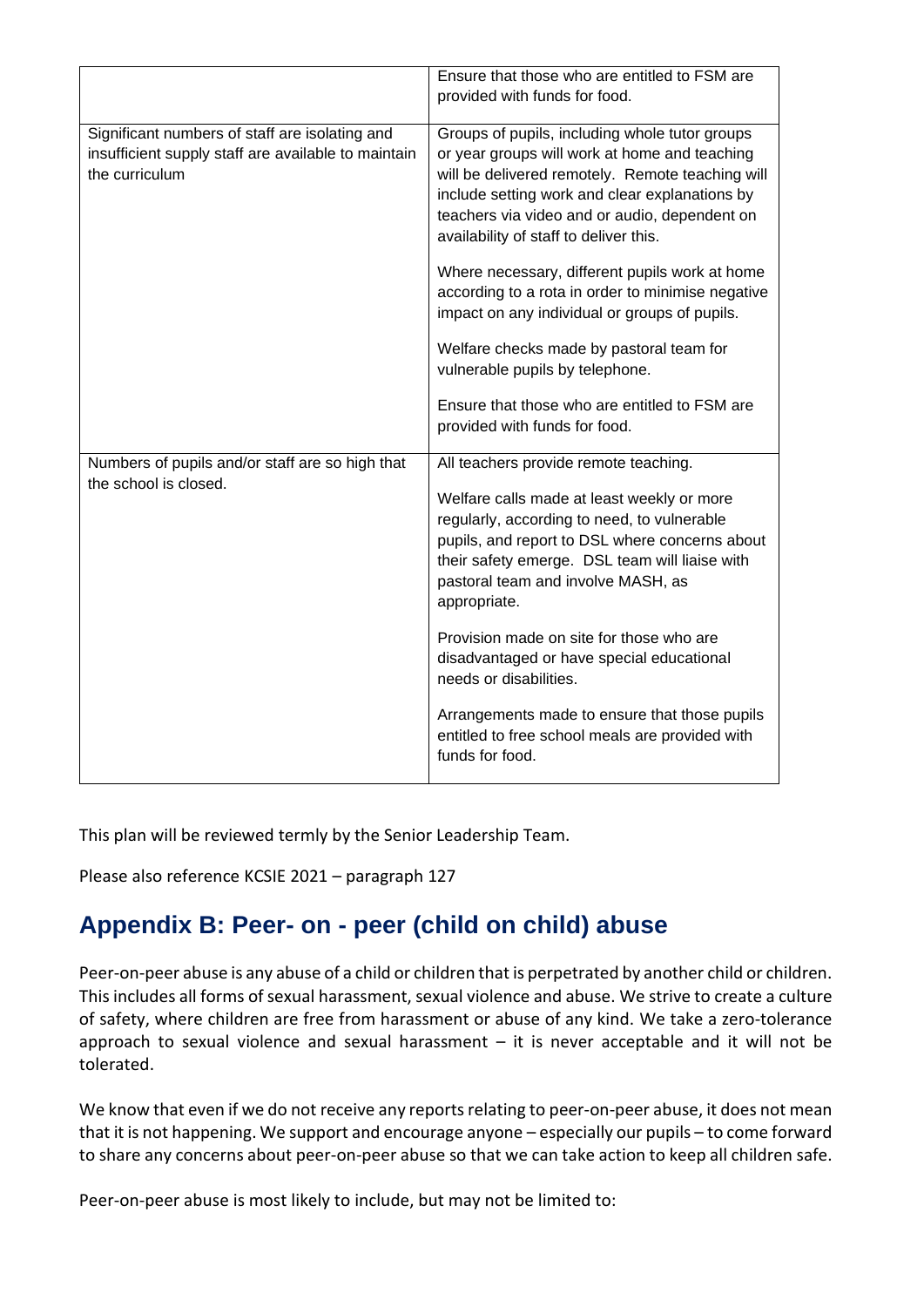- bullying (including cyberbullying, prejudice-based and discriminatory bullying);
- abuse in intimate personal relationships between peers;
- physical abuse such as hitting, kicking, shaking, biting, hair pulling, or otherwise causing physical harm (this may include an online element which facilitates, threatens and/or encourages physical abuse);
- sexual violence, such as rape, assault by penetration and sexual assault (this may include an online element which facilitates, threatens and/or encourages sexual violence);
- sexual harassment, such as sexual comments, remarks, jokes and online sexual harassment, which may be a single incident or part of a broader pattern of abuse;
- causing someone to engage in sexual activity without consent, such as forcing someone to strip, touch themselves sexually, or to engage in sexual activity with a third party;
- consensual and non-consensual sharing of nudes and semi nude images and or videos (also known as sexting or youth produced sexual imagery);
- upskirting, which typically involves taking a picture under a person's clothing without their permission, with the intention of viewing their genitals or buttocks to obtain sexual gratification, or cause the victim humiliation, distress or alarm; and
- initiation/hazing type violence and rituals (this could include activities involving harassment, abuse or humiliation used as a way of initiating a person into a group and may also include an online element).<sup>14</sup>

All children are capable of abusing their peers and we recognise that girls are more likely to be the victims of peer-on-peer abuse and boys' perpetrators. All peer-on-peer abuse is unacceptable and will be taken seriously.

#### **Staff training**

All staff are made aware that children can abuse other children, that this can happen online or in person, at school or outside of school. All staff will receive training so that they can confidently recognise the indicators and signs of peer-on-peer abuse in order to identify it and respond appropriately to reports. All staff will be made aware of the school's policy and procedures with regards to peer-on-peer abuse and the crucial role that they play in preventing it and responding to it as necessary. It will be made clear that addressing inappropriate behaviour (even if it appears to be relatively innocuous) can be an important intervention that helps prevent problematic, abusive and/or violent behaviour in the future.

#### **Procedures for minimising opportunities for peer-on-peer abuse**

We recognise that a crucial part of our safeguarding responsibility is to minimise the opportunity for peer-on-peer abuse to occur. In order to do this, and to establish a safe environment for all children, we:

- have a robust behaviour policy, which makes it clear that we have a zero tolerance approach to any kind of peer-on-peer abuse;
- ensure staff understand what is meant by peer-on-peer abuse and the school policy on peeron-peer abuse by providing regular reminders, updates and training;
- train staff thoroughly so that they challenge inappropriate behaviour (even if it appears to be relatively innocuous);
- train staff thoroughly so that they are confident to challenge inappropriate behaviours

<sup>&</sup>lt;sup>14</sup> Keeping Children Safe in Education (2021)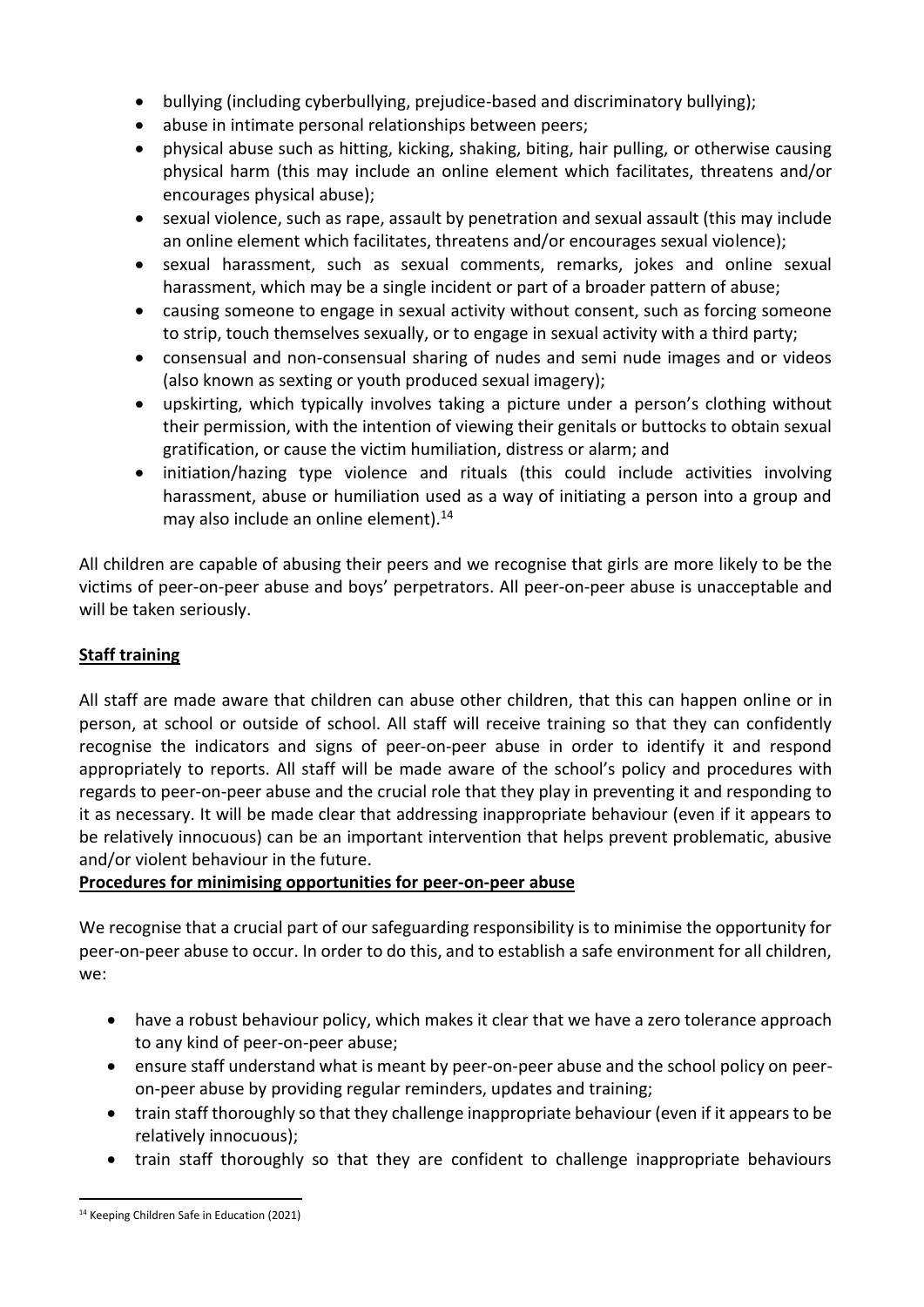between peers, that are actually abusive in nature;

- never downplay certain behaviours, for example dismissing sexual harassment as "just banter", "just having a laugh", "part of growing up" or "boys being boys", as this can lead to a culture of unacceptable behaviours, an unsafe environment for children and in worst case scenarios a culture that normalises abuse leading to children accepting it as normal and not coming forward to report it; and
- recognise that sexual harassment and sexual violence, as well as other forms of peer-on-peer abuse, may be happening even if they are not reported.

#### **How we address peer-on-peer abuse within the curriculum and across the school**

The school curriculum from Years 7-13 cover issues as consent, pornography and sexting/sharing of nude images or videos in PCSHE lessons, tutor time, assemblies and through discussions with staff.

We ensure that our systems for reporting all safeguarding concerns are well promoted, easily understood and easily accessible for children to confidently report abuse, knowing their concerns will be treated seriously. We ensure that children are aware of our safeguarding and child protection procedures, including how to raise concerns about peer-on-peer abuse, by including reporting details in their school planners, providing regular reminders via tutor time, assemblies, posters and display screens.

#### **Additional Vulnerabilities**

We recognise that some children may be more vulnerable to peer-on-peer abuse than others. For example, children who have already experienced abuse, those that have special educational needs or disabilities (SEND), children living in care and children who are LGBTQ+, may be more likely to face peer-on-peer abuse than other children. We recognise that girls are more likely to be the victims of peer-on-peer abuse than boys. Some children may face additional barriers to telling anyone about abuse because of their vulnerability, disability, sex, ethnicity and/or sexual orientation. We work to protect children with additional vulnerabilities by

- providing pupils with key staff
- safe places to go and report issues
- timeout cards
- regular reminders that peer- on peer abuse will not be tolerated

#### **How to report concerns**

#### **Our pupils**

If a young person witnesses or experiences any form of peer-on-peer abuse, we strongly encourage them to speak to a trusted member of staff, parent or trusted adult about it. If a child discloses to an adult outside of school, the adult should contact the Designated Safeguarding Lead without delay to report the issue.

All victims will be taken seriously, regardless of how long it has taken them to come forward and they will be supported and kept safe. Abuse that occurs online or outside of the school will be treated equally seriously. A victim will never be given the impression that they are creating a problem by reporting peer-on-peer abuse, including sexual violence or sexual harassment. A victim will never be made to feel ashamed for making a report or have their experience minimised.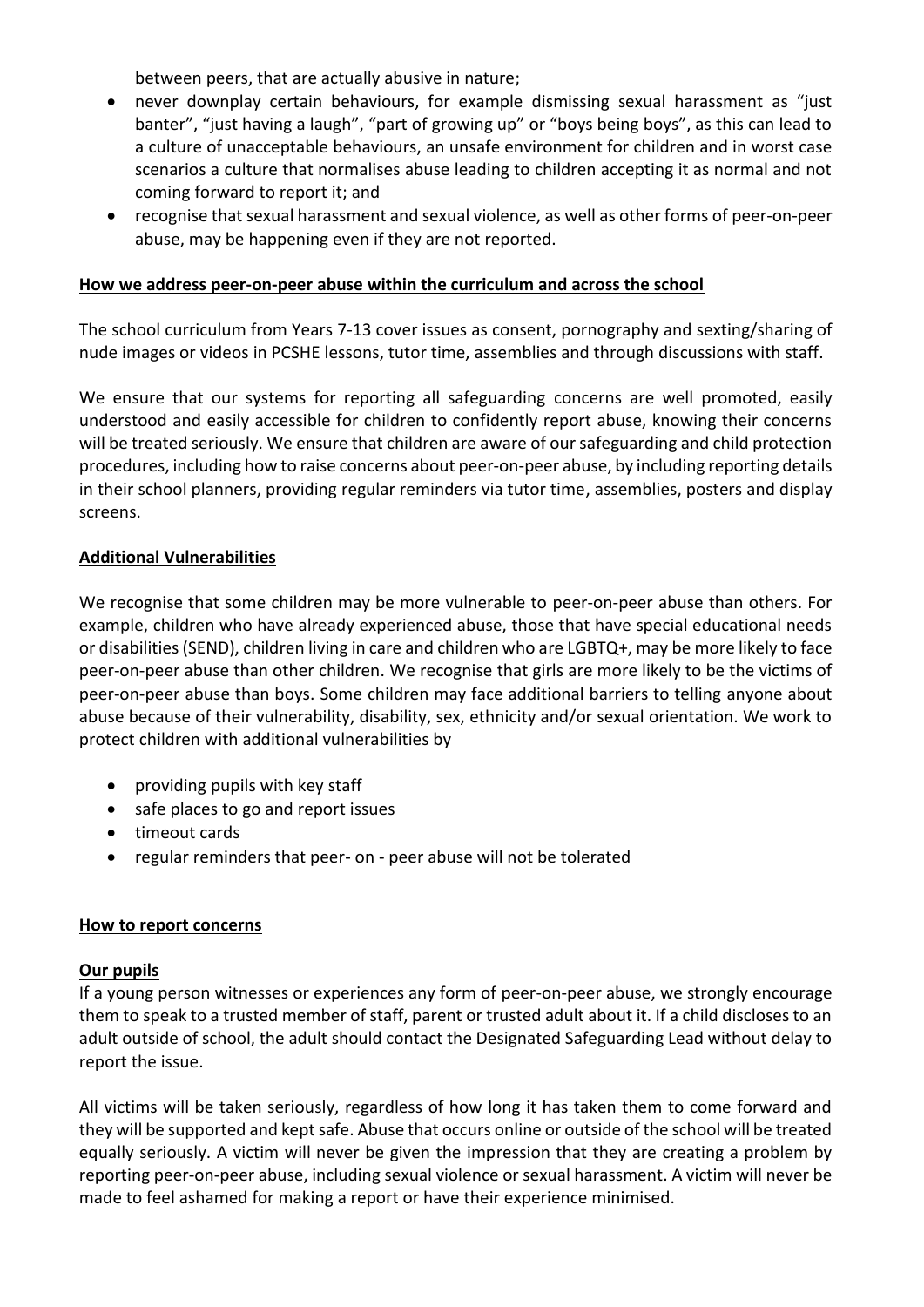In school, pupils can report abuse:

- by speaking to an adult in the school
- reporting concerns via email to an adult in the school online
- reporting a concern via Sharp, Zumos or report in on Sharepoint which results in staff receiving an alert
- passing a note to staff in student services/or another adult

All of these methods can be used to report any form of harm or abuse or can be used by pupils to share worries or concerns about any issue, including peer-on-peer abuse.

In the event that a pupil reports or discloses peer-on-peer abuse, we will take their report seriously, take prompt action to respond and to safeguard the child or children involved and we will ensure that we are listening to the voice of the child when deciding on the best course of action to take. We will always act in the best interests of children. Following any disclosures or reports of peer-on-peer abuse, we will review our school systems, training and policies to determine if any learning can be derived from the situation to further strengthen our approach to this issue. We will always encourage our pupils to safely express their views and give feedback on how they have been supported following a safeguarding concern.

#### **Our staff**

Any member of staff that has concerns about peer-on-peer abuse should follow the procedure set out in Section 9 and must report concerns immediately.

#### **Others**

We encourage everyone to report any form of abuse or harm perpetrated by or against our pupils. Any concerns should be reported to the Designated Safeguarding Lead, using the details on the front page of this policy.

#### **Wider concerns**

We strive to create a safe and welcoming environment for all children. If you have any concerns about our culture of safeguarding, policy or procedures, please direct these to the safeguarding lead immediately, or follow our school Complaints Policy.

#### **What happens when an allegation of peer-on-peer abuse is made?**

We will adhere to Keeping Children Safe in Education (2021) and the DfE guidance document 'Sexual violence and sexual harassment between children in schools and colleges' (2021) (where applicable) when responding to incidents of peer-on-peer abuse. The school takes peer-on-peer abuse seriously and will respond to all concerns or disclosures of peer-on-peer abuse, including those that have occurred outside of school and online, immediately.

Upon receiving a concern, report or disclosure of abuse, the Designated Safeguarding Lead will decide what further action is necessary.

Our starting point regarding any report of peer-on-peersexual harassment or violence should always be that there is a zero tolerance approach, it is never acceptable and it will not be tolerated. It is especially important not to pass off any sexual violence or sexual harassment as "banter", "just having a laugh", "part of growing up" or "boys being boys" as this can lead to a culture of unacceptable behaviours and an unsafe environment for children.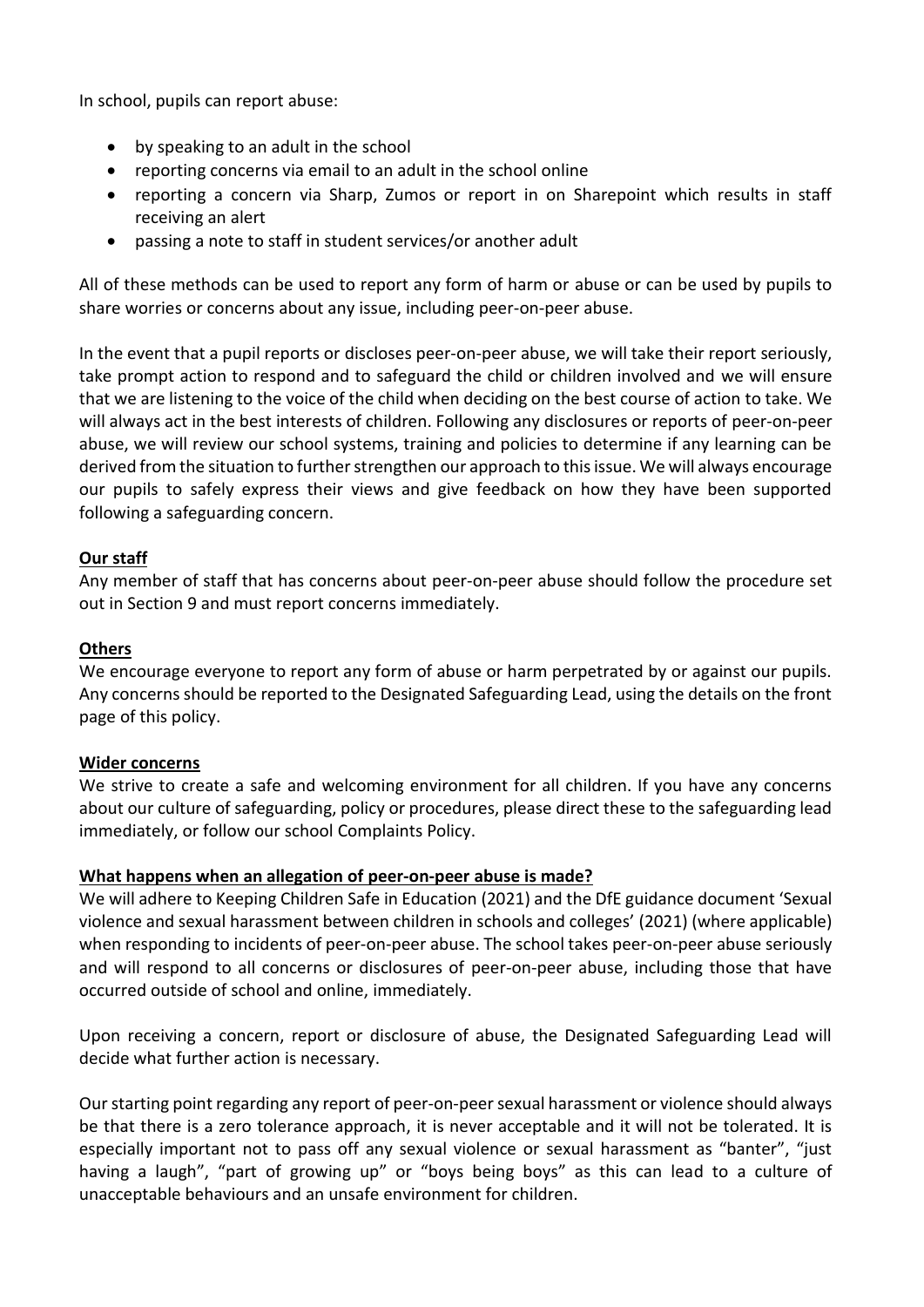The subsequent action taken will vary depending on the type of peer-on-peer abuse and the severity of the incident/s disclosed. The Designated Safeguarding Lead will take contextual factors into account when managing the report.

The Designated Safeguarding Lead will always consider the following:

- the wishes of the victim in terms of how they want to proceed. The victims will be given as much control as is reasonably possible over decisions regarding how any investigation will be progressed and any support that they will be offered
- the nature of the alleged incident(s), including: the level of coercion or threat, whether a crime may have been committed and consideration of harmful sexual behaviour
- both the chronological ages and developmental stages of the children involved
- any power imbalance between the children, including consideration of the age of children and whether children have special educational needs or disabilities
- the impact on the victim
- if the alleged incident is a one-off or a sustained pattern of abuse
- if are there ongoing risks to the victim, other children, adult, pupils or school staff; and
- Other related issues and wider context, such as links to child criminal or child sexual exploitation.

Depending on the nature of the incident/s, the Designated Safeguarding Lead may

- Seek further information from those involved and witnesses
- Undertake a risk assessment and needs assessment to ascertain steps necessary to safeguard the victim, alleged perpetrator, adults, and other children
- Decide to manage the concern internally
- Organise a meeting with relevant staff and agencies to assess risk and agree a safety plan.
- Refer the victim and/or the perpetrator to local services for Early Help.
- Refer the case to Children's Services via a MASH referral.
- Liaise with social workers working with children involved (if applicable).
- Make a report to the police.
- Liaise with specialist services.

In the event of a disclosure of peer-on-peer sexual violence, we will make an immediate risk and needs assessment. The risk and needs assessment will consider:

- the victim, especially their protection and support;
- whether there may have been other victims,
- the alleged perpetrator(s); and
- all the other children, (and, if appropriate, adult pupils and staff) at the school or college, especially any actions that are appropriate to protect them from the alleged perpetrator(s), or from future harms.

More information about these options in relation to sexual violence and sexual harassment can be found in Part 5 of KCSIE (2021).

#### **Recording procedures**

Incidents of peer-on-peer abuse must be recorded on My Concern and detailed follow up actions subsequently added. Risk assessments will be completed and shared with staff if appropriate. Any risk assessments should be filed on My Concern and reviewed at least every half term or more frequently if the situation changes.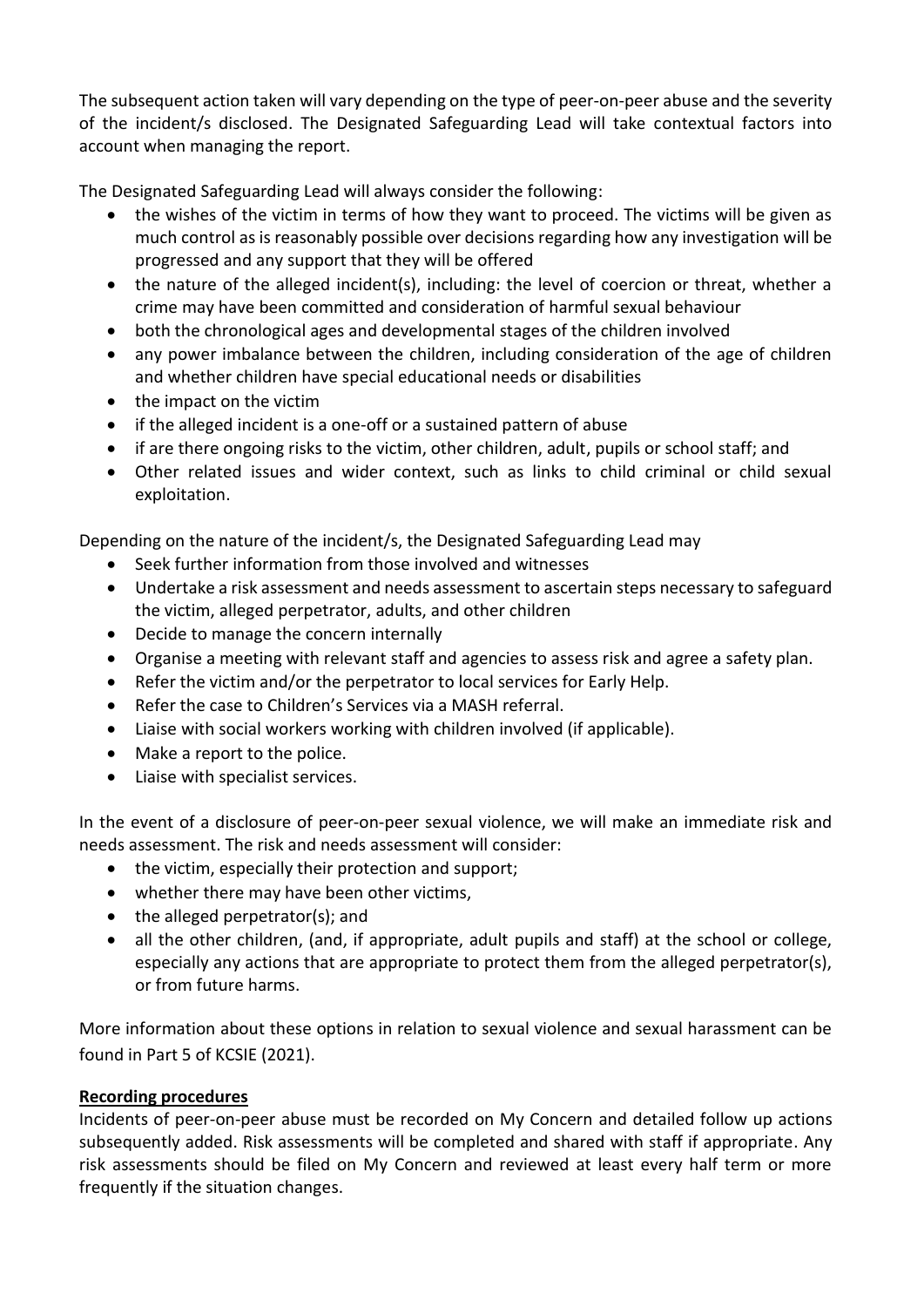All forms of bullying figures are reported termly to the Education Welfare Committee.

Members of staff will follow the procedures for recording a disclosure as outlined in Section 9 of this policy.

#### **How we support victims of peer-on-peer abuse**

The school recognises that peer-on-peer abuse has a significant impact on young people and victims are likely to need ongoing support. Children who are victims of sexual violence and sexual harassment wherever it happens, will likely find the experience stressful and distressing. Appropriate support will be put in place for victims of peer-on-peer abuse whilst investigation is taking place and following the initial response. Support will continue for as long as it is needed and will be reviewed regularly to ensure the victim is receiving appropriate care. The school will do everything we can to maintain the victim's normal routine. We will do everything we can to protect the victim from further bullying, harassment, or abuse as a result of their disclosure.

Following a disclosure the needs and wishes of the victim are paramount, no actions will be taken without involving the victim in the next steps. It is important that the victim's daily experience is as normal as possible.

The school will consider the victim's health needs including physical, mental and sexual health problems and unwanted pregnancy.

- Support will include:
- Referral to Multi Agency Safeguarding Hub
- Referral to Children and Young People's Independent Sexual Violence Advisor
- Supporting the GP
- Referral to CAMHs
- Help after rape and sexual assault (NHS **[www.nhs.uk](http://www.nhs.uk/)**)

If a victim of peer-on-peer abuse moves to a new setting, the Designated Safeguarding Lead will share the necessary information to ensure that support for the child continues.

## **How we will support alleged perpetrators and perpetrators of peer-on-peer abuse**

We have a responsibility to safeguard and support all children. We will adhere to KCSIE (2021) when managing reports of peer-on-peer abuse and decide on action and support on a case by case basis.

The school has a responsibility to ensure that an alleged perpetrator continues to receive a suitable education and will consider a range of options in continuing educational provision if they are unable to attend school. Options may include

- Support with an application to another school
- Managed move
- Short term online learning

We recognise that children who perpetrate peer-on-peer abuse may be being abused themselves. The school will continue to safeguard the alleged perpetrator and provide them with support.

A plan to reduce the risk posed by the alleged perpetrator will be put in place as part of the risk assessment made following the alleged abuse. The Designated Safeguarding Lead will take advice from children's social care, specialist services and the police as necessary.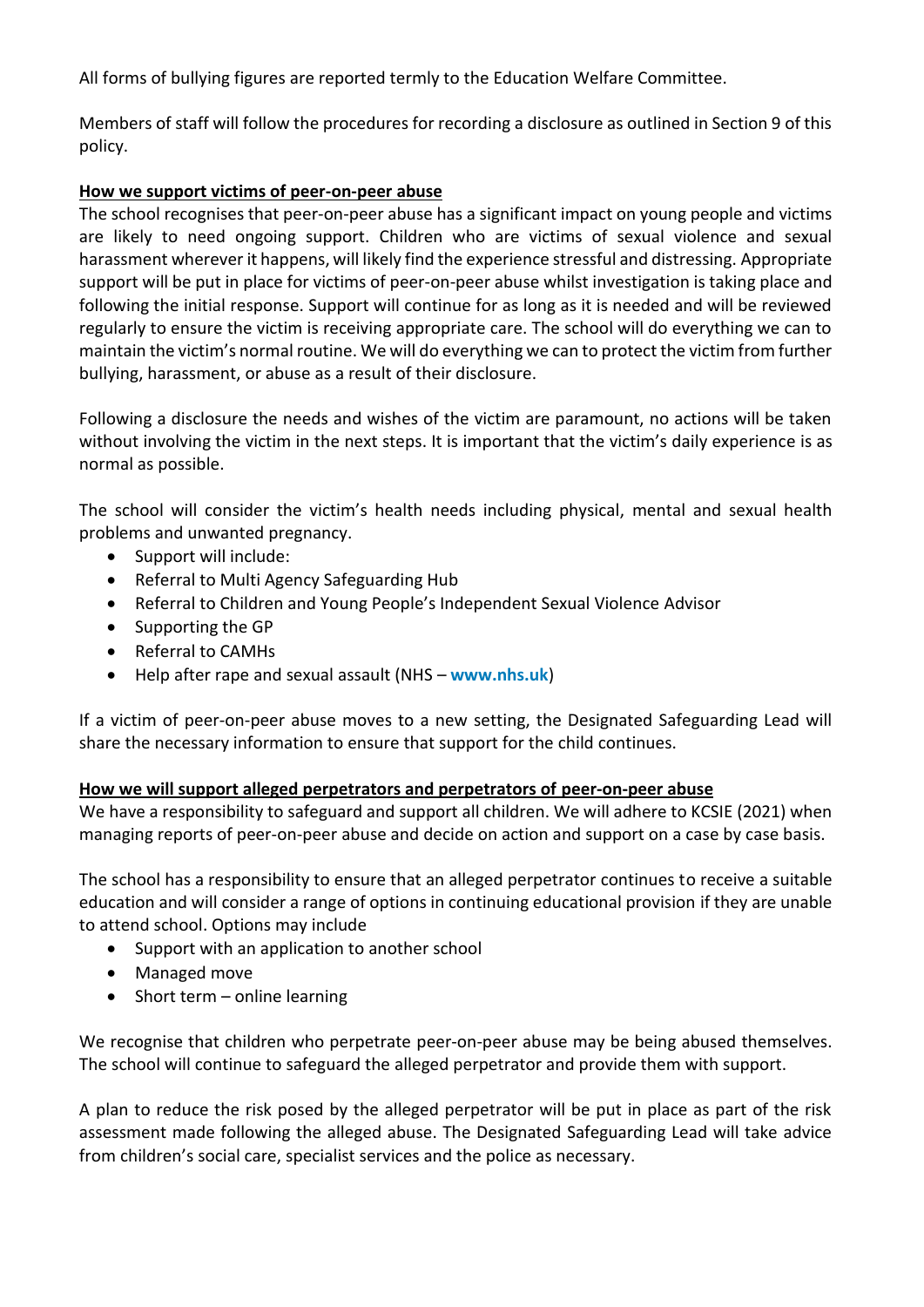The school may choose to impose a sanction or punishment on the alleged perpetrator following an incident of peer-on-peer abuse. In this case, we will follow the school Behaviour Policy in determining the level and severity of sanction.

Where a child is cautioned or receives a conviction related to an incident of peer-on-peer abuse, the school will produce a detailed risk assessment to ensure relevant protections are in place for all pupils. Clear detailed expectations of behaviour must be shared with the pupil and a school contract signed. The perpetrator has a responsibility to report any bullying or harassment they may receive on returning to school.

If the alleged perpetrator moves to another setting, the Designated Safeguarding Lead will share information as necessary to safeguard the individual and other children at the new setting.

### **How we will support other children who may have been affected by peer-on-peer abuse**

Any pupil who has been affected by peer-on-peer abuse will be able to seek support from:

- The Pastoral Team
- School Counsellor
- Inclusion Team

#### **Local Safeguarding Arrangements and making referrals**

The school adheres to local safeguarding arrangements, as outlined by the Northamptonshire Safeguarding Children Partnership.

For further details of how the school works with partner agencies in responding to safeguarding incidents (including incidents of peer-on-peer abuse), please see the main body of this policy.

#### **Parents**

Parents will be informed of incidents unless sharing information puts a child at greater risk of harm. Children will always be encouraged to speak to parents about peer-on-peer abuse unless it puts them at greater risk of harm.

#### **Whole school response**

We will keep detailed records of any incidents of peer-on-peer abuse and will look out for potential patterns of concerning, problematic or inappropriate behaviour. Where a pattern is identified, we will take appropriate action. Consideration will be given to whether there are wider cultural issues that enabled the inappropriate behaviour to occur and to minimise it happening again, we may:

- Dedicate more teaching time to a particular issue or topic
- Deliver additional staff training
- Review curriculum provision

# <span id="page-36-0"></span>**Appendix C: Types of abuse**

Abuse, including neglect, and safeguarding issues are rarely standalone events that can be covered by one definition or label. In most cases, multiple issues will overlap.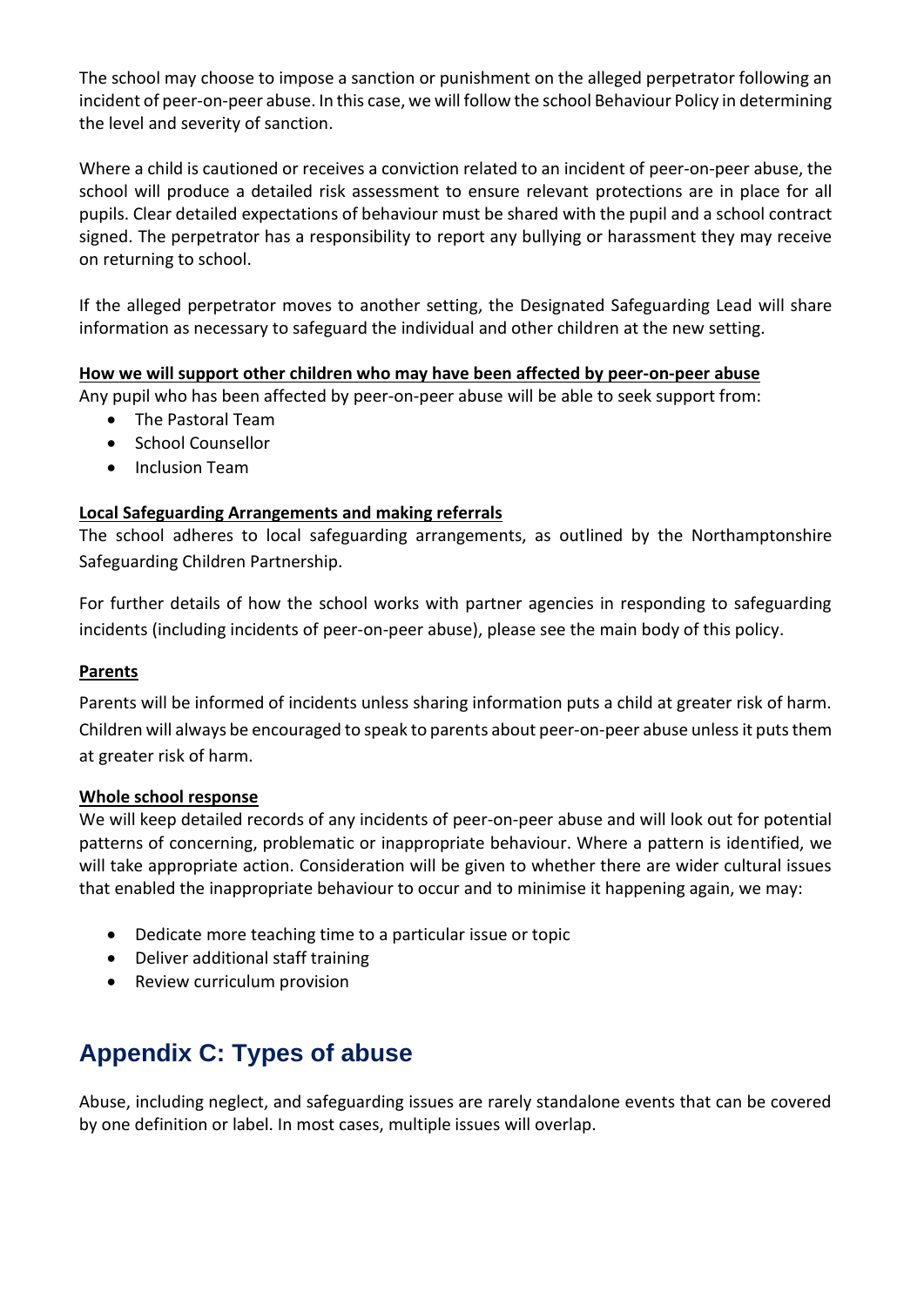**Physical abuse** may involve hitting, shaking, throwing, poisoning, burning or scalding, drowning, suffocating or otherwise causing physical harm to a child. Physical harm may also be caused when a parent or carer fabricates the symptoms of, or deliberately induces, illness in a child.

**Emotional abuse** is the persistent emotional maltreatment of a child such as to cause severe and adverse effects on the child's emotional development. Some level of emotional abuse is involved in all types of maltreatment of a child, although it may occur alone.

Emotional abuse may involve:

- Conveying to a child that they are worthless or unloved, inadequate, or valued only insofar as they meet the needs of another person
- Not giving the child opportunities to express their views, deliberately silencing them or 'making fun' of what they say or how they communicate
- Age or developmentally inappropriate expectations being imposed on children. These may include interactions that are beyond a child's developmental capability, as well as overprotection and limitation of exploration and learning, or preventing the child participating in normal social interaction
- Seeing or hearing the ill-treatment of another
- Serious bullying (including cyberbullying), causing children frequently to feel frightened or in danger, or the exploitation or corruption of children

**Sexual abuse** involves forcing or enticing a child or young person to take part in sexual activities, not necessarily involving a high level of violence, whether or not the child is aware of what is happening.

The activities may involve:

- Physical contact, including assault by penetration (for example rape or oral sex) or nonpenetrative acts such as masturbation, kissing, rubbing and touching outside of clothing
- Non-contact activities, such as involving children in looking at, or in the production of, sexual images, watching sexual activities, encouraging children to behave in sexually inappropriate ways, or grooming a child in preparation for abuse (including via the internet)

Sexual abuse is not solely perpetrated by adult males. Women can also commit acts of sexual abuse, as can other children.

**Neglect** is the persistent failure to meet a child's basic physical and/or psychological needs, likely to result in the serious impairment of the child's health or development. Neglect may occur during pregnancy as a result of maternal substance abuse.

Once a child is born, neglect may involve a parent or carer failing to:

- Provide adequate food, clothing and shelter (including exclusion from home or abandonment)
- Protect a child from physical and emotional harm or danger
- Ensure adequate supervision (including the use of inadequate care-givers)
- Ensure access to appropriate medical care or treatment

It may also include neglect of, or unresponsiveness to, a child's basic emotional needs.

#### **Children missing from education**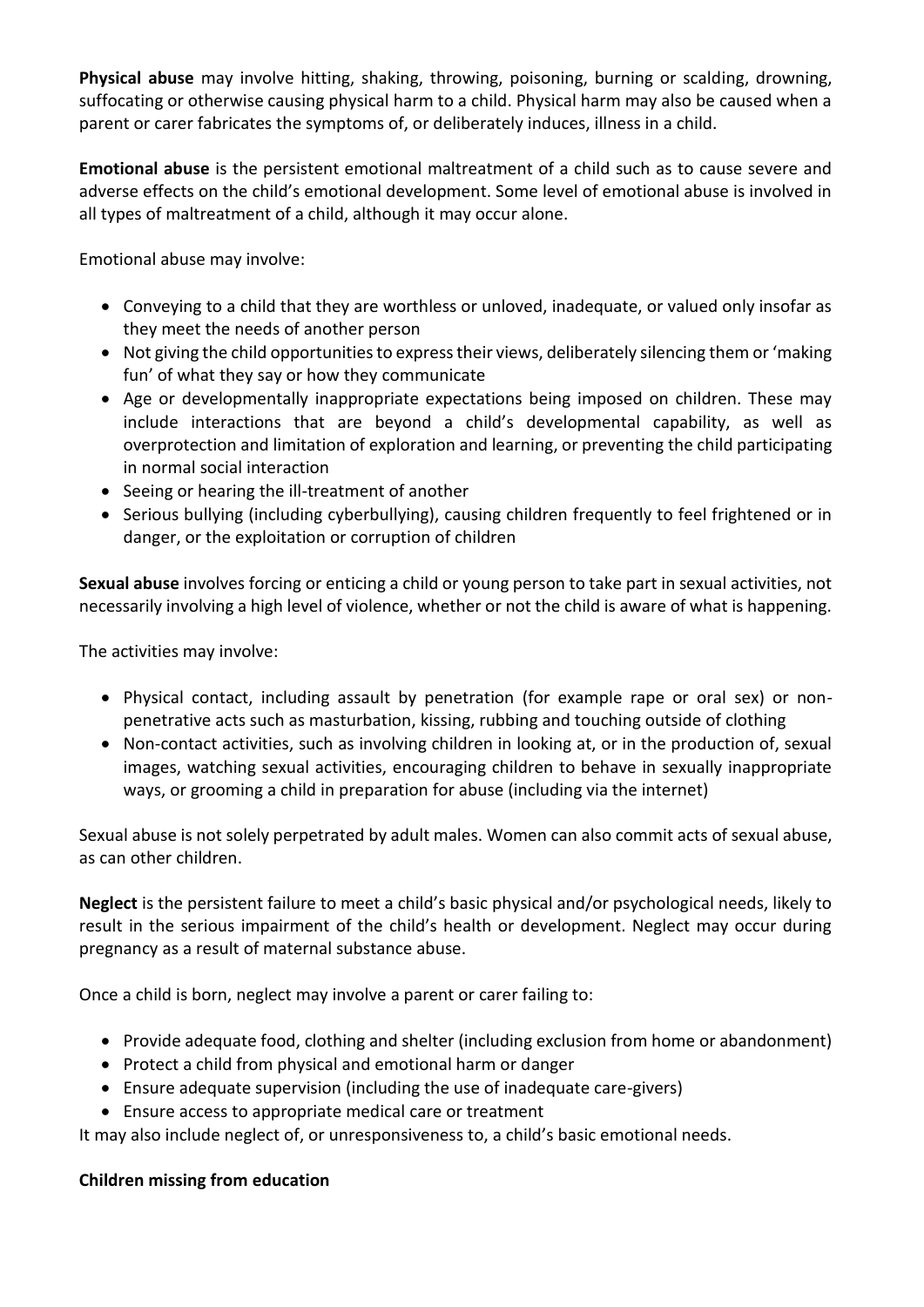A child going missing from education, particularly repeatedly, can be a warning sign of a range of safeguarding issues. This might include abuse or neglect, such as sexual abuse or exploitation or child criminal exploitation, or issues such as mental health problems, substance abuse, radicalisation, FGM or forced marriage.

There are many circumstances where a child may become missing from education, but some children are particularly at risk. These include children who:

- Are at risk of harm or neglect
- Are at risk of forced marriage or FGM
- Come from Gypsy, Roma, or Traveller families
- Come from the families of service personnel
- Go missing or run away from home or care
- Are supervised by the youth justice system
- Cease to attend a school
- Come from new migrant families

We will follow our procedures for unauthorised absence and for dealing with children who go missing from education, particularly on repeat occasions, to help identify the risk of abuse and neglect, including sexual exploitation, and to help prevent the risks of going missing in future. We will always follow up with parents/carers when pupils are not at school. This means we need to have at least two, up to date, contacts for parents/carers. Parents/carers should remember to update the school as soon as possible where these contact details change. This includes informing the local authority if a child leaves the school without a new school being named, and adhering to requirements with respect to sharing information with the local authority, when applicable, when removing a child's name from the admission register at non-standard transition points.

Staff will be trained in signs to look out for and the individual triggers to be aware of when considering the risks of potential safeguarding concerns which may be related to being missing, such as travelling to conflict zones, FGM and forced marriage.

If a staff member suspects that a child is suffering from harm or neglect, we will follow local child protection procedures, including with respect to making reasonable enquiries. We will make an immediate referral to the local authority children's social care team, and the police, if the child is suffering or likely to suffer from harm, or in immediate danger.

#### **Child criminal exploitation**

Child criminal exploitation (CCE) is a form of abuse where an individual or group takes advantage of an imbalance of power to coerce, control, manipulate or deceive a child into criminal activity, in exchange for something the victim needs or wants, and/or for the financial or other advantage of the perpetrator or facilitator, and/or through violence or the threat of violence.

The abuse can be perpetrated by males or females, and children or adults. It can be a one-off occurrence or a series of incidents over time, and range from opportunistic to complex organised abuse.

The victim can be exploited even when the activity appears to be consensual. It does not always involve physical contact and can happen online. Some specific forms of CCE can include children being forced or manipulated into transporting drugs or money through county lines, working in cannabis factories, shoplifting or pickpocketing. They can also be forced or manipulated into committing vehicle crime or threatening/committing serious violence to others.

Children can become trapped by this type of exploitation as perpetrators can threaten victims (and their families) with violence, or entrap and coerce them into debt. They may be coerced into carrying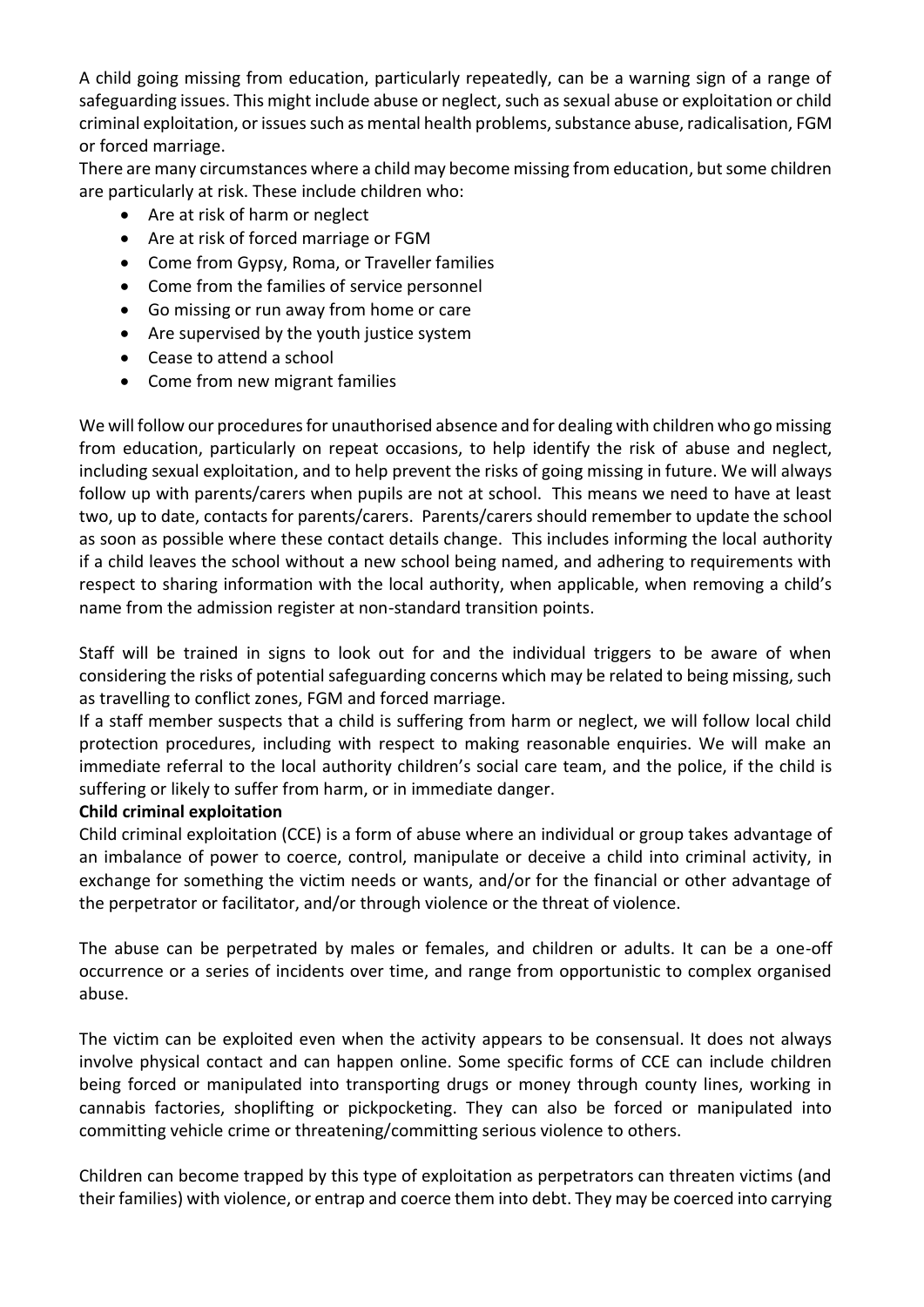weapons such as knives or begin to carry a knife for a sense of protection from harm from others. As children involved in criminal exploitation often commit crimes themselves, their vulnerability as victims is not always recognised by adults and professionals, (particularly older children), and they are not treated as victims despite the harm they have experienced. They may still have been criminally exploited even if the activity appears to be something they have agreed or consented to.

It is important to note that the experience of girls who are criminally exploited can be very different to that of boys. The indicators may not be the same, however professionals should be aware that girls are at risk of criminal exploitation too. It is also important to note that both boys and girls being criminally exploited may be at higher risk of sexual exploitation.

Indicators of CCE can include a child:

- Appearing with unexplained gifts or new possessions
- Associating with other young people involved in exploitation
- Suffering from changes in emotional wellbeing
- Misusing drugs and alcohol
- Going missing for periods of time or regularly coming home late
- Regularly missing school or education
- Not taking part in education

If a member of staff suspects CCE, they will discuss this with the DSL and record on My Concern. The DSL will make a referral to the Multi Agency Safeguarding Hub and the police, if appropriate.

#### **County Lines**

County lines is a term used to describe gangs and organised criminal networks involved in exporting illegal drugs (primarily crack cocaine and heroin) into one or more importing areas [within the UK], using dedicated mobile phone lines or other form of "deal line".'

Exploitation is an integral part of the county lines offending model with children and vulnerable adults exploited to move [and store] drugs and money. Offenders will often use coercion, intimidation, violence (including sexual violence) and weapons to ensure compliance of victims.

Children can easily become trapped by this type of exploitation as county lines gangs create drug debts and can threaten serious violence and kidnap towards victims (and their families) if they attempt to leave the county lines network.

#### **Serious violence**

Signs that a child is at risk from, or involved with serious violent crime include:

- include increased absence from school;
- a change in friendships or relationships with older individuals or groups;
- a significant decline in performance;
- signs of self-harm or a significant change in wellbeing;
- signs of assault or unexplained injuries; and/or
- unexplained gifts or new possessions, which could also indicate that children have been approached by, or are involved with, individuals associated with criminal networks or gangs and may be at risk of criminal exploitation.

There are a range of risk factors which increase the likelihood of involvement in serious violence, such as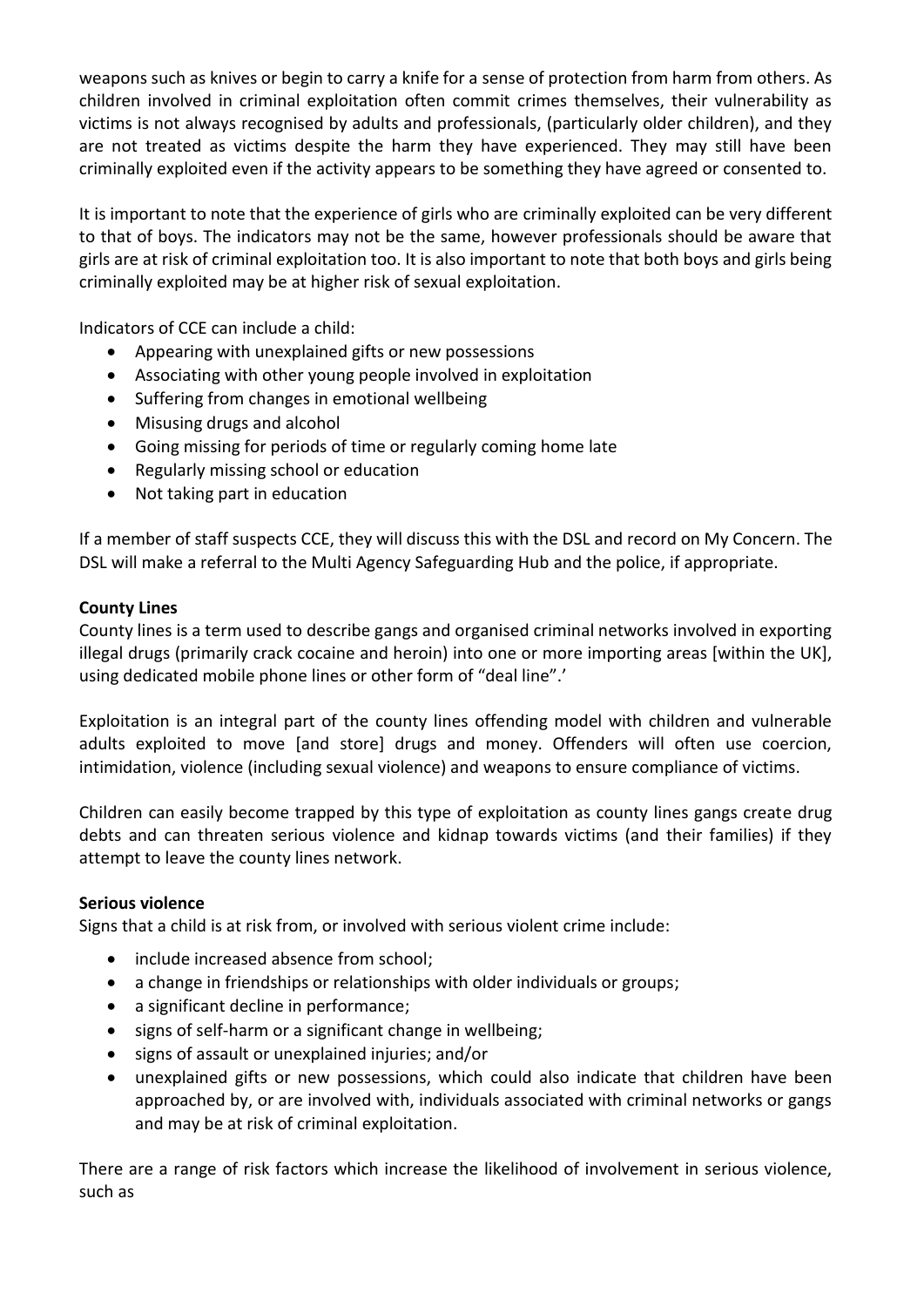- being male;
- having been frequently absent or permanently excluded from school; and/or
- having experienced child maltreatment and having been involved in offending, such as theft or robbery.

If a member of staff suspects a child is involved in or at risk of serious violent crime, they will discuss this with the DSL and record on My Concern. The DSL will make a referral to the Multi Agency Safeguarding Hub and the police, if appropriate.

### **Child sexual exploitation**

Child sexual exploitation (CSE) is a form of child sexual abuse where an individual or group takes advantage of an imbalance of power to coerce, manipulate or deceive a child into sexual activity, in exchange for something the victim needs or wants and/or for the financial advantage or increased status of the perpetrator or facilitator. It may, or may not, be accompanied by violence or threats of violence.

The abuse can be perpetrated by males or females, and children or adults. It can be a one-off occurrence or a series of incidents over time, and range from opportunistic to complex organised abuse.

CSE can affect any child, who has been coerced into engaging in sexual activities. This includes 16 and 17 year olds who can legally consent to have sex. Some children may not realise they are being exploited e.g. they believe they are in a genuine romantic relationship.

Children and young people often trust their abuser and may be tricked into believing they are in a loving, consensual relationship.

CSE can include both physical contact (penetrative and non-penetrative acts) and non-contact sexual activity. It can also happen online. For example, young people may be persuaded or forced to share sexually explicit images of themselves, have sexual conversations by text, or take part in sexual activities using a webcam. CSE may also occur without the victim's immediate knowledge, for example through others copying videos or images.

In addition to the CCE indicators above, indicators of CSE can include a child:

- Having an older boyfriend or girlfriend
- Suffering from sexually transmitted infections or becoming pregnant

If a member of staff suspects CSE, they will discuss this with the DSL and record on My Concern. The DSL will make a referral to the Multi Agency Safeguarding Hub and the police, if appropriate.

## **Child abduction and community safety incidents**

Child abduction is the unauthorised removal or retention of a minor from a parent or anyone with legal responsibility for the child. Child abduction can be committed by parents or other family members; by people known but not related to the victim (such as neighbours, friends and acquaintances); and by strangers. Other community safety incidents in the vicinity of a school can raise concerns amongst children and parents, for example, people loitering nearby or unknown adults engaging children in conversation.

In order to keep children safe on the way to and from school we would advise parents to know which route their child is taking and who they are with.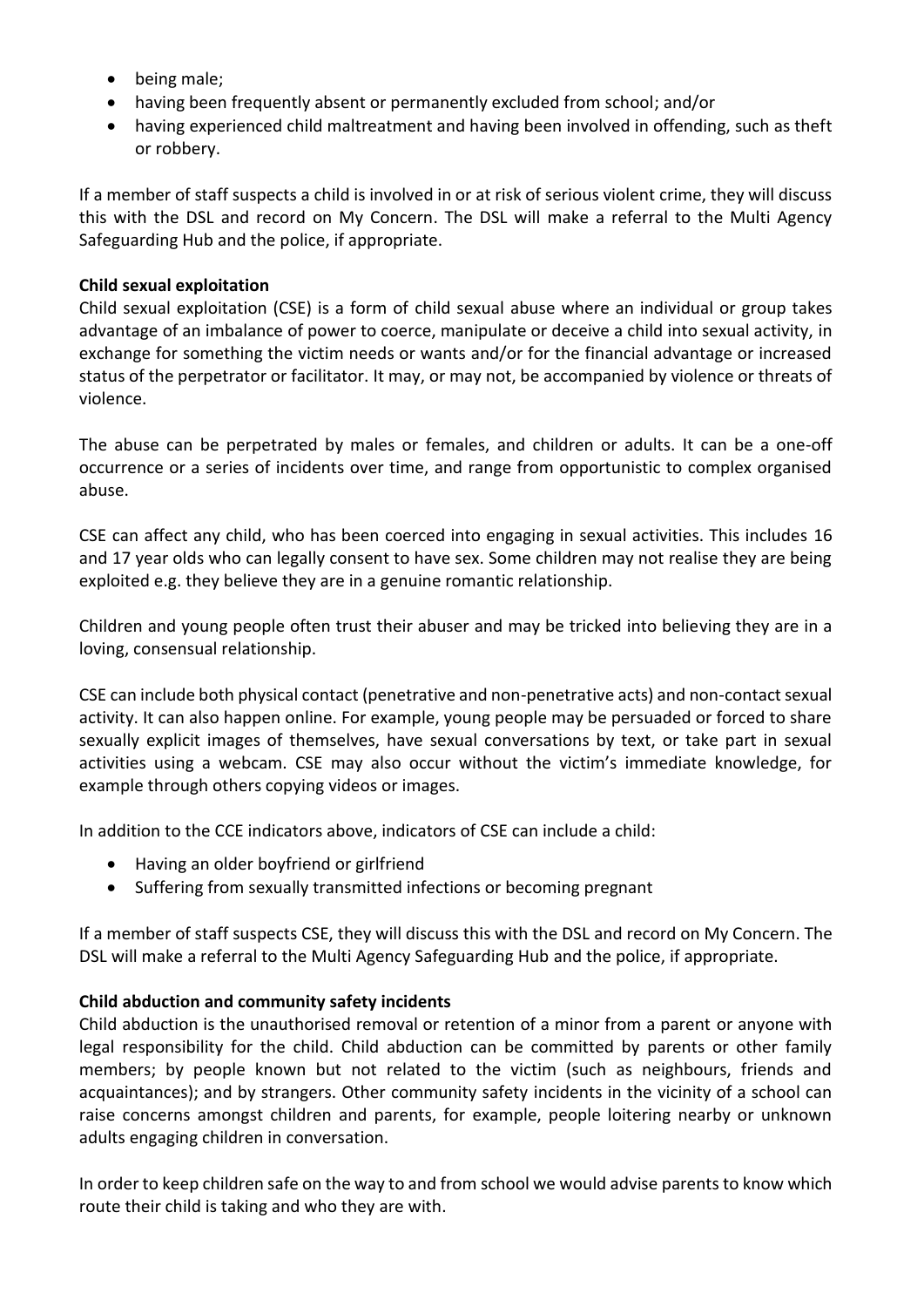In order to keep children safe at school we have morning attendance registration and any unexplained absences are followed up.

In the event that anyone has concerns about child abduction or community safety incidents, they should speak to the Designated Safeguarding Lead immediately.

#### **Cybercrime**

Cybercrime is criminal activity committed using computers and/or the internet. It is broadly categorised as either 'cyber-enabled' (crimes that can happen off-line but are enabled at scale and at speed on-line) or 'cyber dependent' (crimes that can be committed only by using a computer).

Cyber-dependent crimes include;

- unauthorised access to computers (illegal 'hacking'), for example accessing a school's computer network to look for test paper answers or change grades awarded;
- denial of Service (Dos or DDoS) attacks or 'booting'. These are attempts to make a computer, network or website unavailable by overwhelming it with internet traffic from multiple sources; and,
- making, supplying or obtaining malware (malicious software) such as viruses, spyware, ransomware, botnets and Remote Access Trojans with the intent to commit further offence, including those above.

Children with particular skill and interest in computing and technology may inadvertently or deliberately stray into cyber-dependent crime. If we have concerns about a child and possible risk of being drawn into cyber crime, the designated safeguarding lead (or a deputy) will consider referring into the Cyber Choices programme. This is a nationwide police programme supported by the Home Office and led by the National Crime Agency, working with regional and local policing. We may also refer them to targeted support (if applicable) and will refer to the Multi Agency Safeguarding Hub.

#### **Domestic abuse**

Domestic Abuse is any incident or pattern of incidents of controlling, coercive, threatening behaviour, violence or abuse between those aged 16 or over who are, or have been, intimate partners or family members regardless of gender or sexuality. The abuse can encompass, but is not limited to: psychological; physical; sexual; financial; and emotional.

All children can witness and be adversely affected by domestic abuse in the context of their home life where domestic abuse occurs between family members. Exposure to domestic abuse and/or violence can have a serious, long lasting emotional and psychological impact on children. In some cases, a child may blame themselves for the abuse or may have had to leave the family home as a result.

Children can witness and be adversely affected by domestic abuse and/or violence at home where it occurs between family members. In some cases, a child may blame themselves for the abuse or may have had to leave the family home as a result.

Exposure to domestic abuse and/or violence can have a serious, long-lasting emotional and psychological impact on children.

At Magdalen College School we are working in partnership with North Northamptonshire Council and West Northamptonshire Council and Northamptonshire Police to identify and provide appropriate support to pupils who have experienced domestic abuse in their household; nationally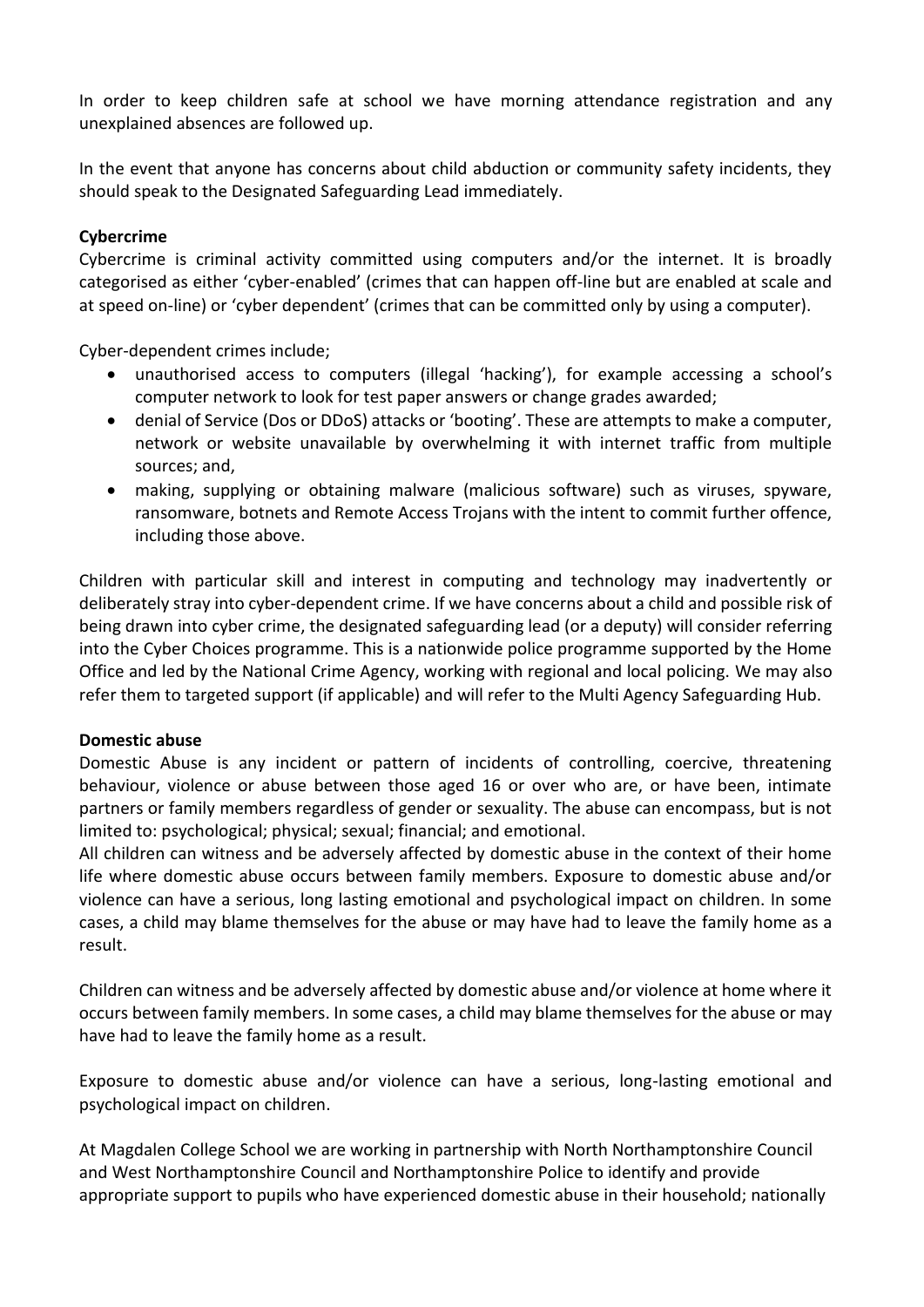this scheme is called Operation Encompass. In order to achieve this, North Northamptonshire Council and West Northamptonshire Council will share police information with the Designated Safeguarding Lead(s) of all domestic incidents where one of our pupils has been affected. On receipt of any information, the Designated Safeguarding Lead will decide on the appropriate support the child requires, this could be silent or overt.

All information sharing and resulting actions will be undertaken in accordance with the **['NSCP](https://www.nctrust.co.uk/help-and-protection-for-children/protecting-children-information-for-professionals/Pages/domestic-abuse-notification-to-schools.aspx) [Protocol for Domestic Abuse –](https://www.nctrust.co.uk/help-and-protection-for-children/protecting-children-information-for-professionals/Pages/domestic-abuse-notification-to-schools.aspx) Notifications to Schools'**. We will record this information and store this information in accordance with the record keeping procedures outlined in this policy.

The DSL will provide support according to the child's needs and update records about their circumstances.

#### **Homelessness**

Being homeless or being at risk of becoming homeless presents a real risk to a child's welfare.

The DSL [and deputy/deputies] will be aware of contact details and referral routes in to the local housing authority so they can raise/progress concerns at the earliest opportunity (where appropriate and in accordance with local procedures).

Where a child has been harmed or is at risk of harm, the DSL will also make a referral to the Multi Agency Safeguarding Hub.

#### **So-called 'honour-based' abuse (including FGM and forced marriage)**

So-called 'honour-based' abuse (HBA) encompasses incidents or crimes committed to protect or defend the honour of the family and/or community, including FGM, forced marriage, and practices such as breast ironing.

Abuse committed in this context often involves a wider network of family or community pressure and can include multiple perpetrators.

All forms of HBA are abuse and will be handled and escalated as such. All staff will be alert to the possibility of a child being at risk of HBA or already having suffered it. If staff have a concern, they will speak to the DSL and record it on My Concern and the DSL will make a referral to the Multi Agency Safeguarding Hub.

#### **Female Genital Mutilation**

The DSL will make sure that staff have access to appropriate training to equip them to be alert to children affected by FGM or at risk of FGM.

Section 10 of this policy sets out the procedures to be followed if a staff member discovers that an act of FGM appears to have been carried out or suspects that a pupil is at risk of FGM. Indicators that FGM has already occurred include:

- A pupil confiding in a professional that FGM has taken place
- A mother/family member disclosing that FGM has been carried out
- A family/pupil already being known to social services in relation to other safeguarding issues  $\sum A$  girl:
	- Having difficulty walking, sitting or standing, or looking uncomfortable
	- Finding it hard to sit still for long periods of time (where this was not a problem previously)
	- Spending longer than normal in the bathroom or toilet due to difficulties urinating
	- Having frequent urinary, menstrual or stomach problems
	- Avoiding physical exercise or missing PE
	- Being repeatedly absent from school, or absent for a prolonged period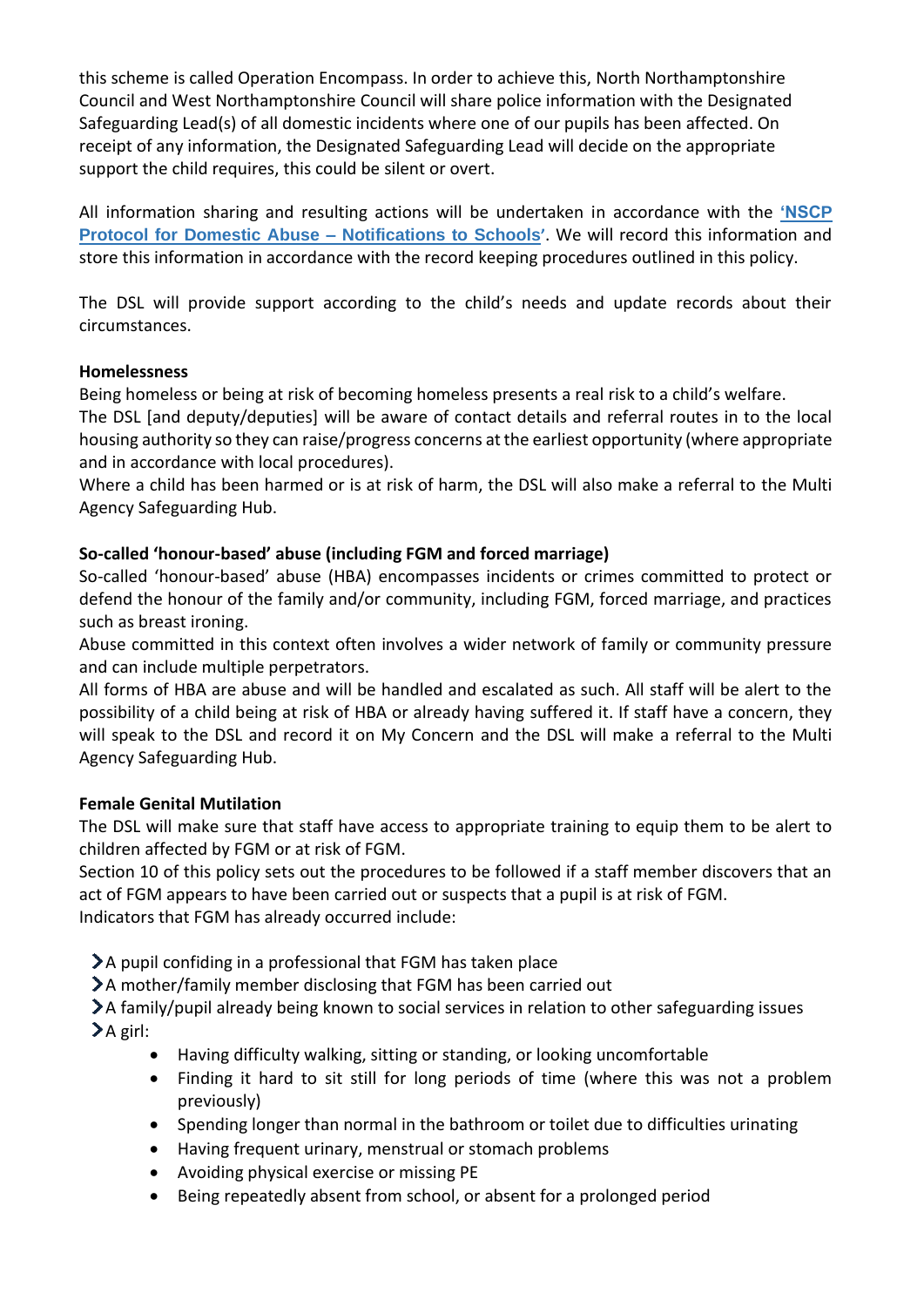- Demonstrating increased emotional and psychological needs for example, withdrawal or depression, or significant change in behaviour
- Being reluctant to undergo any medical examinations
- Asking for help, but not being explicit about the problem
- Talking about pain or discomfort between her legs

Potential signs that a pupil may be at risk of FGM include:

- The girl's family having a history of practicing FGM (this is the biggest risk factor to consider)
- **>FGM** being known to be practiced in the girl's community or country of origin
- A parent or family member expressing concern that FGM may be carried out
- A family not engaging with professionals (health, education or other) or already being known to social care in relation to other safeguarding issues
- $\sum A$  girl:
	- Having a mother, older sibling or cousin who has undergone FGM
	- Having limited level of integration within UK society
	- Confiding to a professional that she is to have a "special procedure" or to attend a special occasion to "become a woman"
	- Talking about a long holiday to her country of origin or another country where the practice is prevalent, or parents stating that they or a relative will take the girl out of the country for a prolonged period
	- Requesting help from a teacher or another adult because she is aware or suspects that she is at immediate risk of FGM
	- Talking about FGM in conversation for example, a girl may tell other children about it (although it is important to take into account the context of the discussion)
	- Being unexpectedly absent from school
	- Having sections missing from her 'red book' (child health record) and/or attending a travel clinic or equivalent for vaccinations/anti-malarial medication

The above indicators and risk factors are not intended to be exhaustive.

#### **Forced marriage**

Forcing a person into marriage is a crime. A forced marriage is one entered into without the full and free consent of one or both parties and where violence, threats, or any other form of coercion is used to cause a person to enter into a marriage. Threats can be physical or emotional and psychological.

Staff will receive training around forced marriage and the presenting symptoms. We are aware of the 'one chance' rule, i.e. we may only have one chance to speak to the potential victim and only one chance to save them.

If a member of staff suspects that a pupil is being forced into marriage, they will speak to the pupil about their concerns in a secure and private place. They will then report this to the DSL and report on My Concern.

The DSL will:

- Speak to the pupil about the concerns in a secure and private place
- Activate the local safeguarding procedures and refer the case to the local authority's designated officer
- Seek advice from the Forced Marriage Unit on 020 7008 0151 or **[fmu@fco.gov.uk](mailto:fmu@fco.gov.uk)**
- Refer the pupil to an education welfare officer, pastoral tutor, learning mentor, or school counsellor, as appropriate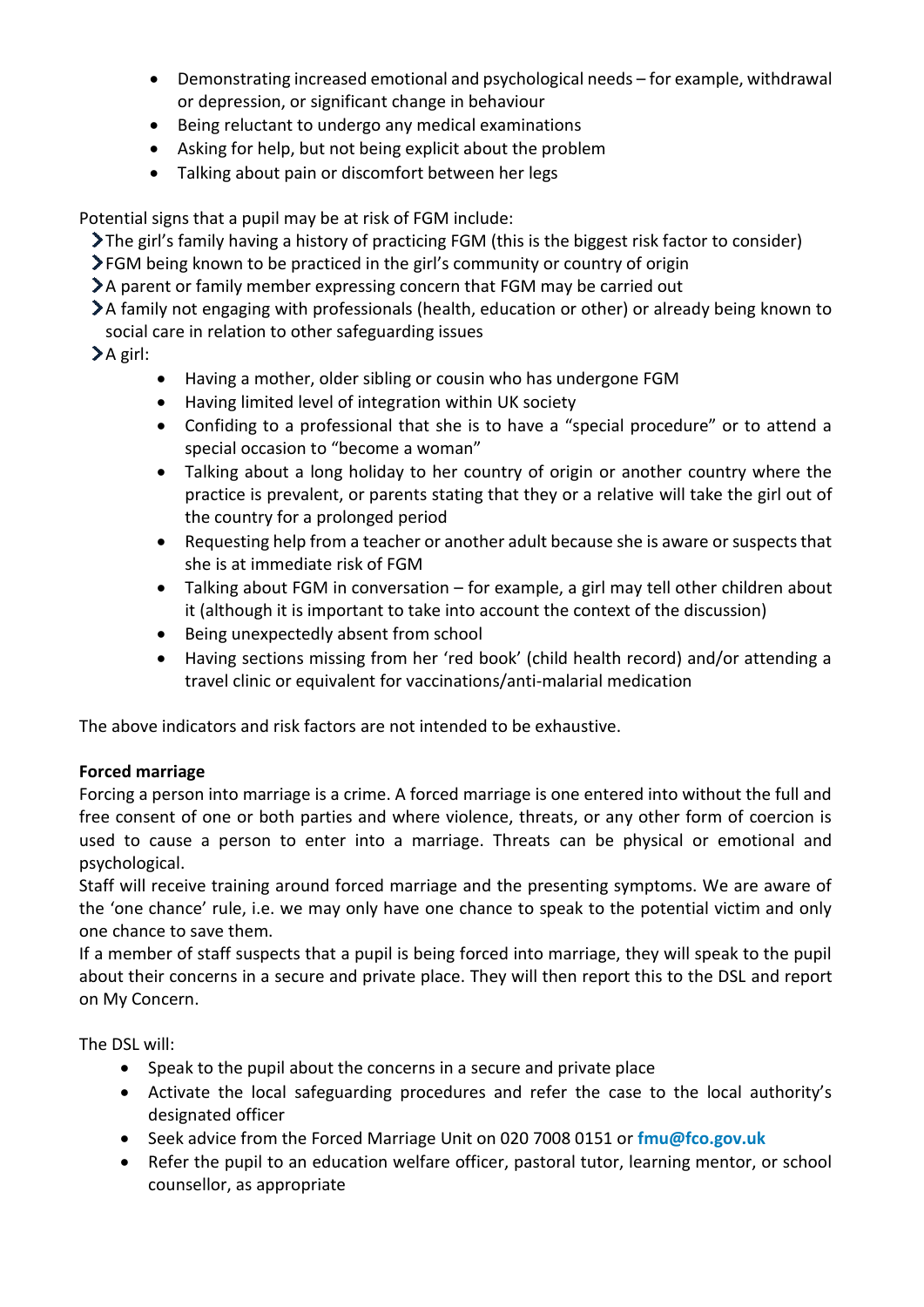#### **Private Fostering**

A private fostering arrangement is one that is made privately (without the involvement of a local authority) for the care of a child under the age of 16 years (under 18, if disabled) by someone other than a parent or close relative, in their own home, with the intention that it should last for 28 days or more.

A close family relative is defined as a 'grandparent, brother, sister, uncle or aunt' and includes halfsiblings and step-parents; it does not include great-aunts or uncles, great grandparents or cousins. Parents and private foster carers both have a legal duty to inform the relevant local authority at least six weeks before the arrangement is due to start; not to do so is a criminal offence.

Whilst most privately fostered children are appropriately supported and looked after, they are a potentially vulnerable group who should be monitored by the local authority, particularly when the child has come from another country. In some cases, privately fostered children are affected by abuse and neglect, or be involved in trafficking, child sexual exploitation or modern-day slavery.

Schools have a mandatory duty to report to the local authority where they are aware or suspect that a child is subject to a private fostering arrangement. Although schools have a duty to inform the local authority, there is no duty for anyone, including the private foster carer or social workers to inform the school. However, it should be clear to the school who has parental responsibility.

School staff should notify the designated safeguarding lead when they become aware of private fostering arrangements. The designated safeguarding lead will speak to the family of the child involved to check that they are aware of their duty to inform the LA. The school itself has a duty to inform the local authority of the private fostering arrangements.

On admission to the school, we will take steps to verify the relationship of the adults to the child who is being registered.

#### **Preventing radicalisation**

Radicalisation refers to the process by which a person comes to support terrorism and extremist ideologies associated with terrorist groups.

Extremism is vocal or active opposition to fundamental British values, such as democracy, the rule of law, individual liberty, and mutual respect and tolerance of different faiths and beliefs. This also includes calling for the death of members of the armed forces.

Terrorism is an action that:

- Endangers or causes serious violence to a person/people;
- Causes serious damage to property; or
- Seriously interferes or disrupts an electronic system

The use or threat of terrorism must be designed to influence the government or to intimidate the public and is made for the purpose of advancing a political, religious or ideological cause. Schools have a duty to prevent children from being drawn into terrorism. The DSL will undertake Prevent **awareness training** and make sure that staff have access to appropriate training to equip them to identify children at risk.

We will assess the risk of children in our school being drawn into terrorism. This assessment will be based on an understanding of the potential risk in our local area, in collaboration the Multi Agency Safeguarding Hub and local police force.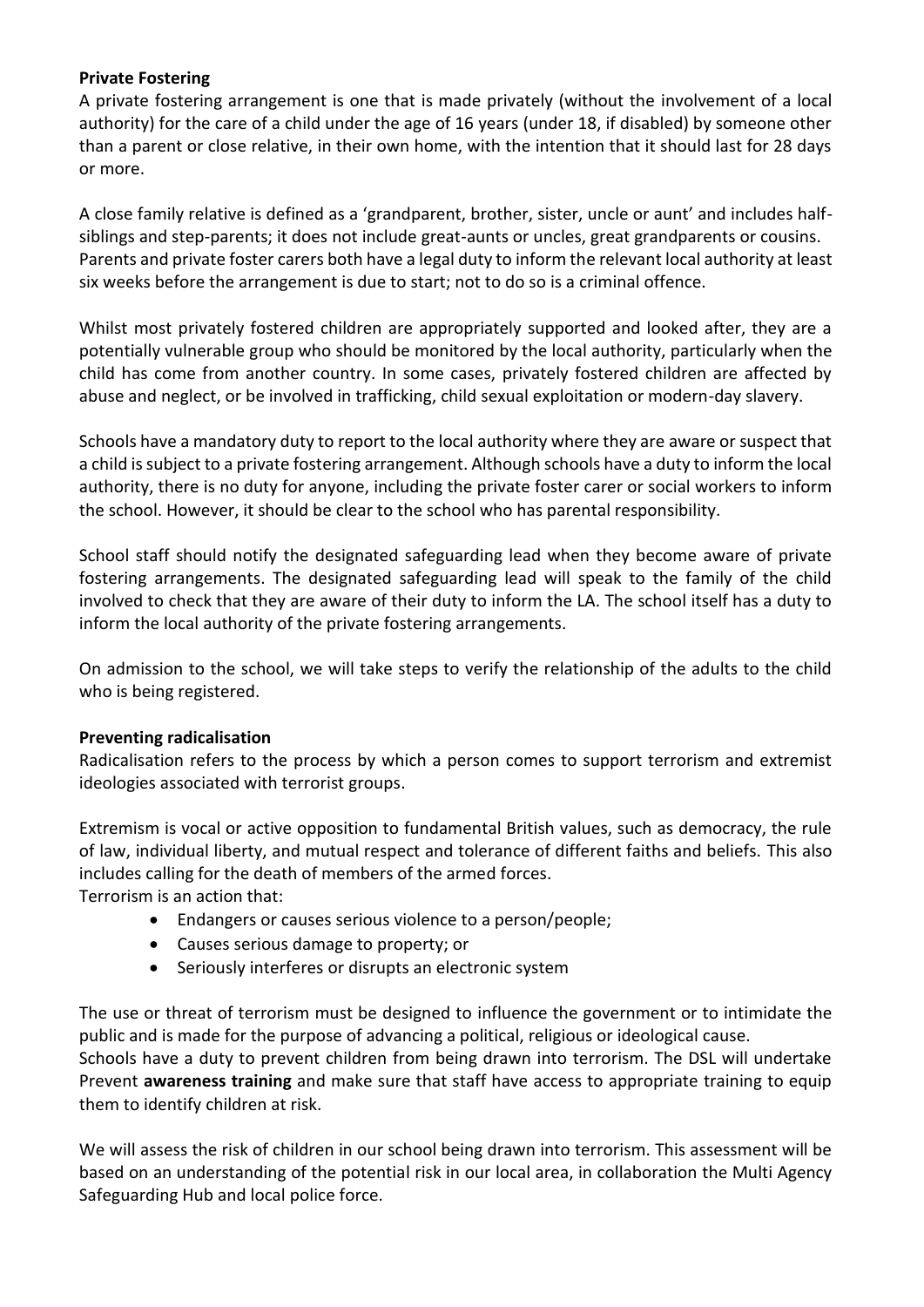We will ensure that suitable internet filtering is in place, and equip our pupils to stay safe online at school and at home.

There is no single way of identifying an individual who is likely to be susceptible to an extremist ideology. Radicalisation can occur quickly or over a long period.

Staff will be alert to changes in pupils' behaviour. The government website **[Educate Against](http://educateagainsthate.com/parents/what-are-the-warning-signs/)  [Hate](http://educateagainsthate.com/parents/what-are-the-warning-signs/)<sup>15</sup>** and charity **[NSPCC](https://www.nspcc.org.uk/what-you-can-do/report-abuse/dedicated-helplines/protecting-children-from-radicalisation/)<sup>16</sup>** say that signs that a pupil is being radicalised can include:

- Refusal to engage with, or becoming abusive to, peers who are different from themselves
- Becoming susceptible to conspiracy theories and feelings of persecution
- Changes in friendship groups and appearance
- Rejecting activities they used to enjoy
- Converting to a new religion
- Isolating themselves from family and friends
- Talking as if from a scripted speech
- An unwillingness or inability to discuss their views
- A sudden disrespectful attitude towards others
- Increased levels of anger
- Increased secretiveness, especially around internet use
- Expressions of sympathy for extremist ideologies and groups, or justification of their actions
- Accessing extremist material online, including on Facebook or Twitter
- Possessing extremist literature
- Being in contact with extremist recruiters and joining, or seeking to join, extremist organisations

Children who are at risk of radicalisation may have low self-esteem, or may be victims of bullying or discrimination. It is important to note that these signs can also be part of normal teenage behaviour – staff should have confidence in their instincts and seek advice if something feels wrong.

If staff are concerned about a pupil, they will follow our procedures set out in Section 9 of this policy, including discussing their concerns with the DSL. Staff should always take action if they are worried.

#### **Missing pupils**

Our procedures are designed to ensure that a missing child is found and returned to effective supervision as soon as possible. If a child goes missing, we will:

- Contact home as soon as the school is aware; if there is no reply phone again 2 hours later
- If necessary contact he police to alert them of a missing child
- If the pupil isn't in school the following day, complete another set of calls
- On the third day email or write to parents
- One the 5/6 day complete a home visit with the Education Welfare Advisor
- On completion of these checks and the pupil is not in school, a child missing in education form in completed within 10 days

#### **Non-collection of children**

<sup>15</sup> **<https://educateagainsthate.com/signs-of-radicalisation/>**

<sup>16</sup> **<https://www.nspcc.org.uk/keeping-children-safe/reporting-abuse/dedicated-helplines/protecting-children-from-radicalisation/>**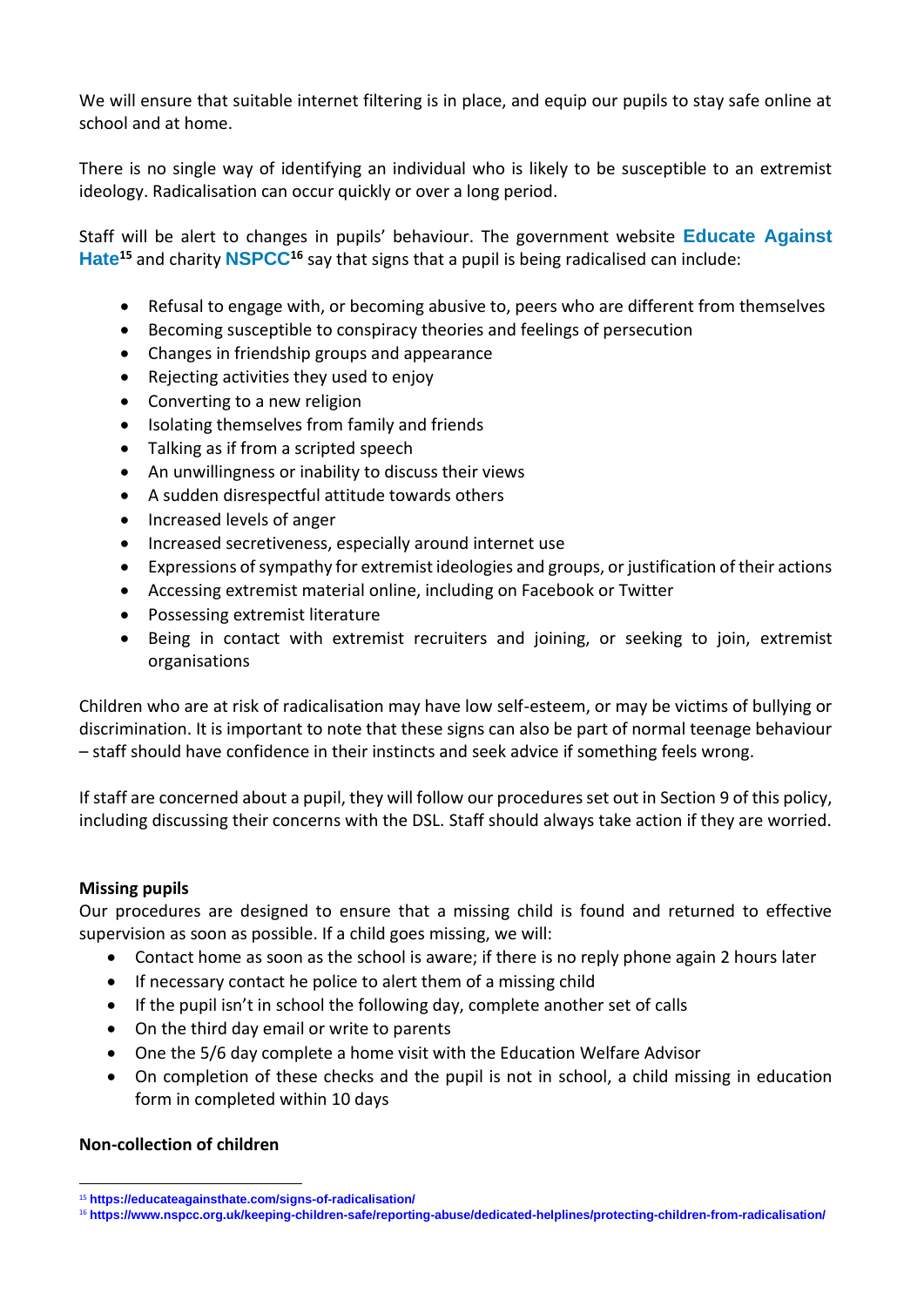If a child is not collected at the end of the session/day, we will:

- Contact parents/carers or if this is unsuccessful the third and fourth contacts
- The pupil will remain in student services and a member of the school Leadership Team informed
- The pupil will be recorded on My Concern

# <span id="page-46-0"></span>**Appendix D: Safer recruitment**

We adhere to Part 3 of Keeping Children Safe in Education at all times. We consider safeguarding throughout the recruitment process, including when defining and advertising roles.

We will record all information on the checks carried out in the school's single central record (SCR). Copies of these checks, where appropriate, will be held in individuals' personnel files. We follow requirements and best practice in retaining copies of these checks, as set out below.

### **Pre-appointment safer recruitment**

We will include the following in all job advertisements:

- our commitment to safeguarding and promoting the welfare of children;
- clear confirmation that safeguarding checks will be undertaken;
- the safeguarding responsibilities of the post as per the job description and personal specification; and
- whether the post is exempt from the Rehabilitation of Offenders Act 1974 and the amendments to the Exceptions Order 1975, 2013 and 2020.

Where a role involves engaging in regulated activity relevant to children, we will include a statement in the application form or elsewhere in the information provided to applicants that it is an offence to apply for the role if the applicant is barred from engaging in regulated activity relevant to children.

All applicants will be able to view the Safeguarding policy on the school website

#### **Applicants**

We require applicants to provide:

- personal details, current and former names, current address and their national insurance number;
- details of their present (or last) employment and reason for leaving;
- full employment history, (since leaving school, including education, employment and voluntary work) including reasons for any gaps in employment;
- qualifications, the awarding body and date of award;
- details of referees/references; and
- a statement of the personal qualities and experience that the applicant believes are relevant to their suitability for the post advertised and how they meet the person specification.

We will not accept copies of curriculum vitae in place of an application form.

#### **Shortlisting and selection**

Shortlisted candidates will be asked to complete a self-declaration of their criminal record or information that would make them unsuitable to work with children. For more details of what this will contain, please see Part 3 of Keeping Children Safe in Education (2021).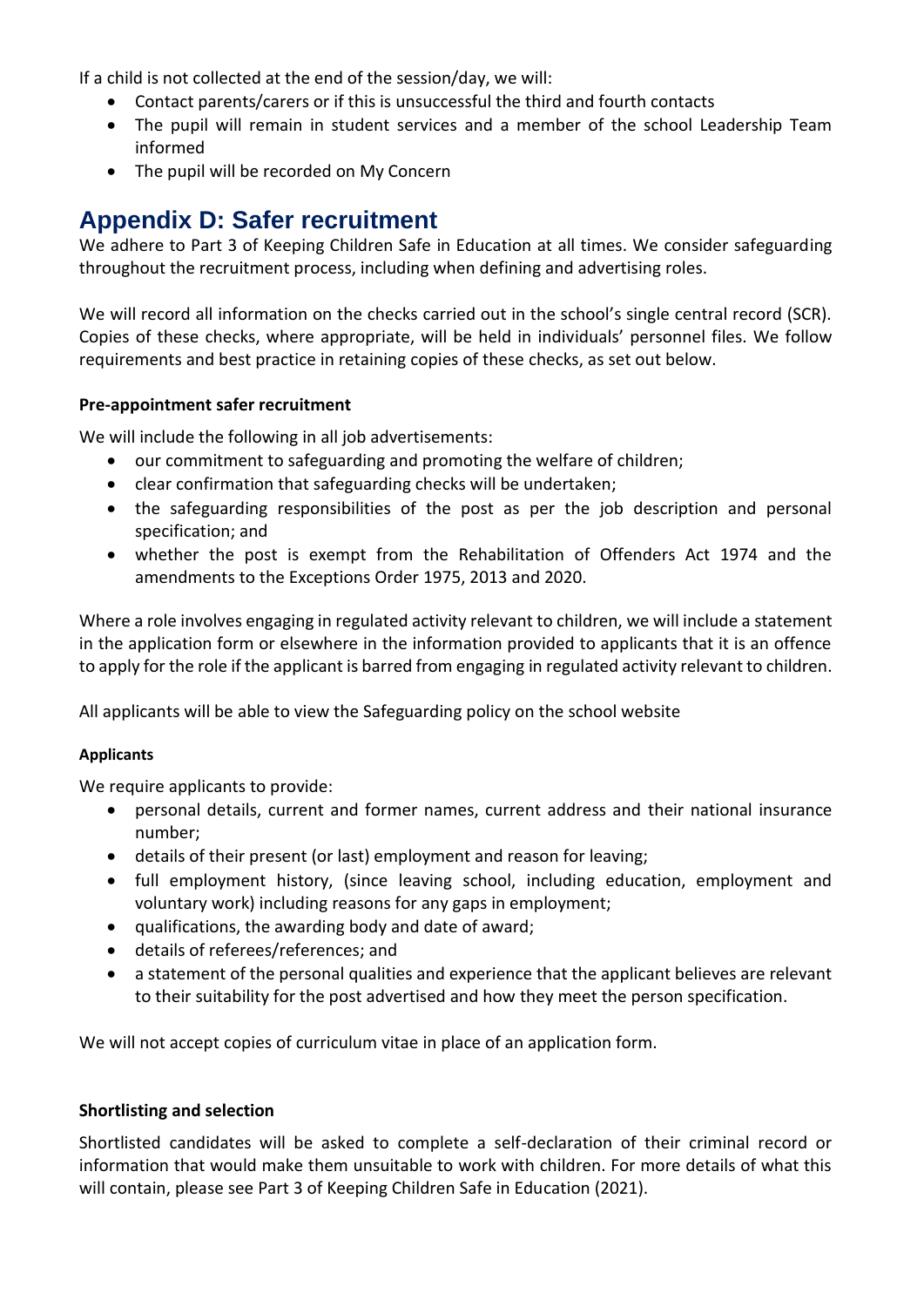At least two people will carry out shortlisting and they will explore any potential concerns, including inconsistencies and/or gaps in unemployment.

We will seek references on all shortlisted candidates, including internal candidates, before interview. We will scrutinise these and resolve any concerns before confirming appointments. The references requested will ask specific questions about the suitability of the applicant to work with children.

When asked to provide references, we will ensure the information confirms whether we are satisfied with the applicant's suitability to work with children and provide the facts of any substantiated safeguarding allegations.

### **New staff**

When appointing new staff, we will:

- verify a candidate's identity. This includes demonstrating an awareness for the potential for individuals changing their name. Best practice is checking the name on their birth certificate, where this is available;
- obtain (via the applicant) an enhanced DBS check (including children's barred list information, for those who will be engaging in regulated activity with children);
- obtain a separate children's barred list check if an individual will start work in regulated activity with children before the DBS certificate is available;
- verify the candidate's mental and physical fitness to carry out their work responsibilities;
- verify the person's right to work in the UK, including EU nationals;
- If the person has lived or worked outside the UK, make any further checks the school or college consider appropriate;
- verify professional qualifications, as appropriate; and
- ensure that an applicant to be employed to carry out teaching work is not subject to a prohibition order.
- Check that candidates taking up a management position are not subject to a prohibition from management (section 128) direction made by the Secretary of State.

**Regulated activity** means a person who will be:

- Responsible, on a regular basis in a school or college, for teaching, training, instructing, caring for or supervising children; or
- Carrying out paid, or unsupervised unpaid, work regularly in a school or college where that work provides an opportunity for contact with children; or
- Engaging in intimate or personal care or overnight activity, even if this happens only once and regardless of whether they are supervised or not

## **Existing staff**

If we have concerns about an existing member of staff's suitability to work with children, we will carry out all the relevant checks as if the individual was a new member of staff. We will also do this if an individual moves from a post that is not regulated activity to one that is.

We will refer to the DBS anyone who has harmed, or poses a risk of harm, to a child or vulnerable adult where:

- We believe the individual has engaged in [relevant conduct](https://www.gov.uk/guidance/making-barring-referrals-to-the-dbs#relevant-conduct-in-relation-to-children)**;** or
- The individual has received a caution or conviction for a relevant offence, or there is reason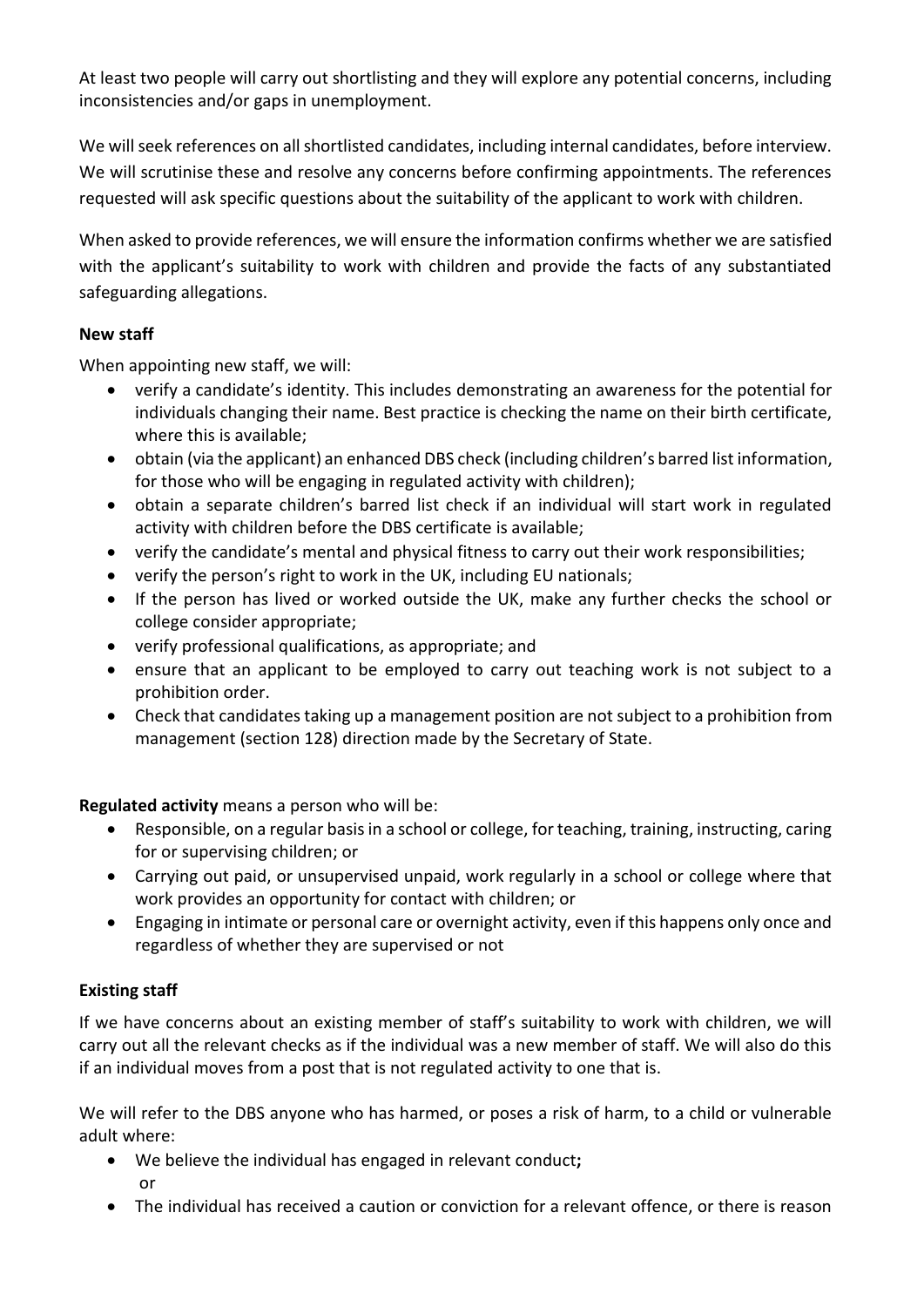to believe the individual has committed a listed relevant offence, under the [Safeguarding](http://www.legislation.gov.uk/uksi/2009/37/contents/made)  [Vulnerable Groups Act 2006 \(Prescribed Criteria and Miscellaneous Provisions\) Regulations](http://www.legislation.gov.uk/uksi/2009/37/contents/made)  [2009](http://www.legislation.gov.uk/uksi/2009/37/contents/made)**;** or

- The 'harm test' is satisfied in respect of the individual (i.e. they may harm a child or vulnerable adult or put them at risk of harm); and
- The individual has been removed from working in regulated activity (paid or unpaid) or would have been removed if they had not left

### **Agency and third-party staff**

We will obtain written notification from any agency or third-party organisation that it has carried out the necessary safer recruitment checks that we would otherwise perform. We will also check that the person presenting themselves for work is the same person on whom the checks have been made.

### **Contractors**

We will ensure that any contractor, or any employee of the contractor, who is to work at the school has had the appropriate level of DBS check (this includes contractors who are provided through a PFI or similar contract). This will be:

- An enhanced DBS check with barred list information for contractors engaging in regulated activity
- An enhanced DBS check, not including barred list information, for all other contractors who are not in regulated activity but whose work provides them with an opportunity for regular contact with children
- We will obtain the DBS check for self-employed contractors.
- We will not keep copies of such checks for longer than 6 months.
- Contractors who have not had any checks will not be allowed to work unsupervised or engage in regulated activity under any circumstances.
- We will check the identity of all contractors and their staff on arrival at the school.

## **Trainee/student teachers**

Where applicants for initial teacher training are salaried by us, we will ensure that all necessary checks are carried out.

Where trainee teachers are fee-funded, we will obtain written confirmation from the training provider that necessary checks have been carried out and that the trainee has been judged by the provider to be suitable to work with children.

#### **Volunteers**

We will:

- Never leave an unchecked volunteer unsupervised or allow them to work in regulated activity.
- Obtain an enhanced DBS check with barred list information for all volunteers who are new to working in regulated activity.
- Carry out a risk assessment when deciding whether to seek an enhanced DBS check without barred list information for any volunteers not engaging in regulated activity. We will retain a record of this risk assessment.

#### **Governors**

#### **All schools include:**

• All governors, trustees and members will have an enhanced DBS check without barred list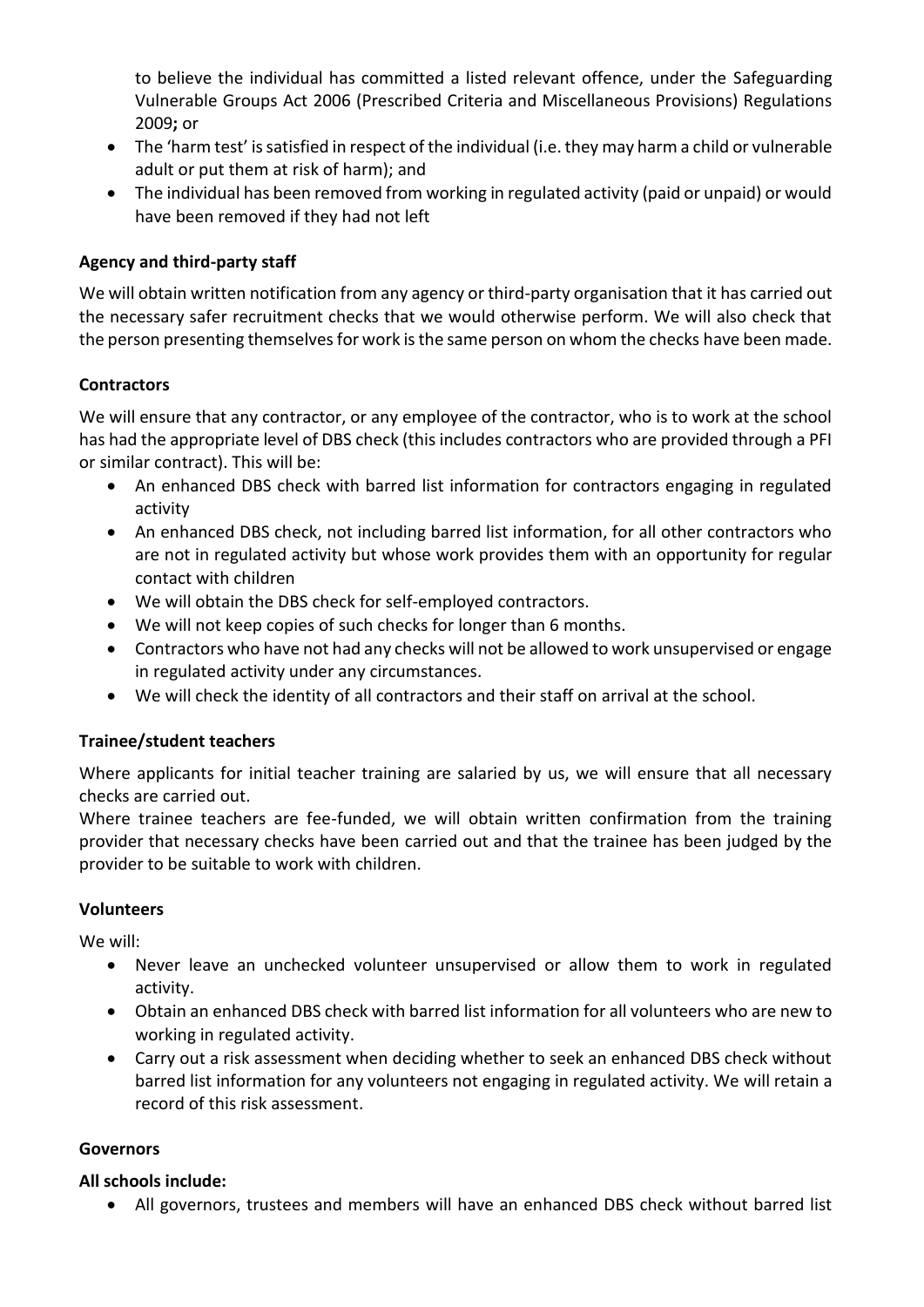information.

• They will have an enhanced DBS check with barred list information if working in regulated activity.

# **Academies:**

• The chair of the board will have their DBS check countersigned by the secretary of state.

### **All proprietors, trustees, local governors and members will also have the following checks:**

- A section 128 check (to check prohibition on participation in management under **[section 128](https://www.legislation.gov.uk/ukpga/2008/25/section/128)  [of the Education and Skills Act 2008](https://www.legislation.gov.uk/ukpga/2008/25/section/128)**). [Section 128 checks are only required for local governors if they have retained or been delegated any management responsibilities.]
- Identity
- Right to work in the UK
- Other checks deemed necessary if they have lived or worked outside the UK

## **All governors will also have the following checks:**

- Identity
- Right to work in the UK
- Other checks deemed necessary if they have lived or worked outside the UK

# **Staff working in alternative provision settings**

Where we place a pupil with an alternative provision provider, we obtain written confirmation from the provider that they have carried out the appropriate safeguarding checks on individuals working there that we would otherwise perform.

### **Checking the identity and suitability of visitors**

All visitors will be required to verify their identity to the satisfaction of staff and to wear the appropriate lanyard throughout the duration of their visit.

If the visitor is unknown to the setting, we will check their credentials and reason for visiting before allowing them to enter the setting. Visitors should be ready to produce identification. Visitors are expected to sign the visitors' book and wear the appropriate coloured lanyard.

Visitors to the school who are visiting for a professional purpose, such as educational psychologists and school improvement officers, will be asked to show photo ID and the organisation sending the professional, such as the LA or educational psychology service, will provide annually written confirmation that an enhanced DBS check with barred list information has been carried out. The visitor must be recorded on the school's Central Register prior to the visit to enable then to work unsupervised.

All other visitors, including visiting speakers, will be accompanied by a member of staff at all times. We will not invite into the school any speaker who is known to disseminate extremist views, and will carry out appropriate checks to ensure that any individual or organisation using school facilities is not seeking to disseminate extremist views or radicalise pupils or staff.

Sixth form pupils are required to wear a grey lanyard and staff employed by Magdalen College School are required to wear blue lanyards whilst on the school premises.

#### **Adults who supervise pupils on work experience**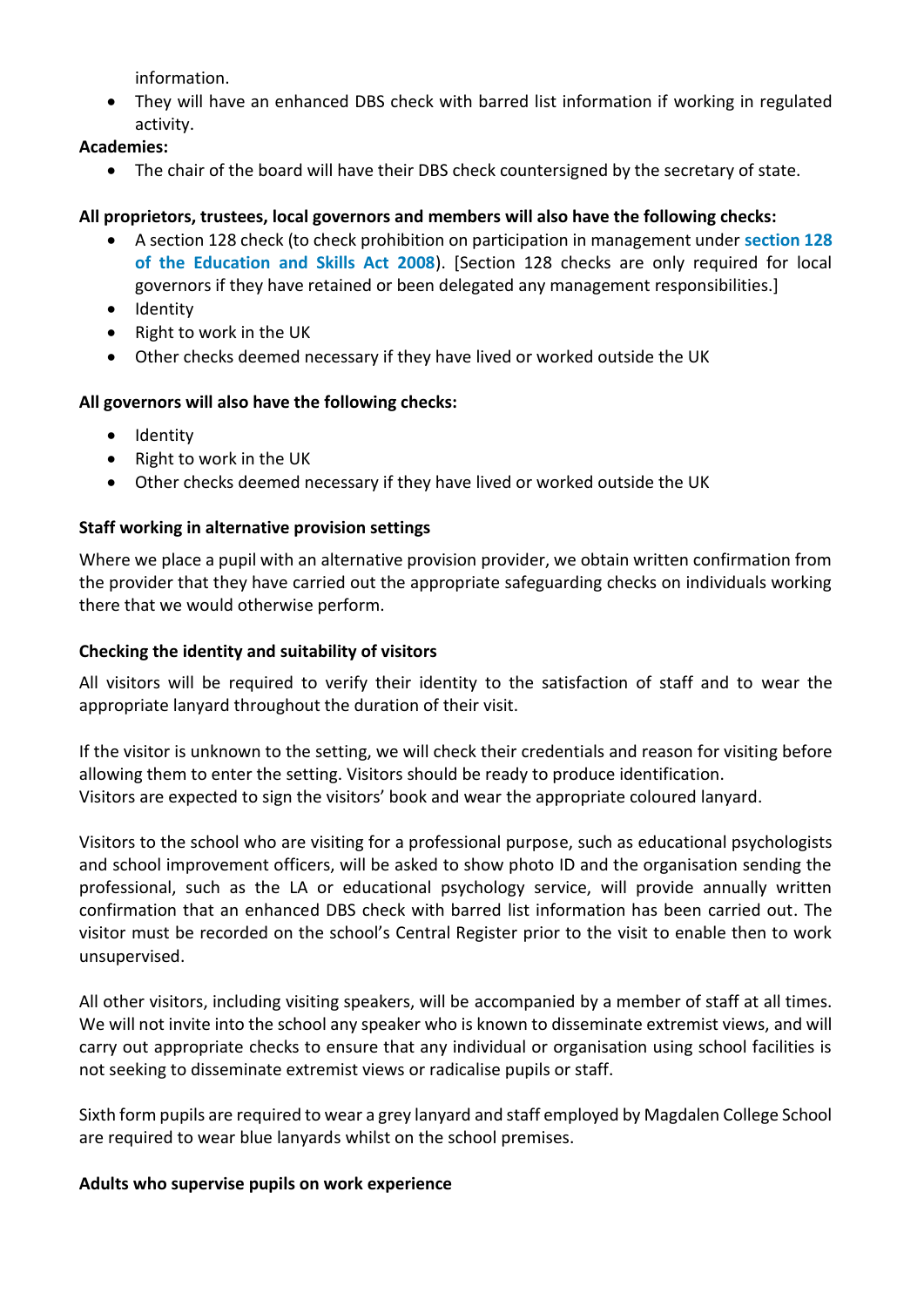When organising work experience, we will ensure that policies and procedures are in place to protect children from harm. A specialised external agency is directly employed to manage all health and safety questions pertaining to work experience. Regular audits are carried out on all employers offering work experience before any pupil is offered a work experience placement, which may include in-person visits to the location of work and will always include a review of relevant documentation. During the placement, a member of Magdalen staff will conduct an in-person visit; if this is not possible a phone-call will be made to both pupil and supervisor.

We will also consider whether it is necessary for barred list checks to be carried out on the individuals who supervise a pupil under 16 on work experience. This will depend on the specific circumstances of the work experience, including the nature of the supervision, the frequency of the activity being supervised, and whether the work is regulated activity.

# **Appendix E: How the school responds to allegations that may meet the harms threshold**

This section of this policy applies to all cases in which it is alleged that a current member of staff, including a supply teacher or volunteer, has:

- behaved in a way that has harmed a child, or may have harmed a child, or
- possibly committed a criminal offence against or related to a child, or
- behaved towards a child or children in a way that indicates he or she may pose a risk of harm to children, or
- behaved or may have behaved in a way that indicates they may not be suitable to work with children.

It applies regardless of whether the alleged abuse took place in the school or elsewhere. Allegations against a teacher who is no longer teaching and historical allegations of abuse will be referred to the police.

We will deal with any allegation of abuse against a member of staff or volunteer quickly, in a fair and consistent way that provides effective child protection while also supporting the individual who is the subject of the allegation. Our procedures for dealing with allegations will be applied with common sense and judgement.

For more information about how the school responds to low-level concerns (concerns do not meet the harms threshold) please see Section 17 of this policy.

#### **Suspension of the accused until the case is resolved**

Suspension will not be the default position, and will only be considered in cases where there is reason to suspect that a child or other children is/are at risk of harm, or the case is so serious that it might be grounds for dismissal. In such cases, we will only suspend an individual if we have considered all other options available and there is no reasonable alternative. We will seek views from our personnel adviser, the local authority designated officer/s, the police and/or Children's Social Care (as appropriate).

Based on an assessment of risk, we will consider alternatives such as:

• Redeployment within the school so that the individual does not have direct contact with the child or children concerned.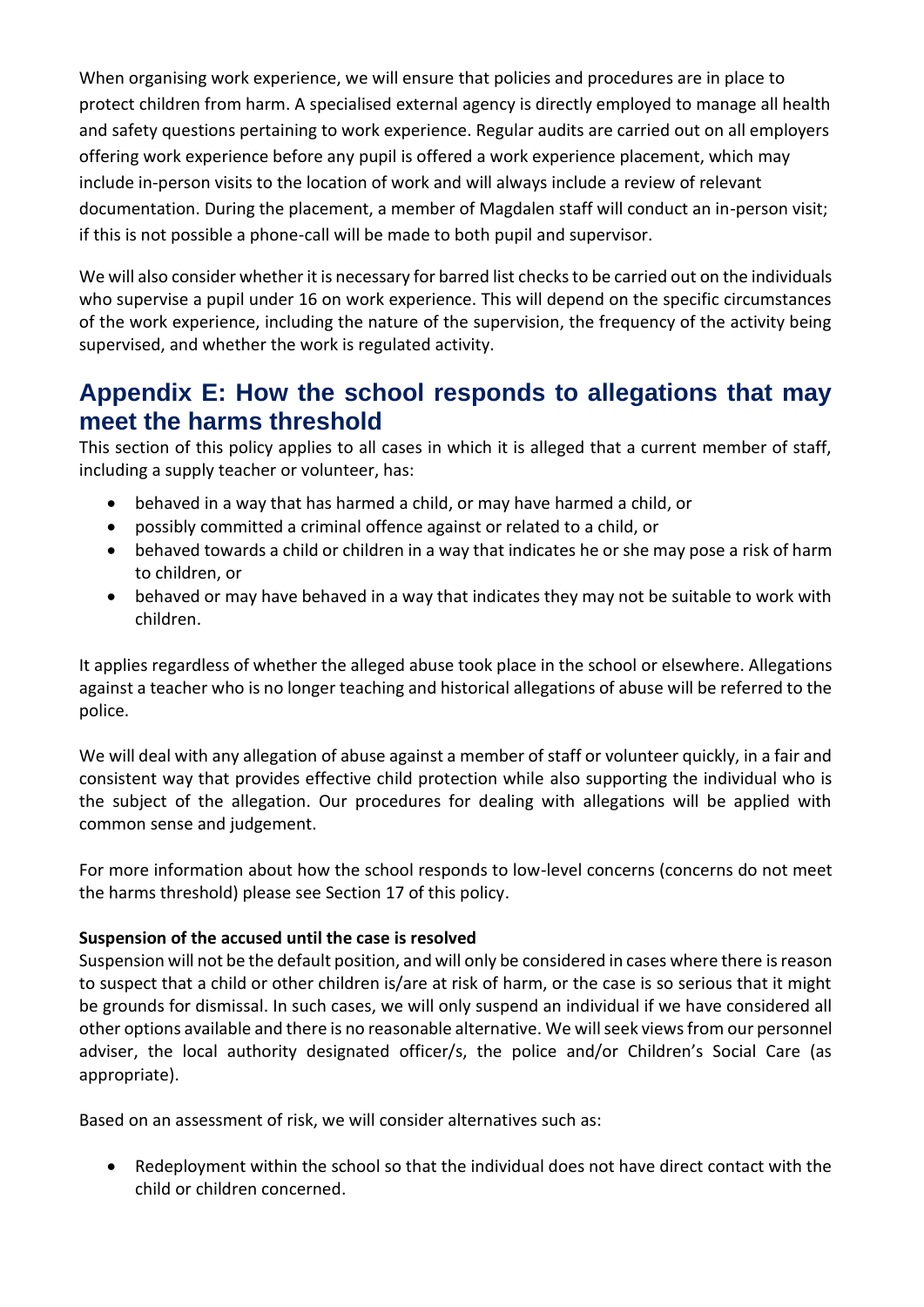- Providing an assistant to be present when the individual has contact with children
- Redeploying the individual to alternative work in the school so that they do not have unsupervised access to children.
- Moving the child or children to classes where they will not come into contact with the individual, making it clear that this is not a punishment and parents have been consulted.
- Temporarily redeploying the individual to another role in a different location, for example to an alternative school.

#### **Definitions for outcomes of allegation investigations**

- **Substantiated:** there is sufficient evidence to prove the allegation
- **Malicious:** there is sufficient evidence to disprove the allegation and there has been a deliberate act to deceive
- **False:** there is sufficient evidence to disprove the allegation
- **Unsubstantiated:** there is insufficient evidence to either prove or disprove the allegation (this does not imply guilt or innocence)
- **Unfounded**: to reflect cases where there is no evidence or proper basis which supports the allegation being made

#### **Procedure for dealing with allegations**

In the event of an allegation that meets the criteria above, the headteacher (or chair of governors) where the headteacher is the subject of the allegation) – the 'case manager' – will take the following steps:

- Immediately discuss the allegation with the designated officer at the local authority. This is to consider the nature, content and context of the allegation and agree a course of action, including whether further enquiries are necessary to enable a decision on how to proceed, and whether it is necessary to involve the police and/or children's social care services. (The case manager may, on occasion, consider it necessary to involve the police *before* consulting the designated officer – for example, if the accused individual is deemed to be an immediate risk to children or there is evidence of a possible criminal offence. In such cases, the case manager will notify the designated officer as soon as practicably possible after contacting the police).
- Inform the accused individual of the concerns or allegations and likely course of action as soon as possible after speaking to the designated officer (and the police or children's social care services, where necessary). Where the police and/or children's social care services are involved, the case manager will only share such information with the individual as has been agreed with those agencies.
- Where appropriate (in the circumstances described above), carefully consider whether suspension of the individual from contact with children at the school is justified or whether alternative arrangements such as those outlined above can be put in place. Advice will be sought from the designated officer, police and/or children's social care services, as appropriate.
- **If immediate suspension is considered necessary**, agree and record the rationale for this with the designated officer. The record will include information about the alternatives to suspension that have been considered, and why they were rejected. Written confirmation of the suspension will be provided to the individual facing the allegation or concern within 1 working day, and the individual will be given a named contact at the school and their contact details.
- **If it is decided that no further action is to be taken** in regard to the subject of the allegation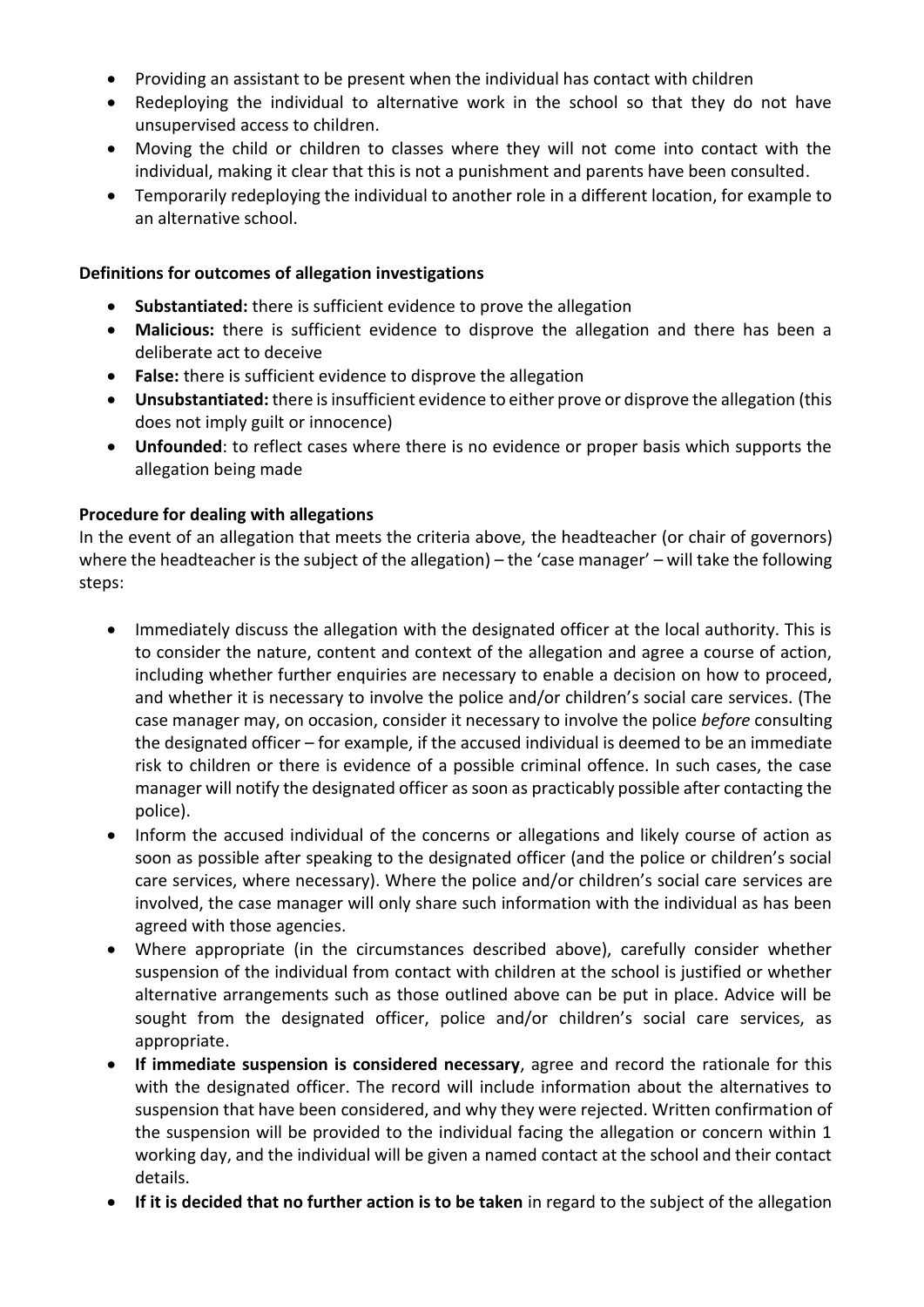or concern, record this decision and the justification for it and agree with the designated officer what information should be put in writing to the individual and by whom, as well as what action should follow both in respect of the individual and those who made the initial allegation.

- **If it is decided that further action is needed**, take steps as agreed with the designated officer to initiate the appropriate action in school and/or liaise with the police and/or Children's Social Care services as appropriate.
- Provide effective support for the individual facing the allegation or concern, including appointing a named representative to keep them informed of the progress of the case and considering what other support is appropriate.
- A member of staff will be advised to speak to their professional association representative in school for support
- Inform the parents or carers of the child/children involved about the allegation as soon as possible if they do not already know (following agreement with children's social care services and/or the police, if applicable). The case manager will also inform the parents or carers of the requirement to maintain confidentiality about any allegations made against teachers (where this applies) while investigations are ongoing. Any parent or carer who wishes to have the confidentiality restrictions removed in respect of a teacher will be advised to seek legal advice
- Keep the parents or carers of the child/children involved informed of the progress of the case and the outcome, where there is not a criminal prosecution, including the outcome of any disciplinary process (in confidence)
- Make a referral to the DBS where it is thought that the individual facing the allegation or concern has engaged in conduct that harmed or is likely to harm a child, or if the individual otherwise poses a risk of harm to a child
- If the school is made aware that the Secretary of State has made an interim prohibition order in respect of an individual, we will immediately suspend that individual from teaching, pending the findings of the investigation by the Teaching Regulation Agency.
- Where the police are involved, wherever possible the academy trust will ask the police at the start of the investigation to obtain consent from the individuals involved to share their statements and evidence for use in the school's disciplinary process, should this be required at a later point.

## **Additional considerations for supply staff**

If there are concerns or an allegation is made against someone not directly employed by the school, such as supply staff provided by an agency, we will take the actions below in addition to our standard procedures.

We will never cease to use a supply teacher for safeguarding reasons without first finding out the facts and liaising with the Local Authority Designated Officer to reach a suitable outcome. The governing board will discuss with the agency whether it is appropriate to suspend the supply teacher, or redeploy them to another part of the school, while the school carries out the investigation

We will involve the agency fully, but the school will take the lead in collecting the necessary information and providing it to the local authority designated officer as required.

We will address issues such as information sharing, to ensure any previous concerns or allegations known to the agency are considered (we will do this, for example, as part of the allegations management meeting or by liaising directly with the agency where necessary).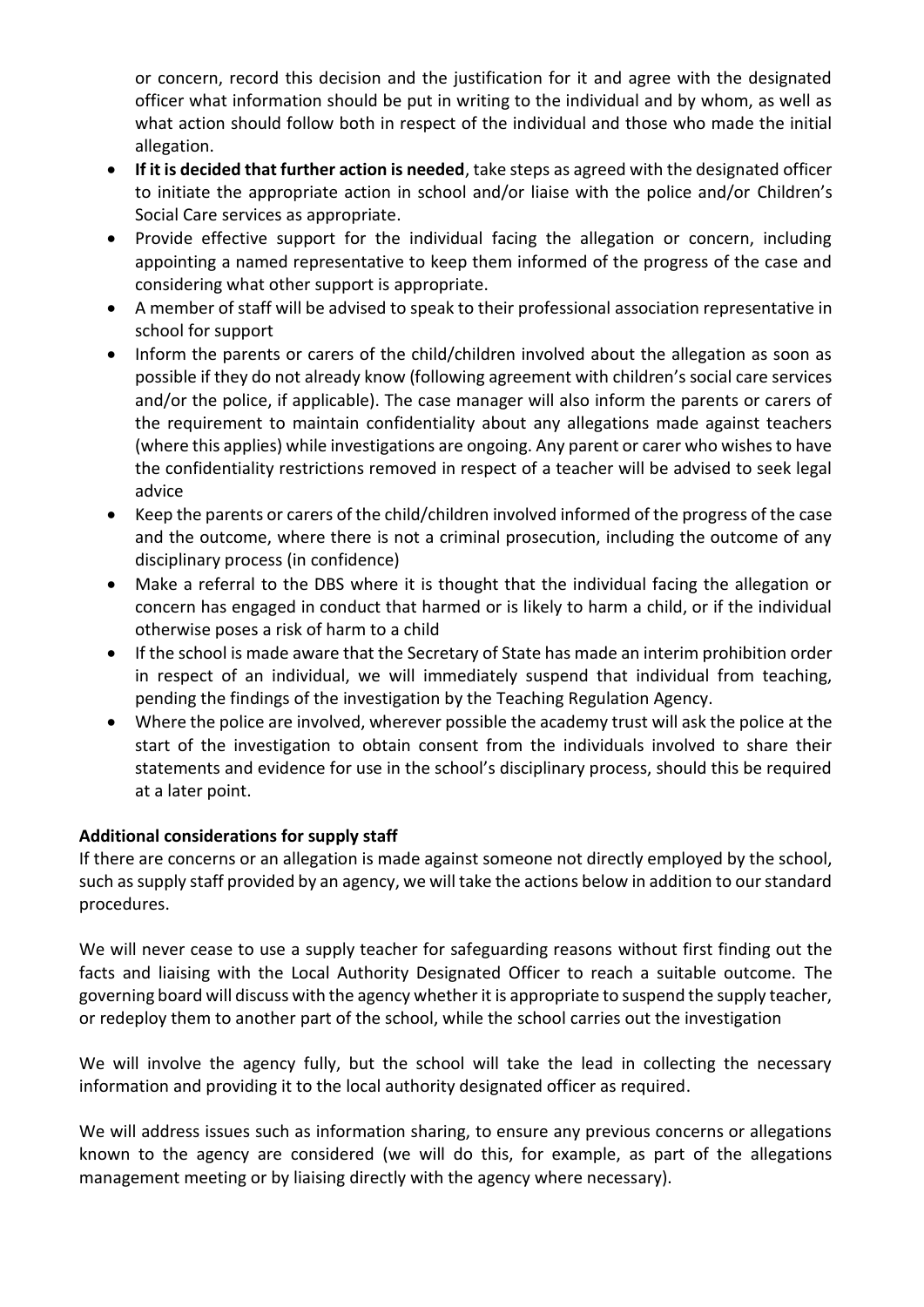When using an agency, we will inform them of our process for managing allegations, and keep them updated about our policies as necessary, and will invite the agency's HR manager or equivalent to meetings as appropriate.

#### **Timescales**

- Any cases where it is clear immediately that the allegation is unsubstantiated or malicious will be resolved within 1 week.
- If the nature of an allegation does not require formal disciplinary action, we will institute appropriate action within 3 working days.
- If a disciplinary hearing is required and can be held without further investigation, we will hold this within 15 working days.

#### **Specific actions**

#### **Action following a criminal investigation or prosecution**

The case manager will discuss with the designated officer whether any further action, including disciplinary action, is appropriate and, if so, how to proceed, taking into account information provided by the police and/or children's social care services.

#### **Conclusion of a case where the allegation is substantiated**

If the allegation is substantiated and the individual is dismissed or the school ceases to use their services, or the individual resigns or otherwise ceases to provide their services, the case manager and the school's personnel adviser will discuss with the designated officer whether to make a referral to the DBS for consideration of whether inclusion on the barred lists is required. If they think that the individual has engaged in conduct that has harmed (or is likely to harm) a child, or if they think the person otherwise poses a risk of harm to a child, they must make a referral to the DBS.

If the individual concerned is a member of teaching staff, the case manager and personnel adviser will discuss with the designated officer whether to refer the matter to the Teaching Regulation Agency to consider prohibiting the individual from teaching.

#### **Individuals returning to work after suspension**

If it is decided on the conclusion of a case that an individual who has been suspended can return to work, the case manager will consider how best to facilitate this.

The case manager will also consider how best to manage the individual's contact with the child or children who made the allegation, if they are still attending the school.

#### **Unsubstantiated or malicious allegations**

If an allegation is shown to be deliberately invented, or malicious, the headteacher, or other appropriate person in the case of an allegation against the headteacher, will consider whether any disciplinary action is appropriate against the pupil(s) who made it, or whether the police should be asked to consider whether action against those who made the allegation might be appropriate, even if they are not a pupil.

#### **Confidentiality**

The school will make every effort to maintain confidentiality and guard against unwanted publicity while an allegation is being investigated or considered.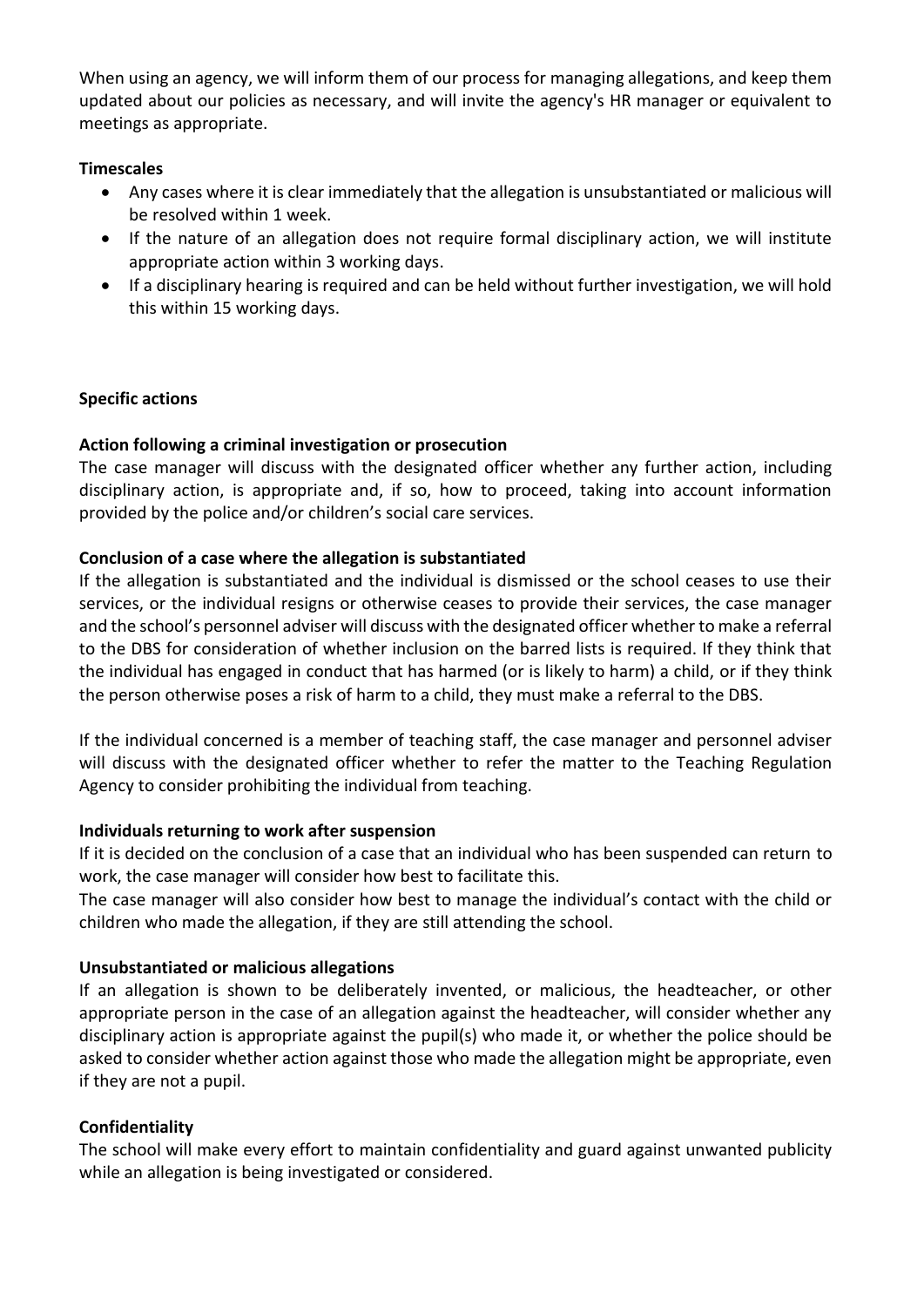The case manager will take advice from the local authority's designated officer, police and children's social care services, as appropriate, to agree:

- Who needs to know about the allegation and what information can be shared.
- How to manage speculation, leaks and gossip, including how to make parents or carers of a child/children involved aware of their obligations with respect to confidentiality.
- What, if any, information can be reasonably given to the wider community to reduce speculation.
- How to manage press interest if, and when, it arises.

#### **Record-keeping**

The case manager will maintain clear records about any case where the allegation or concern meets the criteria above and store them on the individual's confidential personnel file for the duration of the case. Such records will include:

- A clear and comprehensive summary of the allegation.
- Details of how the allegation was followed up and resolved.
- Notes of any action taken and decisions reached (and justification for these, as stated above).

If an allegation or concern is not found to have been malicious, the school will retain the records of the case on the individual's confidential personnel file and provide a copy to the individual.

Where records contain information about allegations of sexual abuse, we will preserve these for the Independent Inquiry into Child Sexual Abuse (IICSA), for the term of the inquiry. We will retain all other records at least until the individual has reached normal pension age, or for 10 years from the date of the allegation if that is longer. The records of any allegation that is found to be malicious will be deleted from the individual's personnel file.

#### **References**

When providing employer references, we will not refer to any allegation that has been proven to be false, unsubstantiated or malicious, or any history of allegations where all such allegations have been proven to be false, unsubstantiated or malicious.

#### **Learning lessons**

After any cases where the allegations are *substantiated*, we will review the circumstances of the case with the local authority's designated officer to determine whether there are any improvements that we can make to the school's procedures or practice to help prevent similar events in the future. This will include consideration of (as applicable):

- Issues arising from the decision to suspend the member of staff
- The duration of the suspension
- Whether or not the suspension was justified
- The use of suspension when the individual is subsequently reinstated. We will consider how future investigations of a similar nature could be carried out without suspending the individual

For referrals regarding adults in education and other information on the role of the Designated Officer (formerly LADO) please visit: **<http://www.northamptonshirescb.org.uk/schools/referrals-eha/designated-officer/>**

#### **The Chair of Governors in this school is:**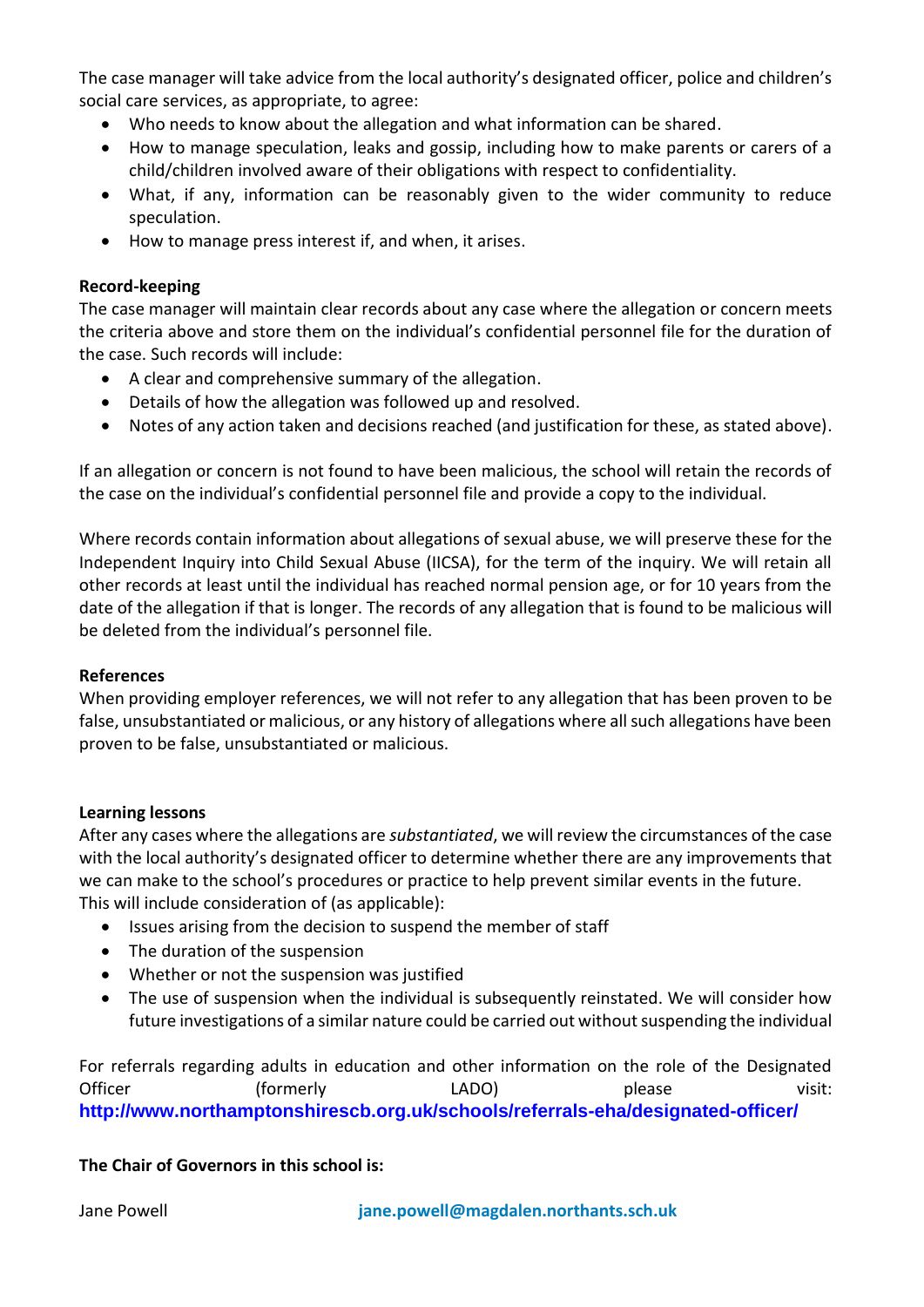**In the absence of the Chair of Governors, the Vice Chair should be contacted. The Vice Chair in this school is:**

Ben Naylor ben.naylor@magdalen.northants.sch.uk

Multi-Agency Safeguarding Hub: **0300 126 7000 (Option 1)**

If it is decided that the allegation does not meet the threshold for safeguarding, it will be handed back to the employer for consideration via the school's internal procedures.

# <span id="page-55-0"></span>**Appendix F: Online Safety**

Teaching pupils to stay safe online and keeping children safe online in school is a crucial part of safeguarding. It is essential that children are safeguarded from potentially harmful and inappropriate online material. We take a whole school approach to online to protect and educate pupils, pupils, and staff in their use of technology and establishes mechanisms to identify, intervene in, and escalate any concerns where appropriate.

Our approach to online safety runs through every aspect of our work with children, including (but not limited to):

- curriculum planning and RSHE;
- teacher training;
- the role and responsibilities of the designated safeguarding lead; and
- parental engagement.

This appendix complements and should be read alongside our Online Safety policy. Staff must read the Online Safety Policy in conjunction with our Code of Conduct in relation to personal online behaviour. All staff receive online safety training at induction, with regular updates and formal annual training thereafter.

The Designated Safeguarding Lead (DSL) takes lead responsibility for online safety. The DSL attends training regularly to ensure that they understand the unique risks associated with online safety and to ensure that they are confident that they have the relevant knowledge and up to date capability required to keep children safe whilst they are online at school**.** 

## **Risks to children**

The breadth of issues classified within online safety is considerable, but can be categorised into four areas of risk:

- **content**: being exposed to illegal, inappropriate or harmful content, for example: pornography, fake news, racism, misogyny, self-harm, suicide, anti-Semitism, radicalisation and extremism.
- **contact**: being subjected to harmful online interaction with other users; for example: peer to peer pressure, commercial advertising and adults posing as children or young adults with the intention to groom or exploit them for sexual, criminal, financial or other purposes'.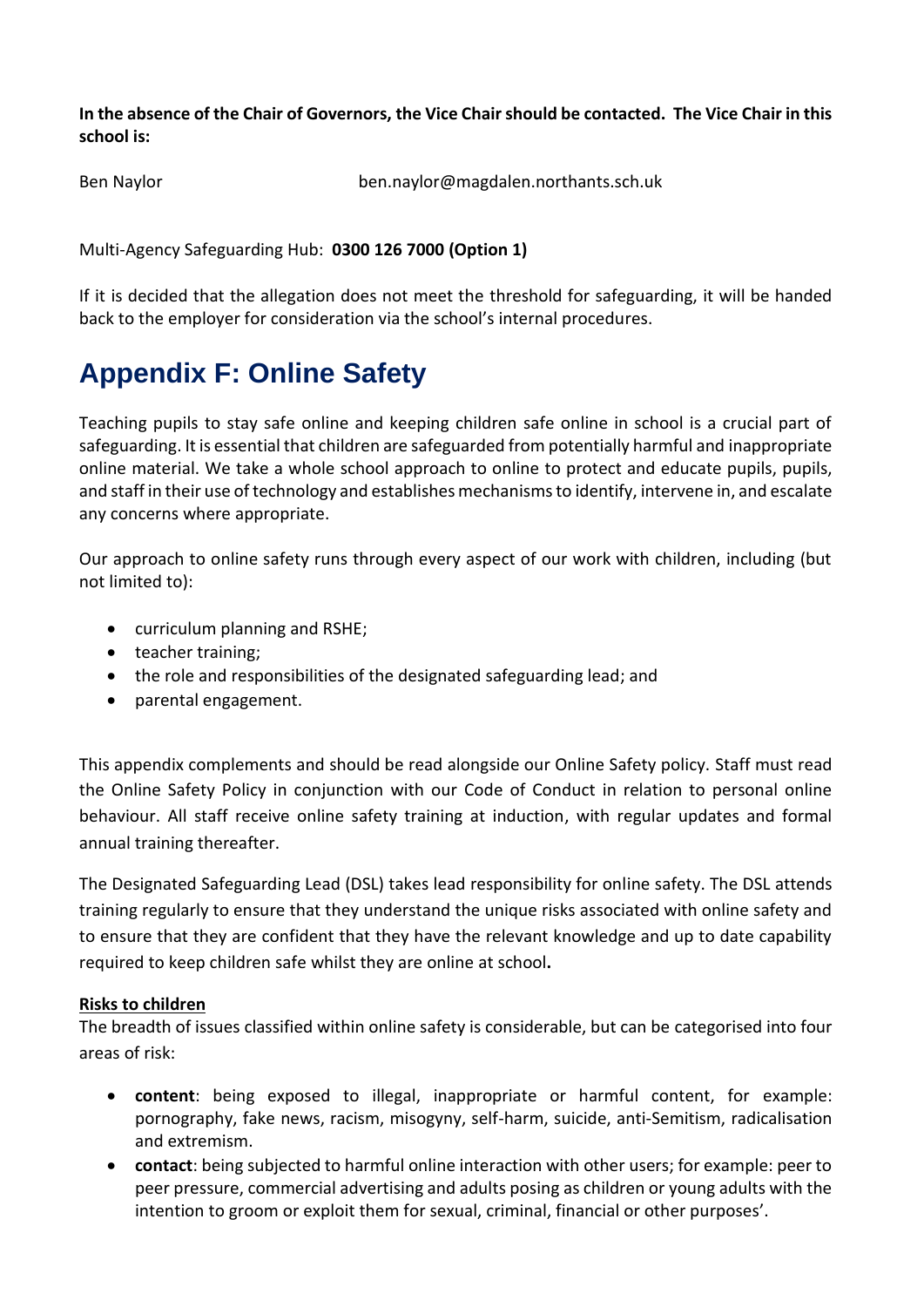- **conduct:** personal online behaviour that increases the likelihood of, or causes, harm; for example, making, sending and receiving explicit images (e.g consensual and non-consensual sharing of nudes and semi-nudes and/or pornography, sharing other explicit images and online bullying; and
- **commerce:** risks such as online gambling, inappropriate advertising, phishing and or financial scams.

We refer to these four areas of risk when planning our approach to online safety and ensuring that we are safeguarding children against a broad spectrum of potential online harms.

#### **Filtering and monitoring**

In order to keep children and staff safe when using school IT equipment, we regularly monitor and record user activity using Fortigate proxy servers on site, including any personal use of the school ICT system (both within and outside of the school environment).

Impero classroom management software records ICT accesses and use

Personal data is not stored on mobile school devices without the relevant encryption software being installed.

We are mindful that "over-blocking" can lead to unreasonable restrictions as to what children can be taught with regard to online teaching and safeguarding and mitigate against this by the filtering systems above.

#### **Pupil mobile phones**

Please refer to our Mobile Phone Policy. See Section 16 of this policy for more details about staff use of mobile phones.

#### **Remote learning**

See below

#### **How to report online safety concerns**

If pupils, parents or staff have any concerns about online safety, or need to make a disclosure, they should speak to the Designated Safeguarding Lead or deputy without delay. The contact details for these members of staff can be found on the front of this policy.

#### **Regular review of our approach to online safety**

We recognise that technology, and risks and harms related to it evolve and changes rapidly. We carry out an annual review of our approach to online safety, supported by an annual risk assessment that considers and reflects the risks their children face. This is informed by local and national training and regular updates.

#### **Remote Learning**

Pupils and staff should be aware of the Acceptable Use of IT policy and the E-Safety policy.

#### **Live Learning Sessions**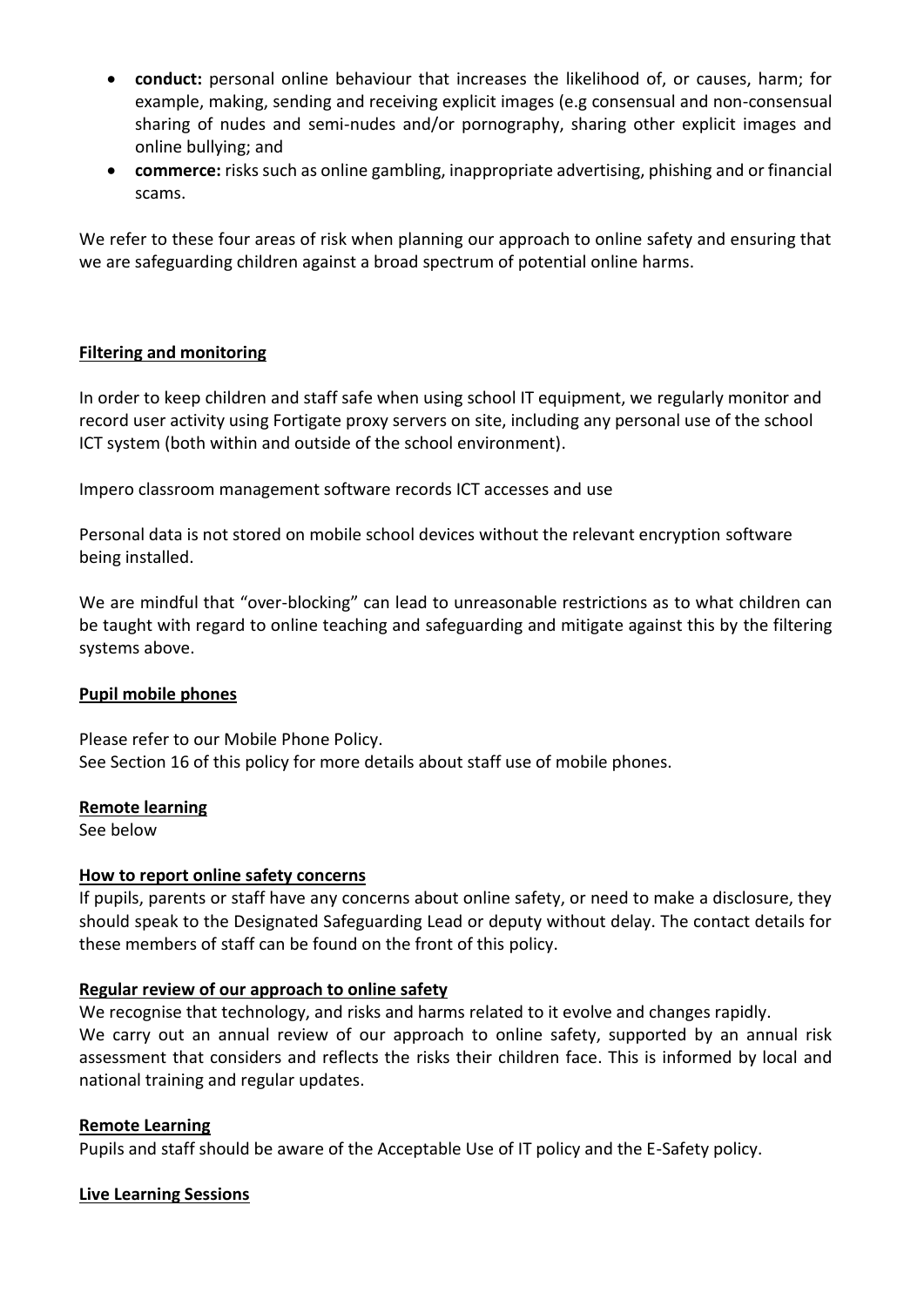### **When pupils are accessing remote learning 'live' sessions the following steps must also be taken**

| Pupils must<br>Parents should | use their school accounts to access remote learning<br>be working in a shared/communal space or room with an open<br>door, and supervised by an appropriate adult where possible<br>be appropriately dressed e.g., clothes they might wear for a<br>$\bullet$<br>non-uniform day, not pyjamas<br>leave microphone and camera off during any 'live' session<br>$\bullet$<br>unless specifically instructed to switch them on by the class<br>teacher<br>where instructed to switch cameras on, ensure that there is a<br>neutral background or that they set the background to 'blurred'<br>behave as they would in lessons, particularly with good<br>٠<br>manners and kindness<br>pass on any concerns they have about other people's behaviour<br>to a member of staff at the earliest opportunity<br>ensure that pupils are appropriately dressed, equipped and<br>located to access remote learning                                                                                                                                                         |
|-------------------------------|-----------------------------------------------------------------------------------------------------------------------------------------------------------------------------------------------------------------------------------------------------------------------------------------------------------------------------------------------------------------------------------------------------------------------------------------------------------------------------------------------------------------------------------------------------------------------------------------------------------------------------------------------------------------------------------------------------------------------------------------------------------------------------------------------------------------------------------------------------------------------------------------------------------------------------------------------------------------------------------------------------------------------------------------------------------------|
|                               | support pupils in knowing their log-ins and looking after<br>equipment to support remote learning<br>ensure that other persons in the house are suitably dressed and<br>behave in a way that is conducive to lessons continuing<br>undisturbed                                                                                                                                                                                                                                                                                                                                                                                                                                                                                                                                                                                                                                                                                                                                                                                                                  |
|                               | pass on any concerns about online conduct that they have<br>about other people's behaviour to a member of staff at the<br>earliest opportunity                                                                                                                                                                                                                                                                                                                                                                                                                                                                                                                                                                                                                                                                                                                                                                                                                                                                                                                  |
| Staff will                    | only use approved platforms to interact with pupils (MSOffice<br>and GSuite) via school log in details<br>dress appropriately and ensure that there is a neutral<br>background or that they set the background to 'blurred' when<br>live cameras are in use<br>ensure that no personal data or confidential information is<br>visible when streaming sessions<br>control pupil use of microphones and cameras through<br>٠<br>direction and personal control<br>monitor 'chat' features to ensure pupils interact with manners<br>٠<br>and kindness<br>make pupils aware that school leaders will 'drop-in' on 'live'<br>$\bullet$<br>sessions as they would visit classrooms in school<br>act immediately if any safeguarding concern arises, which may<br>٠<br>include terminating the 'live' session to prevent any further risk<br>or harm<br>pass on any concerns they have to the suitable member of staff<br>(Leader of Learning, Head of Faculty, Designated Safeguarding<br>Lead via MyConcern, member of Senior Staff) at the earliest<br>opportunity |